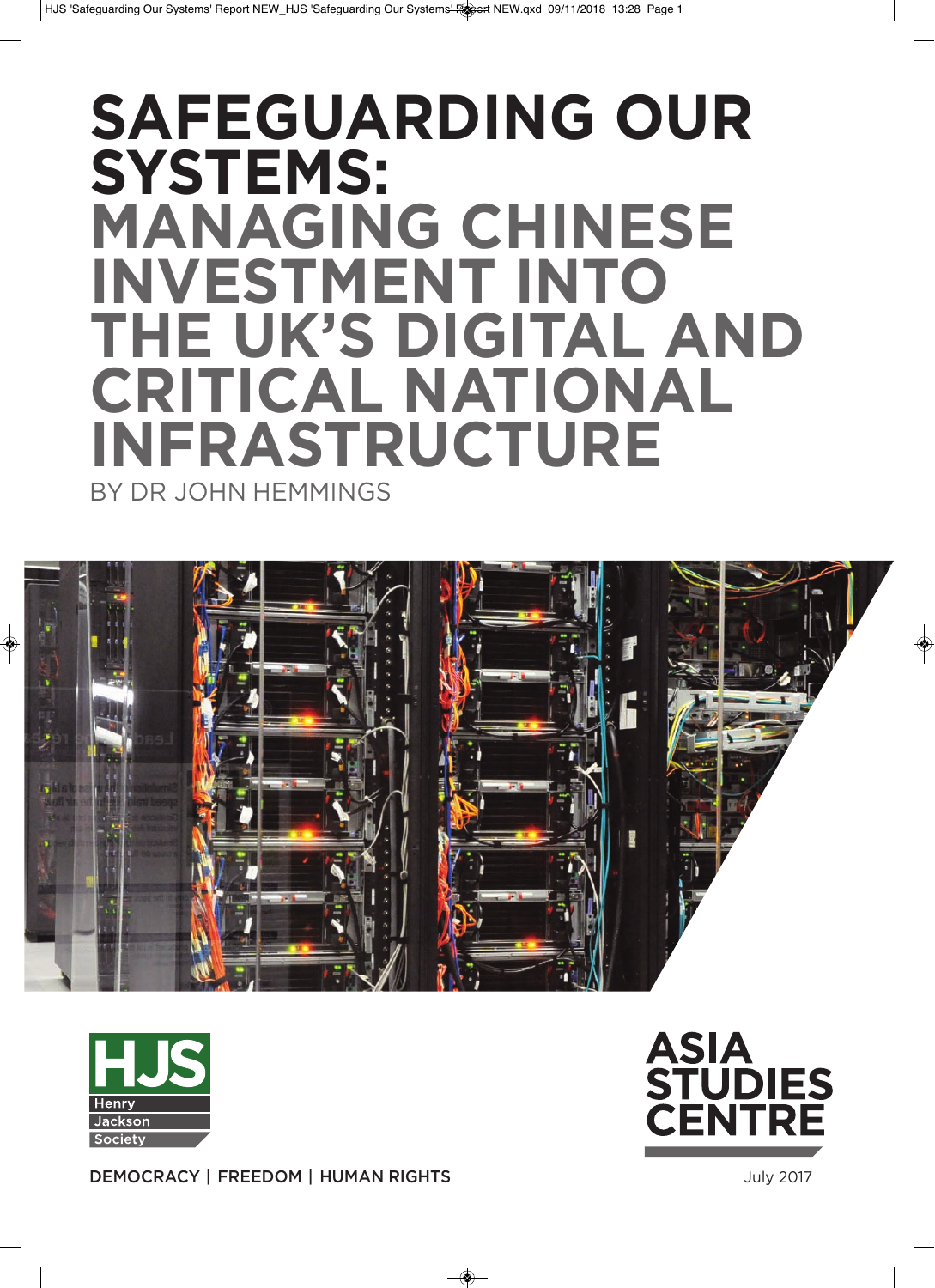First published in 2017 by The Henry Jackson Society. This edition published in 2018.

The Henry Jackson Society Millbank Tower 21-24 Millbank London SW1P 4QP

Registered charity no. 1140489 Tel: +44 (0)20 7340 4520

#### **www.henryjacksonsociety.org**

© The Henry Jackson Society, 2018. All rights reserved.

The views expressed in this publication are those of the author and are not necessarily indicative of those of The Henry Jackson Society or its Trustees.

Title: "SAFEGuARDING OuR SYSTEMS: MANAGING CHINESE INvESTMENT INTO THE uK'S DIGITAL AND CRITICAL NATIONAL INFRASTRuCTuRE" By: Dr John Hemmings

ISBN: 978-1-909035-31-7

£10 where sold

Cover Photo: https://commons.wikimedia.org/wiki/File:BSC-MareNostrum-C.JPG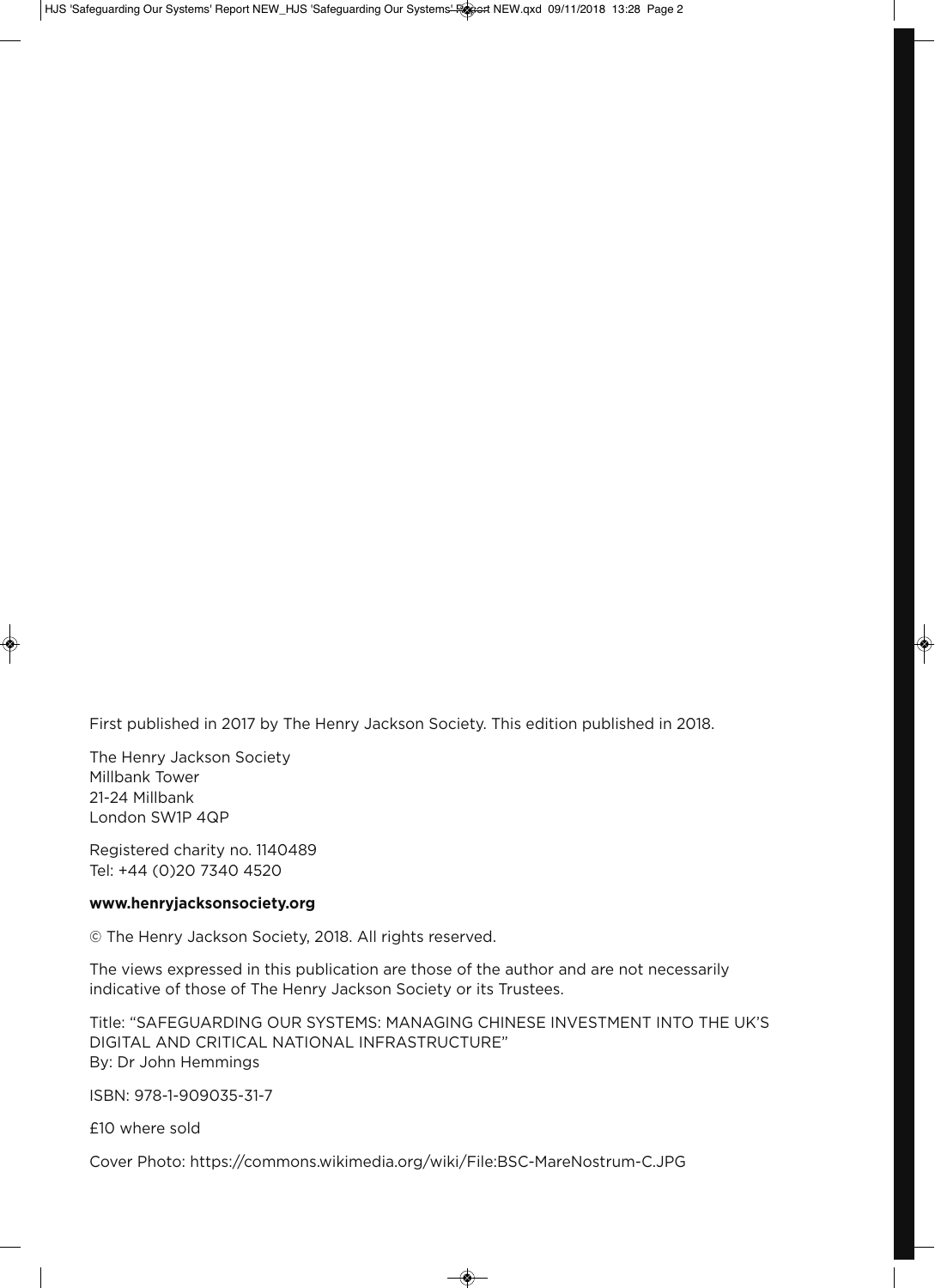# SAFEGUARDING OUR<br>SYSTEMS: STEMS: **AGING CHINESE<br>STMENT INTO inveStment into S DIGITAL AND CAL NATIONAL ASTRUCTURE** BY DR JOHN HEMMINGS

July 2017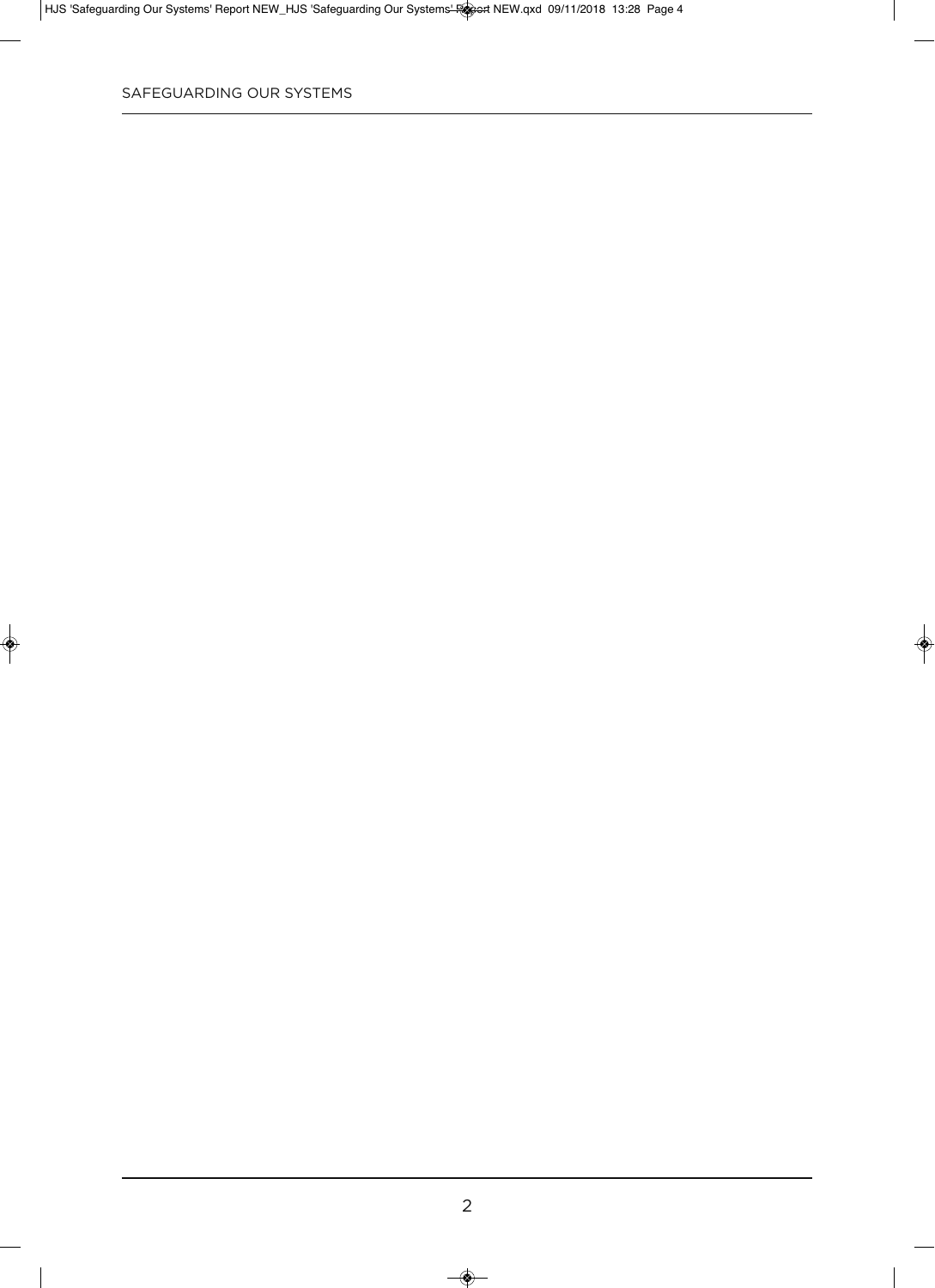*'It's a good report and timely. There is a lot of naïveté in regard to China by western governments and businesses alike. China knows its political model is unattractive in the West but it has found that its money exercises a powerful attraction. It shouldn't be forgotten that China is still heavily dependent on Western technologies but there is a clear set of strategies to redress that imbalance. That is not to say that western states cannot do business with China nor accept Chinese FDI. But they need to do so with their eyes open and with clear strategies of their own.'*

*Nigel Inkster Former Director of Operations and Intelligence, SIS*

*"The UK is entering a period in which we must warmly welcome OFDI into our economy. It'll be good for jobs, good for rebuilding infrastructure, and good for our communities. However, this does not mean that we should welcome unfettered access to every corner of our high-tech economy and our critical national infrastructure.*

*"Britain needs an independent investment review body, which brings together our trade experts and our security experts, to screen foreign companies and state-owned enterprises attempting to buy access to sensitive parts of our economy. Big data, dual-use technologies, and the protection of our national infrastructure should be at the forefront of this new body.*

*"The Americans have CFIUS, the Australians have FIRB, many of our friends and allies have review processes or units who help screen foreign investment into their infrastructure in an open and transparent manner. It is high time that the UK developed one too: for the protection of our infrastructure and technologies, and to give foreign investors more security and confidence in the process."*

*Lord James Arbuthnot*

*Former member of the Intelligence and Security Committee Former member of the Defence Committee*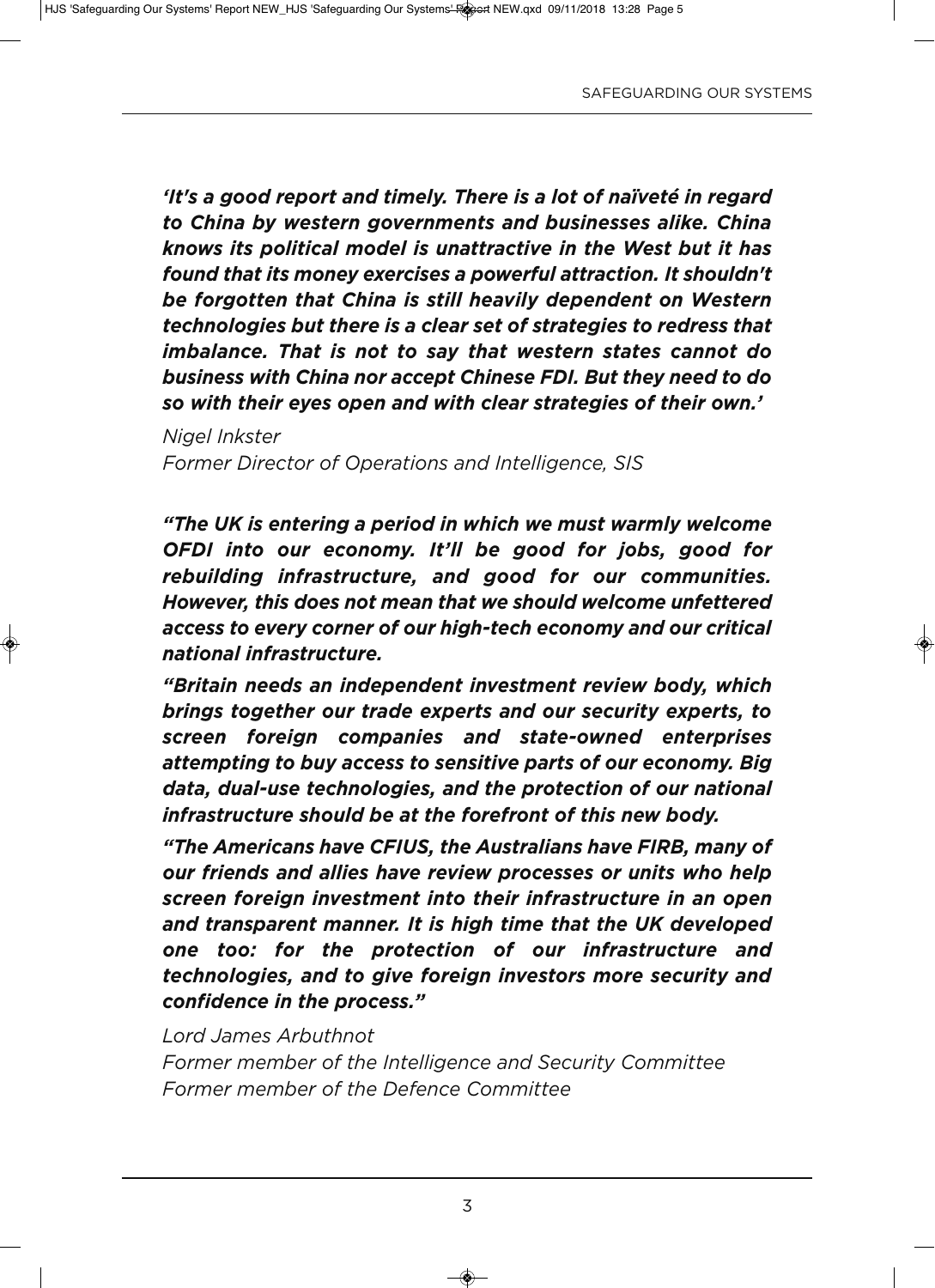### **about the author**

Dr John Hemmings is the founding Director of the Asia Studies Centre at the Henry Jackson Society and an adjunct fellow at the Center for Strategic and International Studies. He has also just completed a PhD in international relations at the London School of Economics, where he focused on security issues in the Asia Pacific region. Prior to his current position, Dr Hemmings was a research analyst in the Asia Programme of the Royal United Services Institute, where he focused on foreign and security policies in the Asia Pacific.

Additionally, Dr Hemmings was the uK Secretariat in the uK-Japan 21st Century Group in 2013 and 2015, and in 2015, was invited to join the CSCAP-EU committee in Brussels. He has given briefings to the Foreign and Commonwealth Office, to uS Forces Korea, and to the uN Commission of Inquiry on Human Rights in the DPRK. He is the author of a number of book chapters, academic journals, and newspaper articles commenting on Asia, contributing to the BBC, the Telegraph, Fox news, Channel 4, CNN, the Diplomat, Al Jazeera, among others.

## **acknowledgements**

I am grateful for advice, comments, and discussions with Katie Parrett, Ross Cypher-Burley, Sophie Bolsover, Andrew Foxall, and Timothy Stafford. I am also grateful for the research assistance of Josephine Anzoulay, JanJan Sun, and Henry van Oosterom. Finally, I am grateful for those who contributed in some manner, but who must remain unnamed.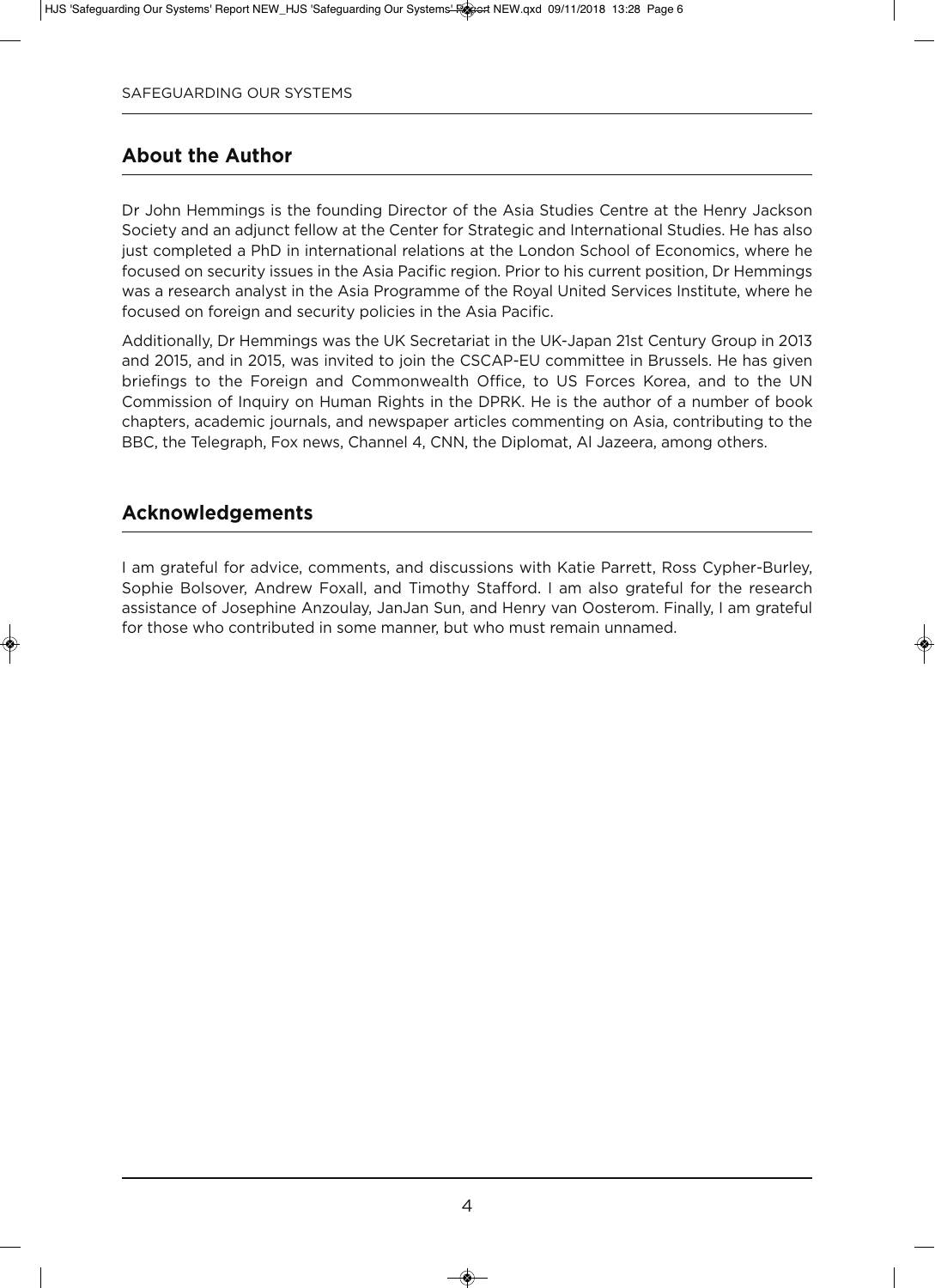## **Contents**

| The Increasingly Centralised Nature of Power under Xi and the Party14        |  |
|------------------------------------------------------------------------------|--|
| Risks Associated with Investment from China's State-Capitalist Model15       |  |
|                                                                              |  |
|                                                                              |  |
|                                                                              |  |
|                                                                              |  |
|                                                                              |  |
|                                                                              |  |
|                                                                              |  |
|                                                                              |  |
| Case Study: Global Switch (Technology, Media, and Telecoms)  23<br>İİ.       |  |
|                                                                              |  |
|                                                                              |  |
| iii. Case Study CK Hutchison Holdings (Critical National Infrastructure)  25 |  |
|                                                                              |  |
|                                                                              |  |
| 5. Current Legal Framework for Screening Investment in the UK  29            |  |
|                                                                              |  |
|                                                                              |  |
| 6. Existing Foreign Direct Investment Review Systems 30                      |  |
| US - Committee on Foreign Investment in the United States (CFIUS) 30         |  |
|                                                                              |  |
|                                                                              |  |
|                                                                              |  |
|                                                                              |  |
| Germany - The Federal Ministry for Economic Affairs and Energy  36           |  |
|                                                                              |  |
|                                                                              |  |
|                                                                              |  |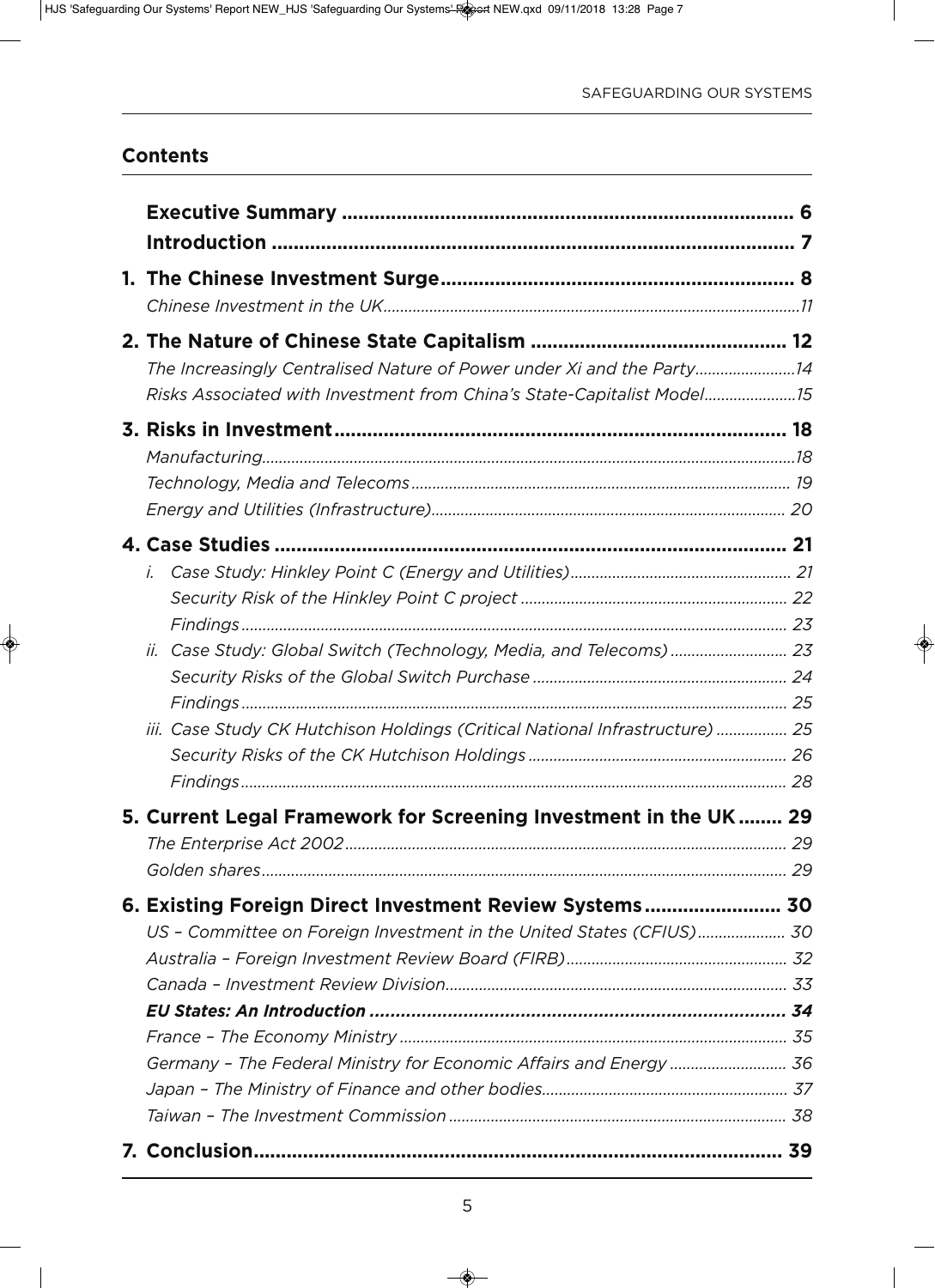#### **executive Summary**

- China's investment into Western advanced economies including that of the UK is increasing and changing in scope surging from EUR 14 billion in 2015 to EUR 20 billion in 2016, a 44% jump. More than 60% of the value of deals has been by state-owned enterprises, indicating this push is led by state strategy than commercial interests.
- In 2016, China invested \$11.15 billion into the UK. More than double the amount in 2015 and the most in any one year going back to 2005.
- China's economic strategy, Made in China: 2025, might threaten the long-term survival of uK businesses unless some sort of government protection is afforded to them or unless China affords British businesses more access to China's home market.
- Because of cyber vulnerabilities, critical national infrastructure will be at the forefront of any future war.
- The current review system could be improved and rationalised:
	- It has allowed access to the uK's digital and critical infrastructure with elements of China's defence industrial concerns
	- It has allowed deals that have affected the UK's closest military allies
	- It allows for domestic and foreign pressure on the government of the day
- A formal investment screening regime is both necessary and desirable to protect the UK's economic interests and its national security.
- A new regime should be built, which is adequately resourced to carry out the difficult task of tracking foreign direct investment (FDI) into the sensitive parts of the uK's economy.
- The new regime should begin to coordinate more closely with the UK's closet military and intelligence-sharing allies, including the Five Eyes partners and NATO member states.
- Any new regime should carry out its review process in a judicious but swift manner so that foreign investment in the UK is not hampered or harmed. This report suggests that the regime should be sufficiently able to pass its decisions within 30 days of receiving an inquiry.
- Ideally, any regime should be overseen by a special committee in Parliament to ensure that it is sufficiently funded and resourced to carry out its activities, and that it is carrying them out in a legal, expedient and sufficient manner.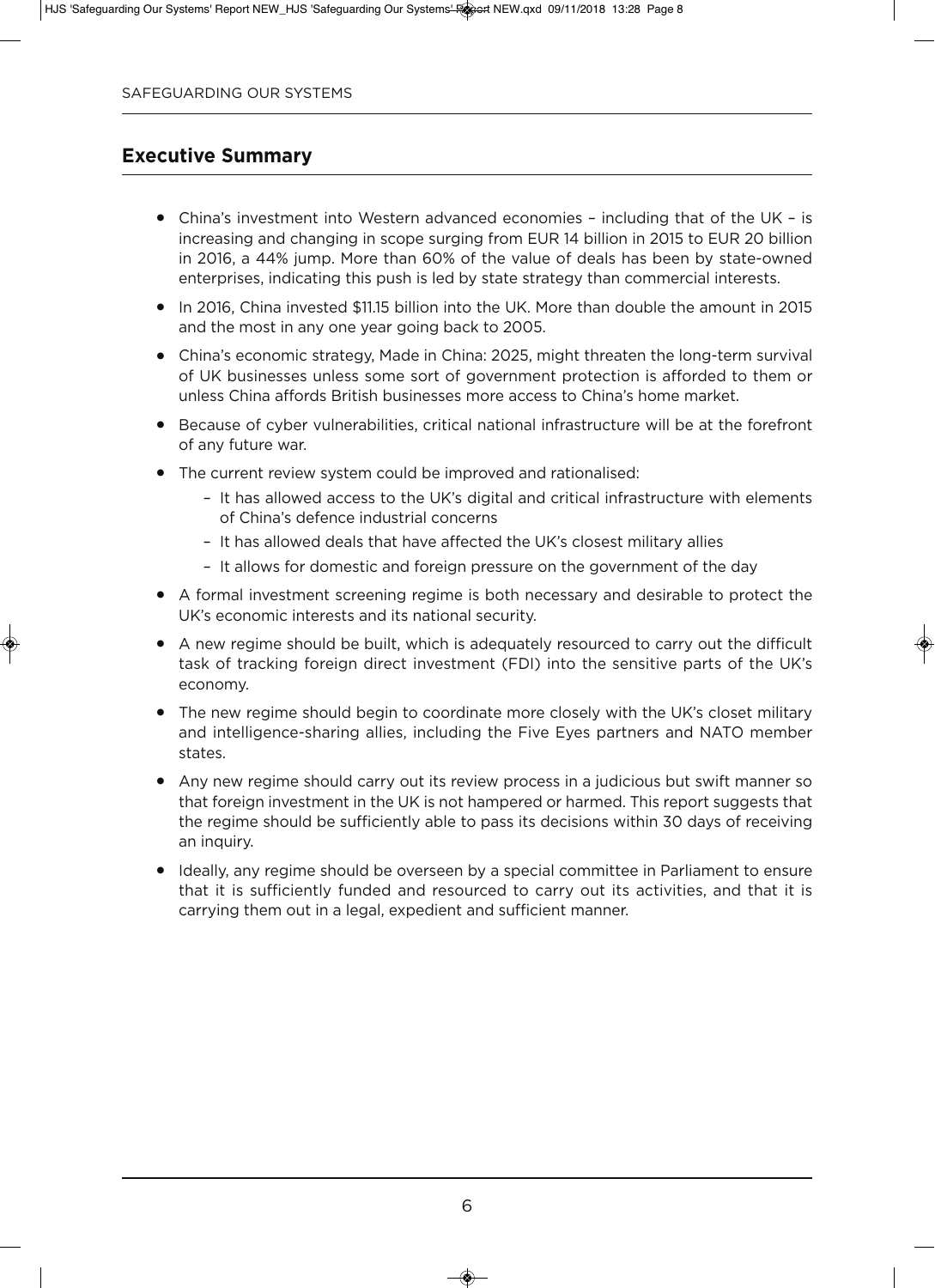## **introduction**

Since 2005, China has invested more than \$44 billion into the United Kingdom. Ranking fifth globally, the UK is the top European destination for Chinese direct investments. A number of factors have contributed to this prominence, including Britain's historically liberal business culture, mixed with strong political support. The UK is particularly reliant on foreign investment because it has a large current account deficit. Chancellor George Osborne's policies marked the high point in attempts to create a "golden age" in Sino-British trade, which aimed to make China the UK's second-largest trading partner by 2025. Under British Prime Minister Theresa May, this effusive approach has become more nuanced, balancing an open door to investment while also taking stock of security concerns. One of May's first decisions in office, for example, was to delay the approval of the controversial Hinckley Point C project, citing security concerns.

under immense domestic pressure, May approved the project in September 2016. She also promised to reform the uK foreign investments regime in 2017 to permit greater scrutiny of foreign investments. This event and the debate it raised between those who seek the nation's fortune and those who protect the nation's security were the driving factors for this report. Indeed, Chinese state-owned companies have been investing large sums in the uK, and although their investments are warmly welcomed in a number of industries, it is unclear what part they play in China's larger economic strategy, and whether or not they act for commercial goals or for geopolitical ones. A spike in Chinese investment in critical national infrastructure and the UK's digital infrastructure have begun to raise concerns among the security services, tasked with protecting the secrets, information and resilience of the nation.

This report sets out to examine four different areas. First, to note the scope and nature of Chinese outbound foreign direct investment into the uK. Second, to attempt to understand the nature of China's state-owned enterprises and their place as agents of Chinese foreign policy. Third, to attempt to understand policies like Made in China: 2025 and how they drive China's investment in the West, including the uK. Fourth, to analyse various forms of review adopted by the uK's allies and European partners and to seek the model best suited to the UK's unique political and financial institutions, noting the close links between the City and Whitehall, and the primacy of Parliament. This report seeks to encourage a more transparent process of scrutiny of Chinese investments in critical areas, and to add the UK to the wider American–European shift on China, so that all states might encourage China to abandon its state-capitalist mercantilist strategy for a more liberal approach.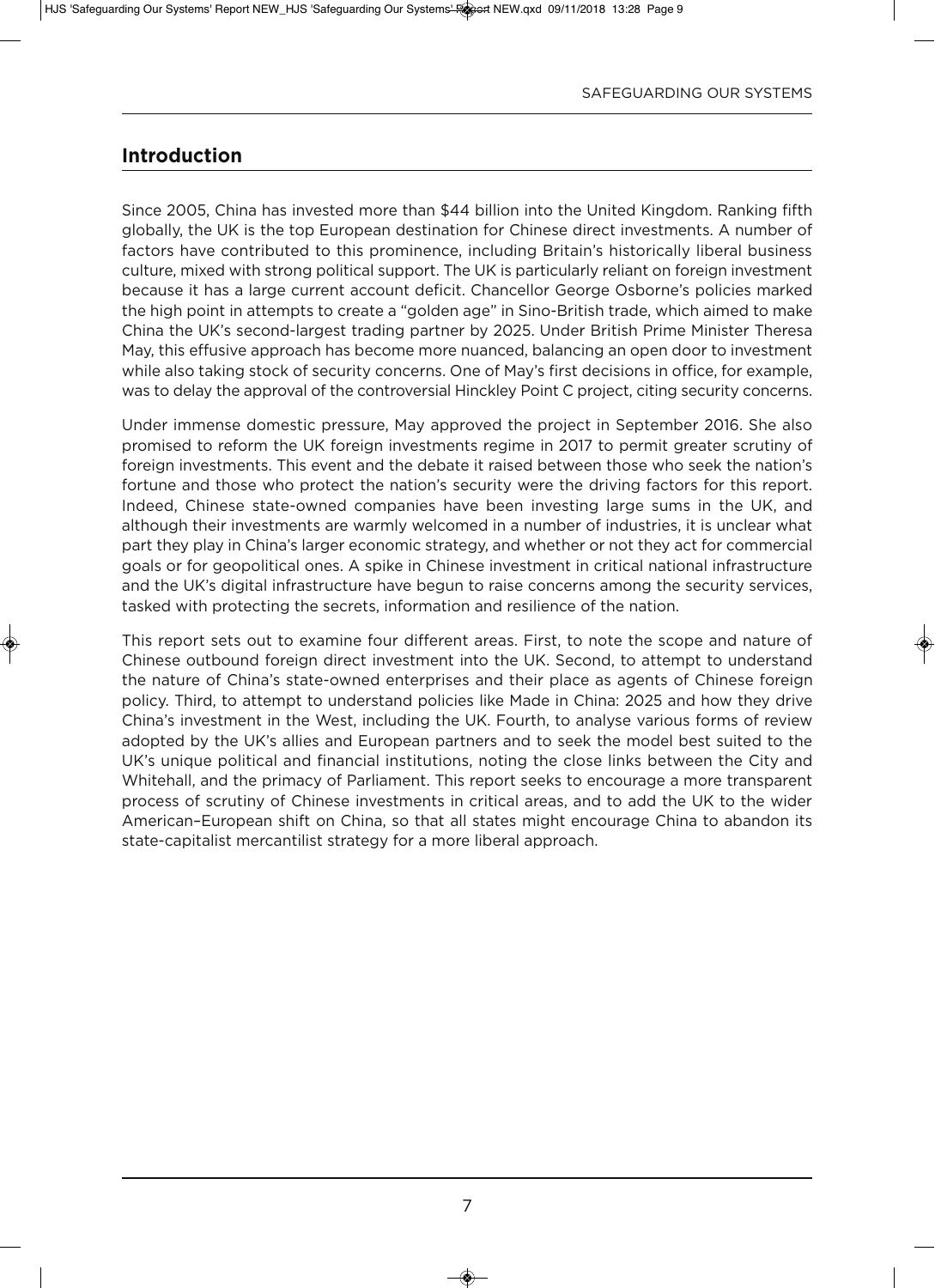#### **1. the Chinese investment Surge**

Chinese outbound foreign direct investment (OFDI) has rapidly increased over the past two decades from about uS\$1billion in 1991 to \$175billion in 2016. Increasingly, China is shifting its OFDI strategy from an emphasis on resources and commodities in the developing economies to investing in high-tech, infrastructure and property in advanced economies.<sup>1</sup> The United States, Australia and European economies are the recipients and beneficiaries of this new strategy. According to research carried out by the Mercator Institute for Chinese Studies (MERICS) and the Rhodium Group,<sup>2</sup> Chinese OFDI jumped from US\$130-140 billion in 2015 to approximately \$175 billion in 2016. Global OFDI stock now exceeds \$1 trillion. Chinese OFDI has tripled in only five years, and the country has become one of the world's largest exporters of FDI, accounting for nearly 10% of global OFDI flow. Furthermore, Beijing is set to triple its offshore assets from \$6.4tn (in 2015) to nearly \$20tn by 2020, $3$  so much that China is moving to tighten capital controls.<sup>4</sup>



In Europe, Chinese investment has surged from EuR 14 billion in 2015 to EuR 20 billion in 2016, a 44% jump.<sup>5</sup> While Chinese investment is setting a record pace, this investment push does have its limits as China's massive financial resources begin to max out and as Beijing begins to start to set controls on capital outflows, particularly among China's private-sector investors. As Rhodium Group observes, this has led to the trend that "sovereign and state-owned companies are back in the driver's seat", accounting for nearly 60% of the value of deals from

<sup>1</sup> Hanemann, T., Adam Lysenko and Cassie Gao, 'Tectonic Shifts: Chinese Outbound M&A in 1H 2017', *Rhodium Group*, 27 June 2017, available at: http://rhg.com/notes/tectonic-shifts-chinese-outbound-ma-in-1h-2017, last visited: 14 July 2017.

<sup>2</sup> Hanemann, T. and Mikko Huotari, 'Preparing for a New Era of Chinese Capital: Chinese FDI in Europe and Germany', *MERICS Papers on China* (June 2015), p.5.

<sup>3</sup> Anderlini, J., 'China to become world's biggest overseas investor by 2020', *Financial Times*, 25 June 2015, available at: https://www.ft.com/content/5136953a-1b3d-11e5-8201-cbdb03d71480?mhq5j=e2, last visited: 14 July 2017.

<sup>4</sup> 'China Steps up Capital Controls, Tightens Investment Rules for State Firms', *Reuters*, 18 January 2017, available at: http://www.reuters.com/article/us-china-economy-foreigninvestment-state-iduSKBN1520u1, last visited: 14 July 2017.

<sup>5</sup> Hanemann, T. and Mikko Huotari, 'A New Record Year for Chinese Outbound Investment in Europe', *MERICS Papers on China* (February 2016), p.3.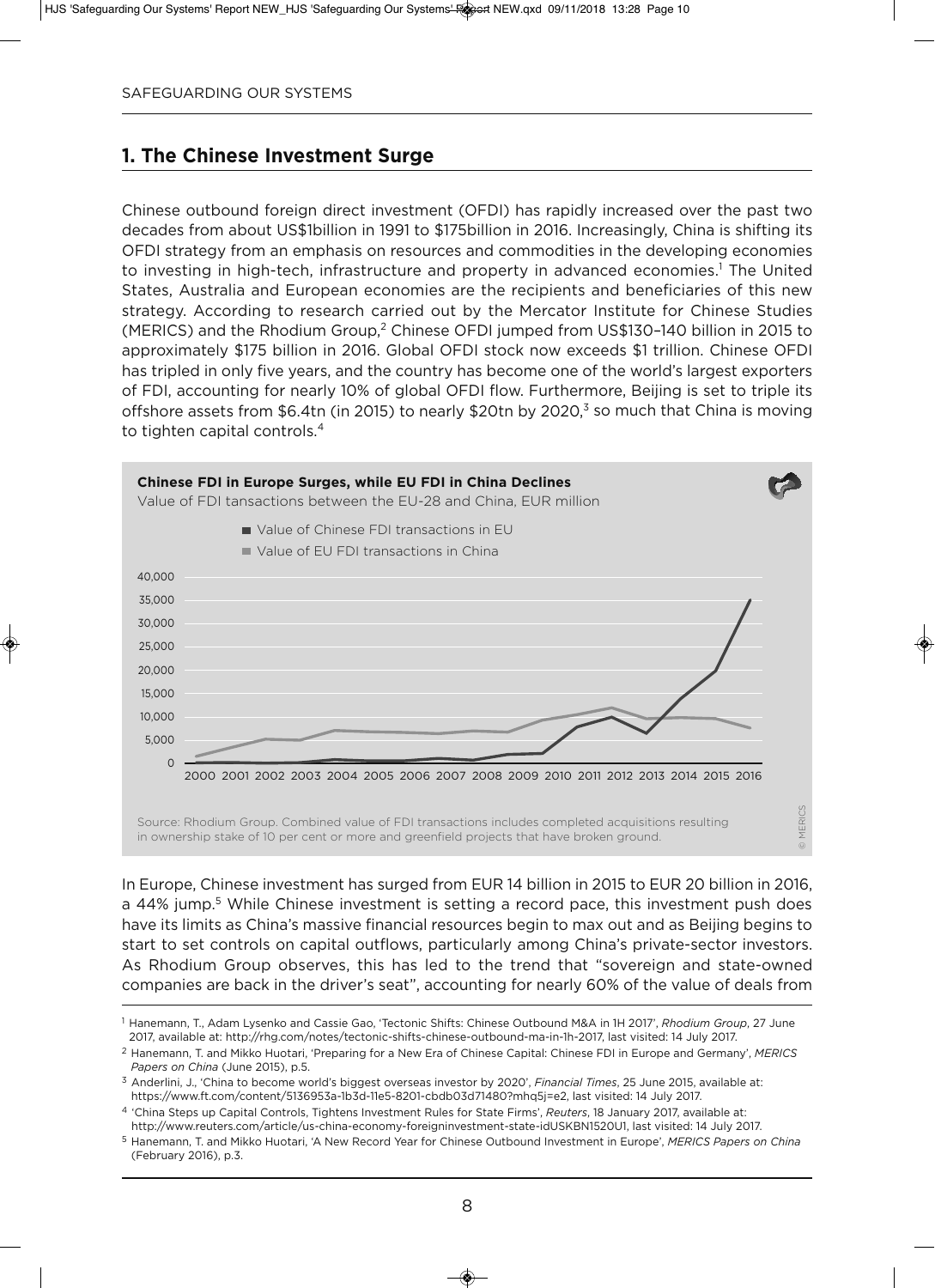January to June 2017. This contrasts with the investment push of 2016, which was led by China's private sector.<sup>6</sup> The Chinese state is still interested in OFDI, but it is increasingly interested in controlling the outflow as well as the inflow.

The OECD Regulatory Restrictiveness Index measures statutory restrictions on foreign direct investment in 58 countries, including OECD and G20 countries, covering 22 sectors. The 2014 FDI puts China last, next to Myanmar, Saudi Arabia and Indonesia.<sup>7</sup> Such has been the criticism from foreign firms about China's non-tariff barriers, that President Xi Jinping unveiled a long list of policy guidelines in his speech at Davos in January 2017, which were intended to "create an easier and more open and transparent business environment … to stabilize the scale and speed of foreign investment".<sup>8</sup> Despite claims by Xi that China would champion and lead globalisation, China remains an unfriendly environment for foreign firms, particularly in areas relating to national security.<sup>9</sup> While there are some who argue that this might change after the Party Congress in autumn 2017, with President Xi promising deregulation on OFDI, there are others who view China's long-term commercial strategy in more stark terms.

According to an influential report by the German think tank MERICS, China's industrial strategy, Made in China: 2025, aims to turn China into a "manufacturing superpower" in the next few decades.10 While the provision of advanced technologies could be a hugely beneficial process for European and British firms, the report's findings are alarming:

China's leadership systemically intervenes in domestic markets so as to benefit and facilitate the economic dominance of Chinese enterprises and to the disadvantage foreign competitors … in essence, Made in China aims for substitution: China seeks to gradually replace foreign with Chinese technology at home – and to prepare the ground for Chinese technology companies entering international markets.<sup>11</sup>

James Lewis, Senior vice President at the Washington think tank, the Center of Strategic and International Security (CSIS),<sup>12</sup> agrees with this analysis. Smarting from the "One Hundred Years of Humiliation" at the hands of Western "predatory capitalism", Beijing has decided to avoid reliance on foreign technologies. Its overall strategy – Lewis suggests – consists of (1) creating a basic sanctuary for Chinese companies inside China, using non-tariff barriers to keep foreign competitors out, (2) subsidising Chinese companies and national champions so that they might compete in international markets, which will (3) enable Chinese companies to dominate certain sectors that relate to national security and high technology.<sup>13</sup> If this perspective is correct, then Chinese investment into the UK's economy might be motivated by a range of drivers, including a desire to improve its own military–industrial base and the need for key technologies it deems critical, in addition to gaining strategic influence within the uK's domestic system. Whether or not this is in fact China's global economic strategy is debatable, but there is some empirical

<sup>6</sup> Hanemann, T., Adam Lysenko and Cassie Gao, 'Tectonic Shifts: Chinese Outbound M&A in 1H 2017', *Rhodium Group*, 27 June 2017. <sup>7</sup> 'OECD FDI Regulator Restrictiveness Index', 4 June 2014, available at: https://www.slideshare.net/OECD-DAF/oecdfdiregulatory-restrictiveness-index?ref=http://www.oecd.org/investment/fdiindex.htm, last visited: 14 July 2017.

<sup>8</sup> Wu, W., 'China promises more market access for foreign players', *South China Morning Post*, 18 January 2017, available at: http://www.scmp.com/news/china/economy/article/2062920/china-promises-more-market-access-foreign-players, last visited: 14 July 2017.

<sup>9</sup> Scissors, D., 'China's Outward Investment Explodes, and Peaks?', *American Enterprise Institute*, 14 July 2016, available at: http://www.aei.org/publication/chinas-outward-investment-explodes-and-peaks/, last visited: 14 July 2017, pp.6-7.

<sup>&</sup>lt;sup>10</sup> Wubbeke, J. et al., 'Made in China 2025: The making of a high-tech superpower and consequences for industrial countries', *MERICS Papers on China*, December 2016, available at: https://www.merics.org/fileadmin/user\_upload/downloads/MPOC/ MPOC\_Made\_in\_China\_2025/MPOC\_No.2\_MadeinChina\_2025.pdf, last visited: 14 July 2017.

<sup>112</sup> Wubbeke, J. et al., 'Made in China: The making of a high-tech superpower and consequences for industrial countries', *MERICS Papers on China*, December 2016.

<sup>12</sup> Interview, 6 July, 2017. For the sake of transparency, it should be noted that author is an adjunct fellow at CSIS.

<sup>&</sup>lt;sup>13</sup> Interview, 6 July 2017.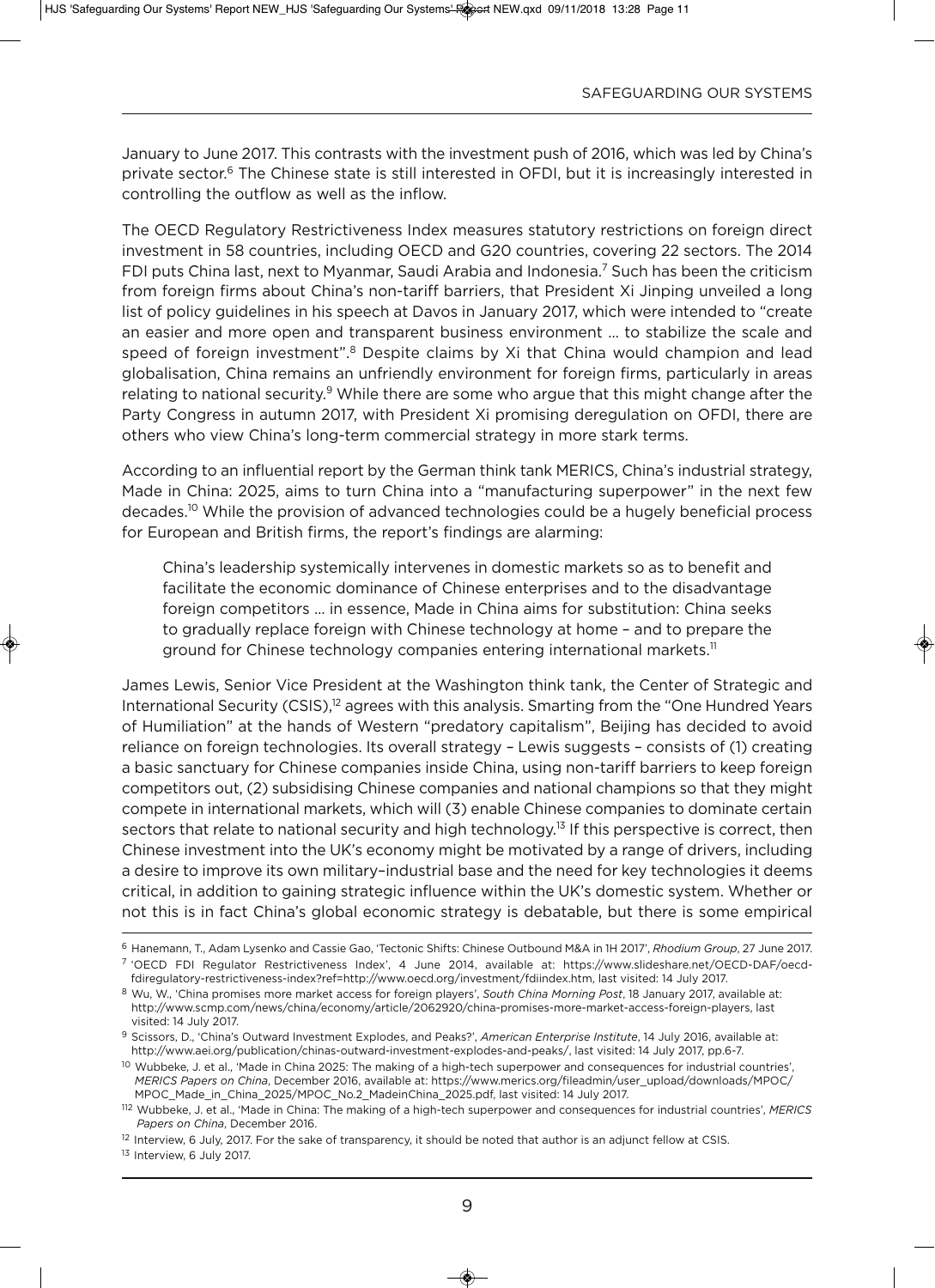correlation between its behaviour and such a strategy, including the restriction of foreign investment into China, massive subsidies to Chinese national champions in key sectors, and centrally directed targeting of key technologies.



<sup>14</sup> Reprinted with kind permission of *MERICS*, https://www.merics.org/fileadmin/user\_upload/downloads/MPOC/MPOC\_Made\_ in\_China\_2025/MPOC\_No.2\_MadeinChina\_2025.pdf, last visited: 14 July 2017.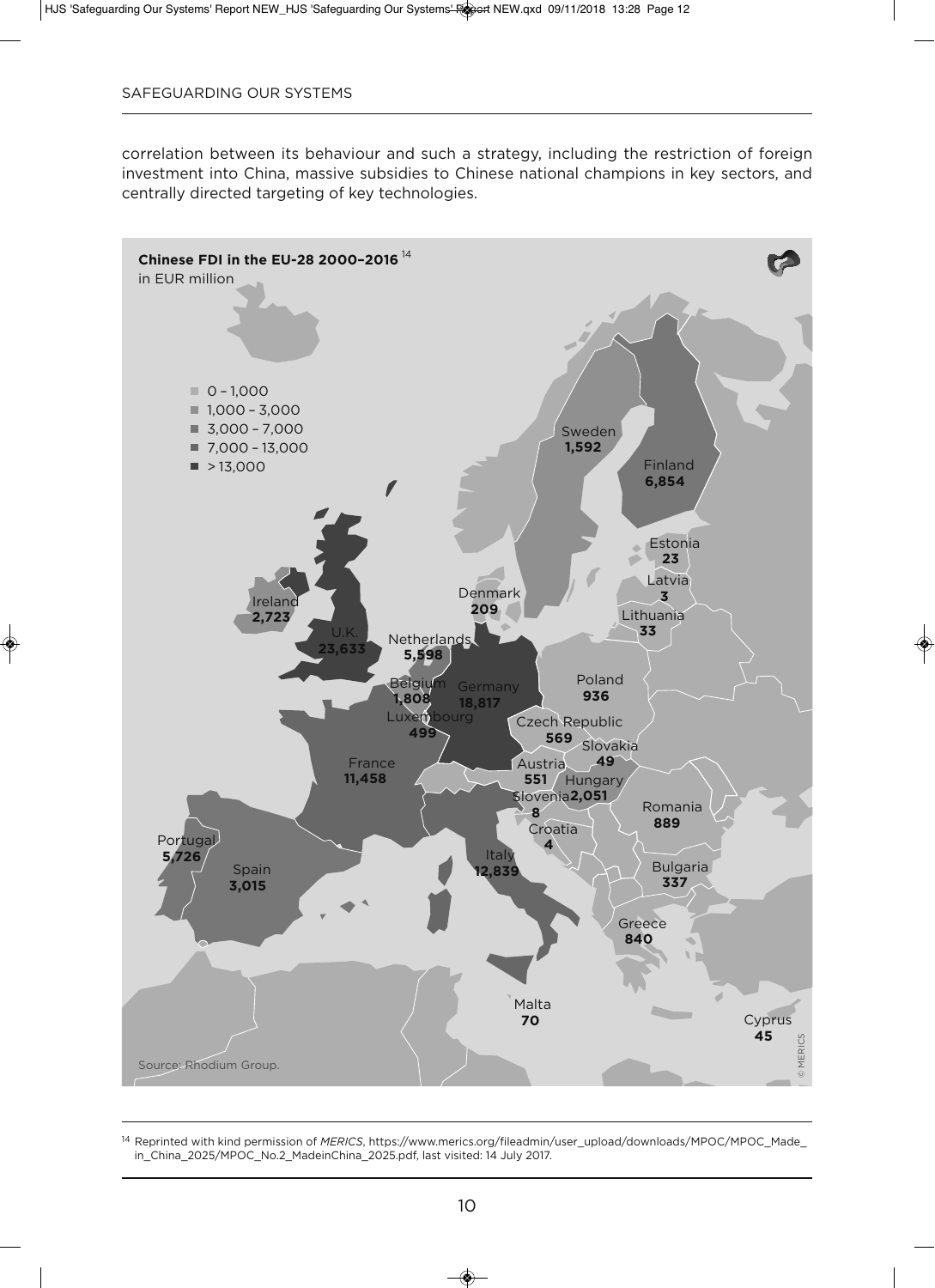There is also growing awareness in NATO and other ally countries of the need for a coordinated approach towards national security reviews on investment into sensitive areas. Recent cases that have been raised include:

- The attempted acquisition of Germany's Aixtron SE by Fujian Grand Chip Investment GmbH.
- The successful acquisition of Alcatel-Lucent Enterprise by China Huaxin Post and Telecommunication Economy Development Centre
- The successful acquisition of Kuka by China's Midea Group
- The successful takeover of Norsat, a Canadian satellite communications firm with Department of Defense contracts, by Hytera Communications
- The successful takeover of walkie-talkie producer Sepura by Hytera
- The successful acquisition of Kuka by China's Midea Group.



#### **Chinese investment in the uK by Sector, 2016**

## *Chinese Investment in the UK*

The UK has become a significant destination for Chinese investment flows over the past decade. Indeed, only the United States, Hong Kong, Malaysia and Australia gained more Chinese OFDI in 2016.<sup>16</sup> Chinese investors have sunk more than £29 billion into the UK since 2005, more than its investments in Germany, France and Italy combined.<sup>17</sup> Despite these promising gains, more than 95% of net inflows to the uK have been in financial services, and according to *The Economist*,<sup>18</sup> little of these impressive investment figures translate into growth. Nevertheless, gains for Chinese investors into the uK have been excellent, according to Grant Thornton,<sup>19</sup> with an average of 174% returns for the best-performing 30 Chinese companies in the UK. With a combined turnover of  $E9.8$  billion,<sup>20</sup> three of these companies were in

<sup>15</sup> https://www.grantthornton.co.uk/globalassets/1.-member-firms/united-kingdom/pdf/documents/tou-ying-tracker-2017 english-version.pdf.

<sup>16</sup> Wildau, G., 'Chinese Investment in foreign real estate hits record \$33bn', *Financial Times*, 29 January 2017, available at: https://www.ft.com/content/d8d80b6e-e381-11e6-8405-9e5580d6e5fb?mhq5j=e2, last visited: 14 July 2017.

<sup>17</sup> Davies, R., 'China-uK Investment: key questions following Hinkley Point C delay', *The Guardian*, 9 August 2016, available at: https://www.theguardian.com/business/2016/aug/09/china-uk-investment-key-questions-following-hinkley-point-c-delay, last visited: 14 July 2017.

<sup>18</sup> 'The Productivity Puzzle: Eggs in one basket', *The Economist*, 6 May 2017.

<sup>19</sup> Bevan, S., 'Chinese inward investment in the uK–Tou Ying Tracker', *Grant Thornton*, available at:

http://www.grantthornton.co.uk/insights/chinese-inward-investment-into-the-uk-tou-ying-tracker/, last visited: 14 July 2017. <sup>20</sup> Kynge, J., 'Strong growth for top Chinese investments in UK', *Financial Times*, 12 March 2017, available at:

https://www.ft.com/ content/262d1258-0725-11e7-97d1-5e720a26771b?mhq5j=e2, last visited: 14 July 2017.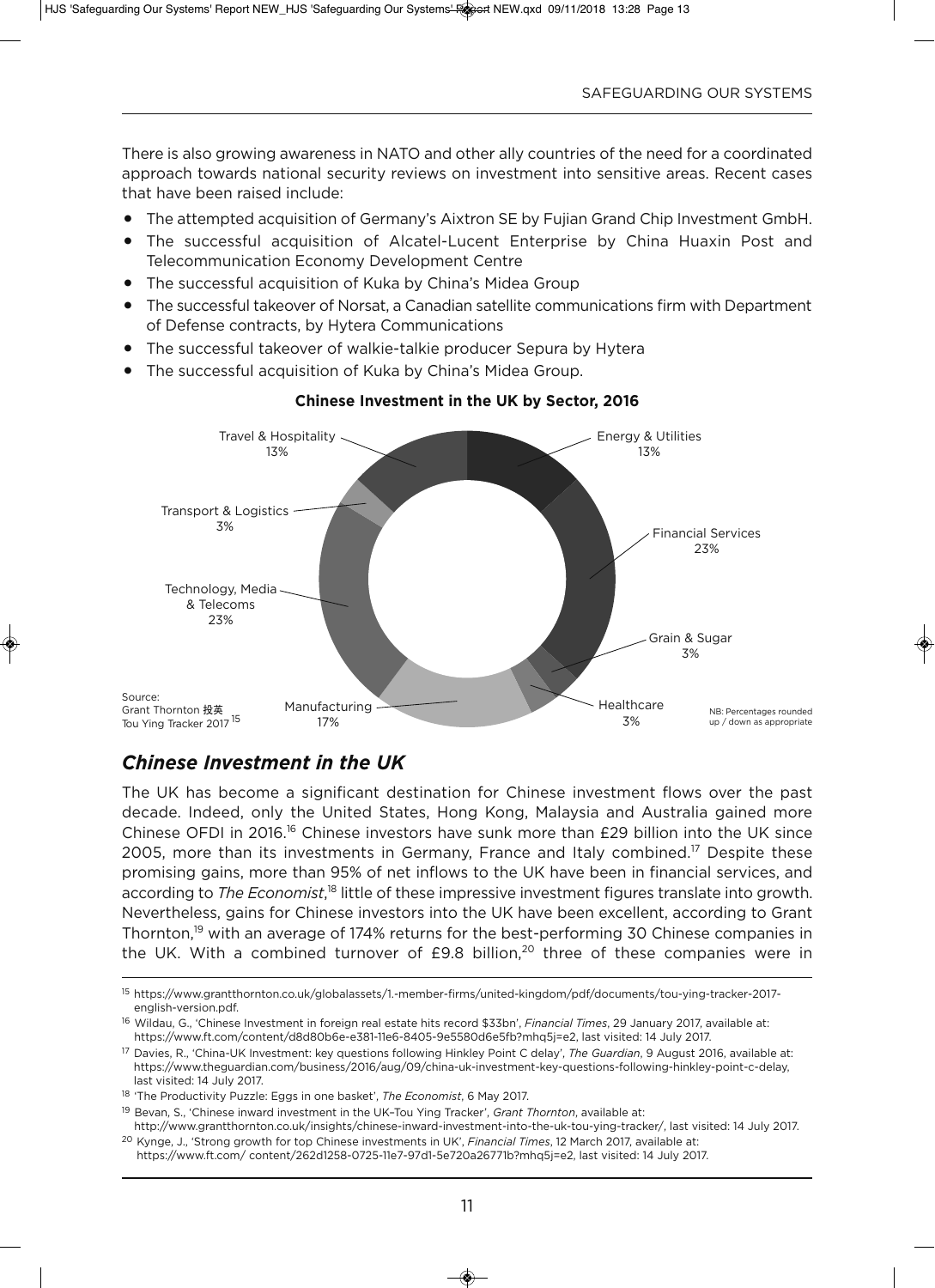manufacturing; seven were in technology, media and telecoms; one was in leisure; four were in retail and consumer; six were in financial services; two were in construction; five were in energy and utilities and two were in business support services.<sup>21</sup>

#### *"Chinese state-owned enterprises are arms of the Chinese state"*

*Dennis Shea, Chairman of the US-China ESRC, 2016*

## **2. The Nature of Chinese State Capitalism**

In considering the risks of Chinese investment in sensitive parts of the UK's economy, it is necessary to ascertain to what extent Chinese investment is actually state directed in the uK. Much Western analysis on China's state capitalist model attempts to distinguish between private Chinese companies and state-owned enterprises (SOEs).<sup>22</sup> This is particularly evident in the United States where policymakers frown upon heavy interventions in the US economy by Chinese SOEs. Having said that, a considerable number of experts interviewed for this project argued that there is little or no real distinction between private companies in China and SOEs in the context of Chinese FDI abroad. According to Friedolin Strack, Head of Department of International Markets at the BDI, the German business association, "There is no distinction, nor should we seek to make one … for one thing, you never know their connections … for another, all Chinese companies have access to state finance through the large Chinese banks."<sup>23</sup> James Lewis at CSIS agreed, stating that while many Chinese companies are as motivated by commercial concerns as their Western equivalents, "the notion that a Chinese company can operate in China without following Chinese government direction is ridiculous".24

While SOE's only make up 5% of total enterprises in China, they control almost one-third of total enterprise assets owing to their large size.<sup>25</sup> According to the State Department's Office of Investment Affairs,<sup>26</sup> there are approximately 156,000 SOEs, of which 54,000 are owned by the central government; the remainder are owned by local governments. Beijing directly controls 102 strategic SOEs through the State-owned Assets Supervision and Administration Commission (SASAC).27 According to the SASAC website, it "performs investor's responsibilities, supervises and manages the state-owned assets under the supervision of the Central Government",<sup>28</sup> and undertakes any further tasks assigned by the State Council.<sup>29</sup> Much of the outward investment discussed above has been facilitated by state banks like the Bank of China (BOC), the Export-Import Bank of China (CHEXIM) and the China Development

<sup>21</sup> Andy Ka, 'Top 25 fast-growth Chinese companies in the uK', *Grant Thornton*, Tou Ying Tracker, available at: http://www.grantthornton.co.uk/insights/top-25-fast-growth-chinese-companies-in-the-uk/ This data is collected in cooperation with ChinaDaily, a Chinese government public information organisation.

<sup>&</sup>lt;sup>22</sup> The term "Chinese companies" is taken to include those based in Hong Kong and Macau, since Tza Yap Shum v. Peru, a 2009 ICSID tribunal, held that a Chinese citizen from Hong Kong was entitled to claim damages under the Chinese Bilateral Investment Treaty with Peru.

<sup>23</sup> Interview, 12 June 2017.

<sup>24</sup> Interview, 6 July 2017.

<sup>25</sup> Xu, G., 'State-Owned Enterprises in China: How Profitable Are They?', *The World Bank: East Asia & Pacific on the Rise* Blog, 6 June2017, available at: http://blogs.worldbank.org/eastasiapacific/state-owned-enterprises-in-china-how-profitable-are-they, last visited June 22, 2017:

<sup>26</sup> China – Competition from State-owned Enterprises', *Country Commercial Guide*, Export.gov, 17 June 2016, available at: https://www.export.gov/article?id=China-Competition-from-State-Owned-Enterprises, last visited: 14 July 2017.

<sup>&</sup>lt;sup>27</sup> State-owned Assets Supervision and Administration Commission of the State Council (SASAC) website, available at: http://en.sasac.gov.cn/index.html, last visited: 14 May 2017.

<sup>28</sup> 'Main Functions', SASAC website, available at: http://en.sasac.gov.cn/n1408028/n1408521/index.html, last visited: 03 July 2017.  $29$  Ibid.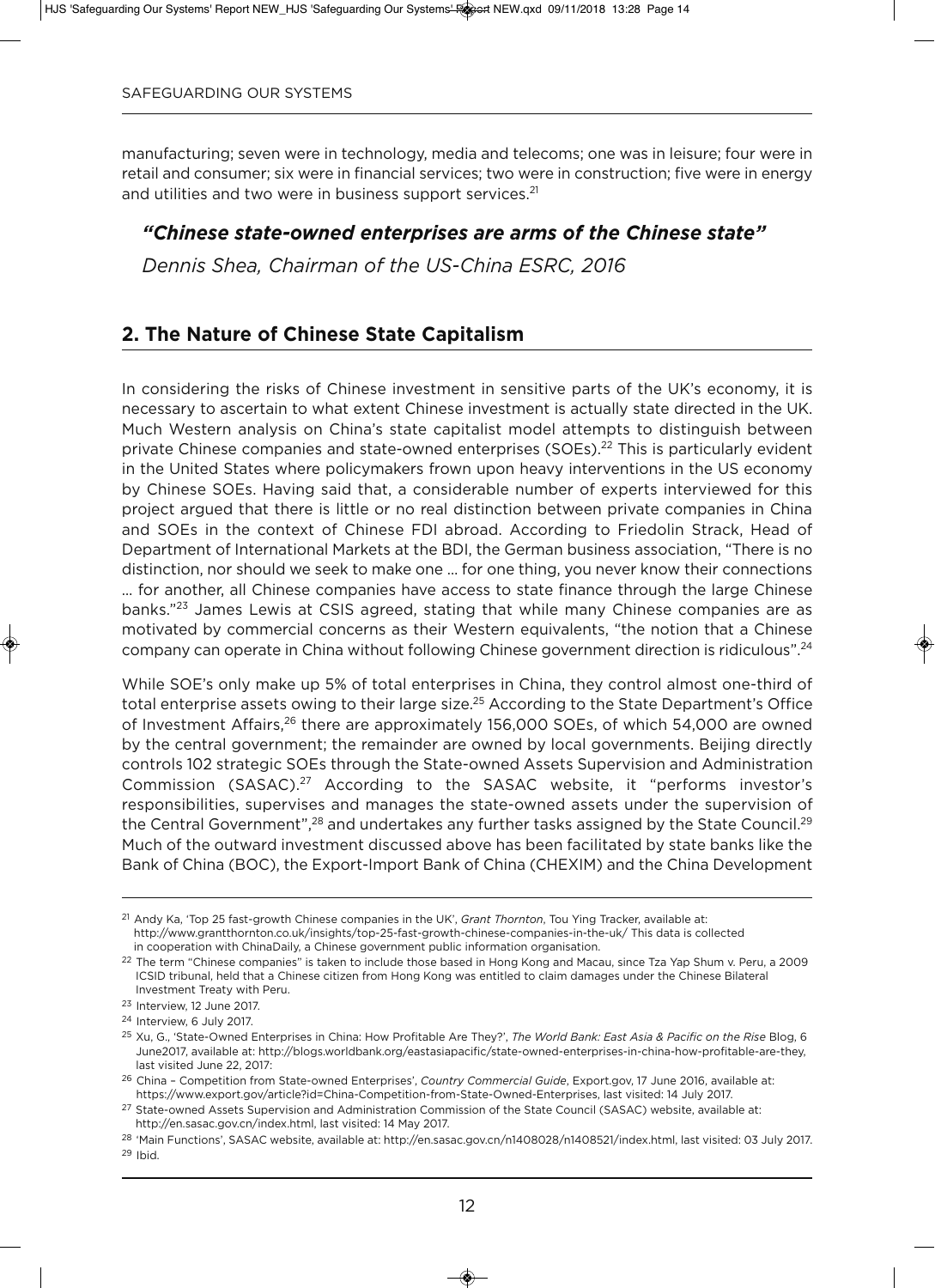Bank (CDB). The total lending of China's state-owned banks exceeded the annual total lending by the World Bank and other multilateral development banks in 2011,<sup>30</sup> evidence of Beijing's deep pockets.

## *"China's technology acquisitions are partly supported and guided by the state. 'China pursues an outbound industrial policy with government capital and highly opaque investor networks to facilitate high-tech acquisitions abroad…in the long term, China wants to obtain control over the most profitable segments of global supply chains and production networks."*

*MERICS, 'Made in China: The making of a high-tech superpower and consequences for industrial countries', December 2016, p.14*

Aki Tonami, Associate Professor in International Relations and Economics at the Japanese University of Tsukuba, asserts that "while it is impossible to say that all Chinese SOEs are dangerous, it's the lack of transparency and difficulty in accessing information"<sup>31</sup> that adds risk for recipients of Chinese OFDI. The opaque nature of SASAC's control over SOE investment choices, the unclear ownership of controlling stakes in some companies, $32$  and the murky links between company CEOs and the Party officials make it extremely difficult – if not impossible - to distinguish between China Inc. and China CPC.<sup>33</sup> In its 2016 Annual Report,<sup>34</sup> the US-China Economic and Security Review Commission (ESRC) asserted, "Beijing continues to use SOEs as a tool to pursue social, industrial, and foreign policy objectives, offering direct and indirect subsidies and other incentives to influence business decisions and achieve state goals."<sup>35</sup> Furthermore, it is evident from the ESRC's findings, and those of others, that under President Xi Jinping, the Chinese state is increasing – not decreasing – control over the economy, and while it has often debated reforming the SOE sector, it has in fact sought to consolidate state control and to pressure firms to act in line with government policy. Over the past decade, the European Commission (EC) has debated the issue of whether SOEs are to be viewed as constituting collectively one "economic unit", when they fall under Central SASAC's purview, noting that in the past common state ownership was not enough to spark concerns under the Eu Merger Control Regulation. Despite going back and forth over this issue, the EC found in 2016, "Central SASAC does in practice have certain powers to involve itself in SOEs' commercial behavior in a strategic manner."<sup>36</sup> By seeing them as one economic unit, the EC automatically bumped the turnover of China General Nuclear Power (CNG) above the minimum EU threshold for merger clearance (\$281mn), which will create a type of assessment system for Chinese SEOs that attempt to purchase European energy companies.<sup>37</sup>

<sup>30</sup> Dyer, G., Jamil Anderlini and Henny Sender, 'China's lending hits new heights', *Financial Times*, 17 January 2011, available at: https://www.ft.com/content/488c60f4-2281-11e0-b6a2-00144feab49a?mhq5j=e2, last visited: 14 July 2017.

<sup>31</sup> Interview, 25 May, 2017.

<sup>32</sup> Beatson, S., 'Direct Investment with Chinese Characteristics: Integrating Political Intent, Results, Concerns, and Economic Benefits', Paper delivered at King's College London workshop, 22 June, 2017.

<sup>33</sup> The Communist Party of China.

<sup>34</sup> 2016 Annual Report to Congress', uS–China Economic and Security Review Commission, 16 November 2016, available at: https://www.uscc.gov/Annual\_Reports/2016-annual-report-congress, last visited: 14 July 2017.

<sup>35</sup> Ibid., Chapter 1, Section 2 – 'State-Owned Enterprises, Overcapacity, and China's Market Economy Status', p.92.

<sup>36</sup> European Commission Asserts Broad Power to Scrutinize Transactions Involving Chinese State-Owned Enterprises', *Client Alert Commentary*, Latham and Watkins, Number 1977, 6 June 2016, available at: https://www.lw.com/thoughtLeadership/ europeancommission-scrutinize-chinese-state-enterprises, last visited: 14 July 2017.

<sup>37</sup> Price, M., 'Chinese state-owned companies face greater scrutiny of Eu deals after ruling', *Reuters*, 12 June 2016, available at: http://www.reuters.com/article/us-china-eu-m-a-iduSKCN0YZ00u, last visited: 14 July 2017.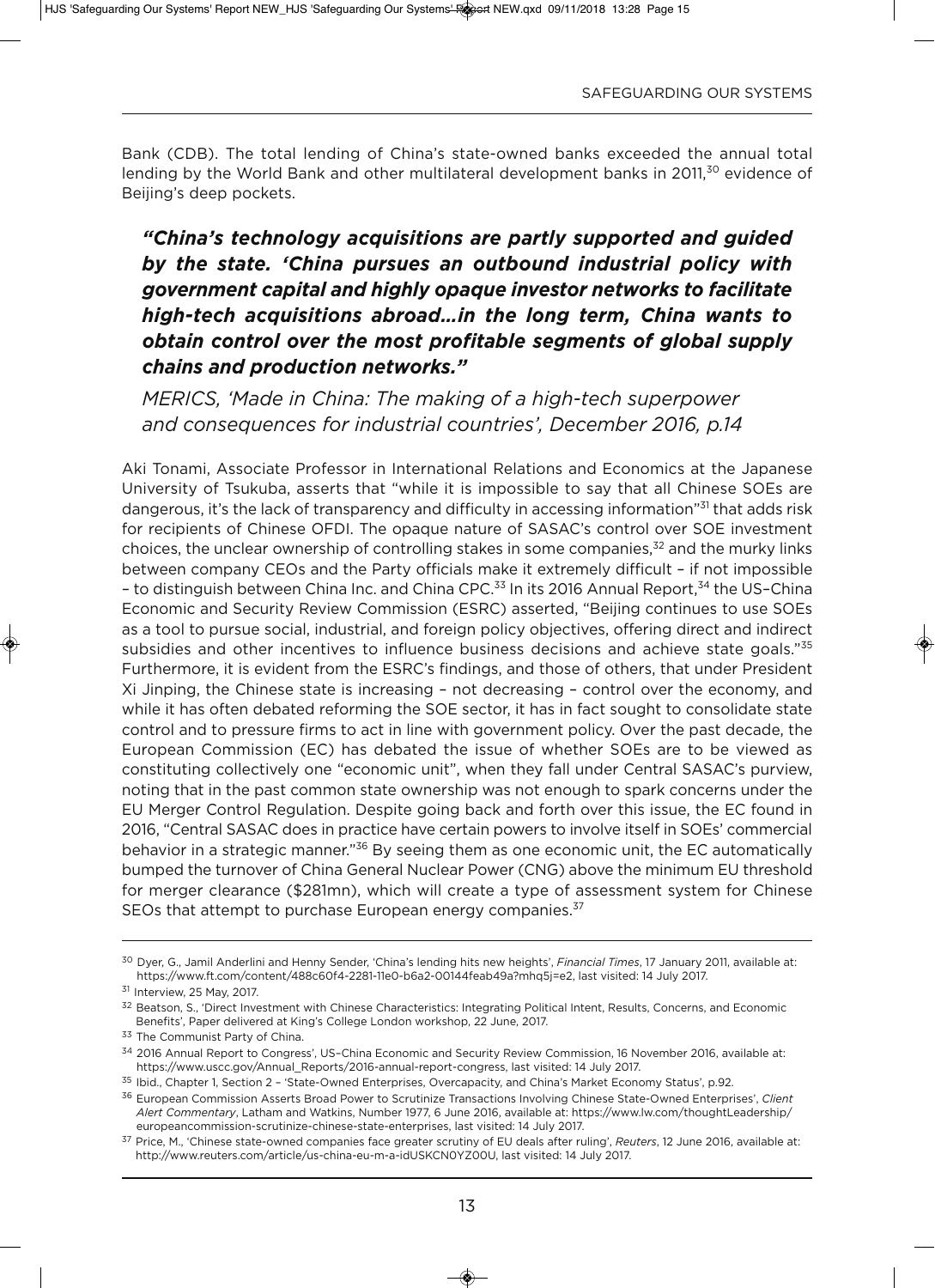## *"State owned capital investment operations must serve the needs of the state, invest in more key industries and areas that are vital to national security and are the lifeblood of the economy"*

*Decision of the Central Committee*

## *The Increasingly Centralized Nature of Power under Xi Jinping and the Party*

Perhaps the most salient feature of contemporary China under Xi Jinping is the fact that he has amassed more power than any previous leader other than Deng Xiaoping and, perhaps, the father of Chinese Communism, Mao Zedong. In the wake of Deng's 1980 speech, 'On the Reform of the Party and State Leadership System',<sup>38</sup> China's leaders sought reforms that would decentralise power and "collective leadership", codified by the principle of decision-making by consensus among the CPC's Politburo and Politburo's Standing Committee. Scholars of Chinese domestic politics, such as Sangkuk Lee<sup>39</sup> and David Lampton,<sup>40</sup> have tracked the normative and institutional changes implemented by Xi in his rapid rise to power. Rather than being one of China's most restrained leaders – as some predicted – Xi has accumulated much power through the creation of new small working groups,<sup>41</sup> using various ideological prompts, including neo-Maoism and the "China Dream" of national rejuvenation,<sup>42</sup> to ensure the purity and survival of the CPC. His anti-corruption campaign – while judged to be authentic in its motive of cleaning up the party cadre – has also been used to attack and remove senior leaders who might challenge his power base. Worryingly, there has been a return to Maoist-style ideological orthodoxy,<sup>43</sup> an open hostility to Western Enlightenment-era ideals,<sup>44</sup> and a centralising of military, media and state functions to the CPC and to Xi personally. The stress on humiliation at the hands of foreigners – a narrative promoted by many state organs at the moment – creates an ambiguity among Chinese about the international system of rules.<sup>45</sup> As can be seen by China's approach to the Permanent Court of Arbitration's July 2016 ruling on the South China Sea and its unilateral withdrawal from the Sino-British Joint Declaration of 1997, Beijing is increasingly confident about reneging on what it sees as unfair international laws and norms – written when China was weak. Thus, any confidence that Beijing would not misuse its investments in Britain's national infrastructure for its own national interests may be misplaced.

understanding in the West of these changes inside Xi's China lag far behind the consequences of allowing Chinese investors into sensitive parts of Western critical national infrastructure. As the recent shift in German investment law<sup>46</sup> indicates, there is however a growing debate

<sup>38</sup> Deng Xiaoping, 'On the Reform of the Party and State Leadership System', *Selected Works of Deng Xiaoping*, volume 2 (Beijing: Central Party Literature Press), pp.340-342.

<sup>39</sup> Lee, S., 'An Institutional Analysis of Jinping's Centralization of Power', *Journal of Contemporary China*, 26.105 (January 2017), pp.325-336.

<sup>40</sup> Lampton, D. M., 'Xi Jinping and the National Security Commission: policy coordination and political power', *Journal of Contemporary China*, 25.95 (2015), pp.4-9.

<sup>41</sup> 'Multinationals Are Rethinking How They Lobby Xi's China', *Bloomberg News*, 14 March 2017, available at: https://www.bloomberg.com/news/articles/2017-03-13/as-xi-empowers-party-foreigners-lobby-secret-communist-panels, last visited: 14 July 2017.

<sup>42</sup> Zhao, S., 'Xi Jinping's Maoist Revival', *Journal of Democracy*, 27.3 (July 2016), pp.83-97.

<sup>43</sup> Xin, L., 'Mao loyalists go after their idol's slanderers one by one, from the Internet, to real life", *The Global Times*, 24 January 2017, available at: http://www.globaltimes.cn/content/1030497.shtml, last visited: 14 July 2017.

<sup>44</sup> An infamous leaked CPC memorandum, *Document 9*, April 2013, showcases this new hostility to Western thought. An English language version has been preserved at 'Document 9: A ChinaFile Translation', 8 November 2013, ChinaFile, available at: http://www.chinafile.com/document-9-chinafile-translation, last visited: 14 July 2017.

<sup>45</sup> Gill, B. and Linda Jakobson, *China Matters* (LaTrobe university Press, 2017), pp.15-32.

<sup>46</sup> Guy Chazan, "Germany expands power to block takeovers", *Financial Times*, 13 July, 2017, available at: https://www.ft.com/content/5087c106-66fc-11e7-9a66-93fb352ba1fe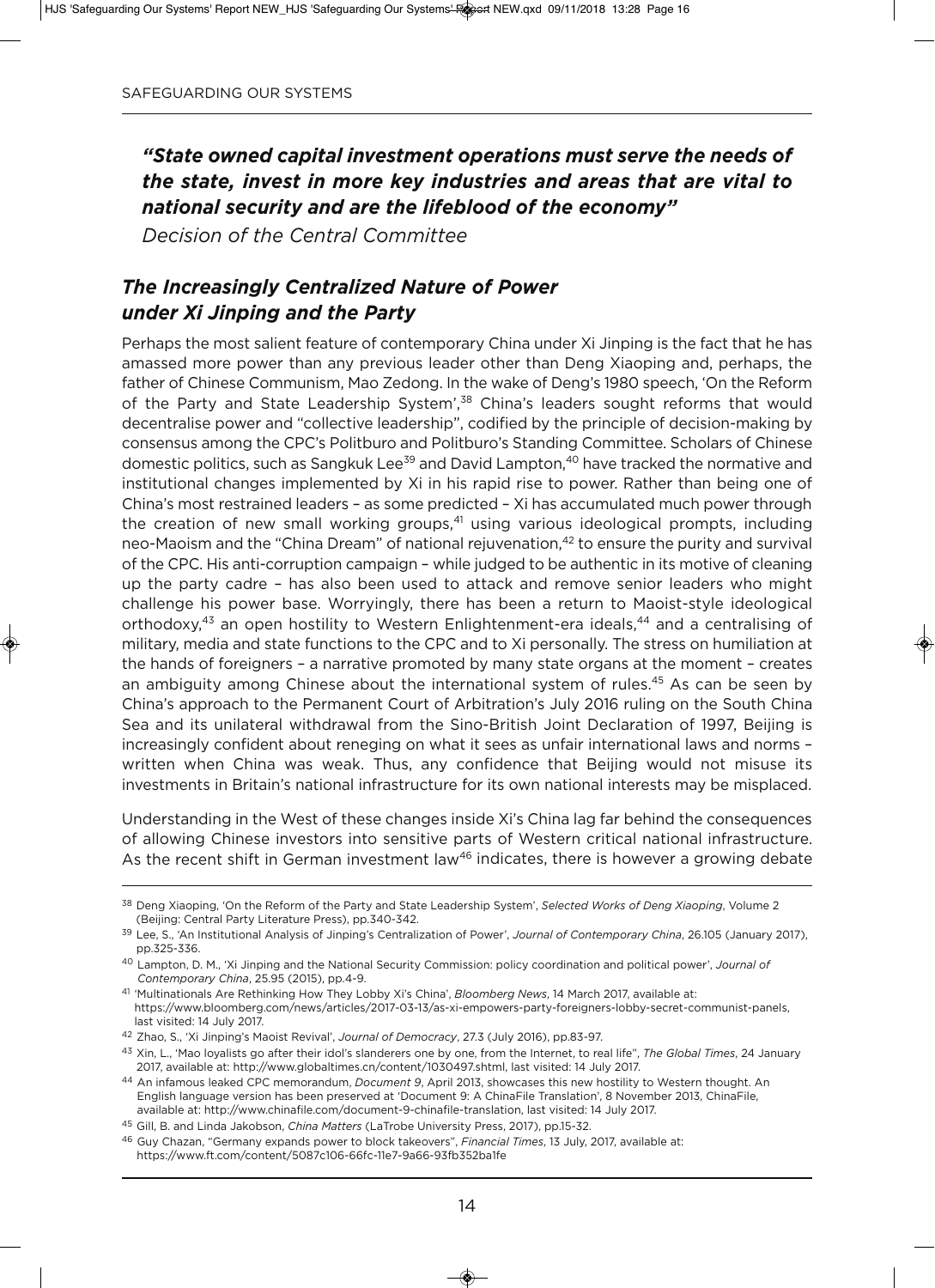taking place over how to view China's business community in terms of this shift in power at the heart of the Chinese system. It is as if there is a type of blindness when it comes what impact an increasingly-authoritarian Chinese state has on Chinese companies and Chinese investment. There are signs, however, that Xi's centralisation is now extending to China's business community, many of whom operate or own China's largest private companies. Signs of this unequal power struggle can be found in a number of odd episodes, including the arbitrary arrest and detention of Xiao Jianhua, a financier with links to the Xi family, from his Hong Kong hotel.47 While many in the West have linked these arrests to Xi's corruption crackdown, there is a level of duality to these charges, and one might surmise that Xi's crackdown is also driven by his quest to centralise power. Their arbitrary nature over some of China's richest businessmen, might parallel vladimir Putin's initial struggle over Russian oligarchs. Other Chinese billionaires who have fallen foul of Xi include Guo Wengui, a real estate mogul who has fled abroad, and Xi Ming, a close associate of former Chinese senior party official Bo Xilai.48

While many in the West are gradually becoming aware of these changes, there has been a lag among those government departments that are expert in trade, who have yet to understand what Xi's centralisation of China Inc. means for investment in sensitive parts of the economy. Conversely, Western companies and governments who do business inside China are increasingly aware of how much things are changing under Xi. Western multinationals have begun, according to Bloomberg, to shift their lobbying of state officials to party officials and party groups affiliated with Xi. The Conference Board research group, which counts 1,200 members as clients, including Nestle SA and Walmart Stores Inc., notes "the changing dynamic of party-state relations", and asserts, "As the Communist Party of China takes an increasingly active role in policy design and implementation, multinational companies need to think anew about government affairs strategies." This shift, Bloomberg asserts, comes as "Xi has reasserted the party's supremacy – with himself as its 'core' leader – over everything from executive functions to state-owned enterprises to the 3,000 member National People's Congress meeting that wraps up this week in Beijing".49

### *Risks Associated with Investment from China's State-Capitalist Model*

While China's leaders have been quick to point out the positive contribution of Chinese OFDI to the global economy, and while most host economies in Europe – including Britain – openly welcome Chinese investment, this report notes that, in light of China's increasingly authoritarian state-capitalist system, there are aspects relating to national security that require more consideration than they have hitherto received. One American scholar, Theodore Moran, argues that the Committee for Investment into the United States actually deals with three threat types: first, the leakage of sensitive technologies to a foreign power; second, the ability of a foreign power to block, delay or restrict output from recently acquired American companies; and third, the potential ability for a foreign power to penetrate a US company or part of infrastructure in order to conduct surveillance or implant destructive malware.<sup>50</sup>

<sup>47</sup> Anderlini, J., Ben Bland, Gloria Cheung and Lucy Hornby, 'Chinese billionaire abducted from Hong Kong', *Financial Times*, February 2017, available at: https://www.ft.com/content/8e54c51c-e7a7-11e6-893c-082c54a7f539?mhq5j=e2, last visited: 14 July 2017.

<sup>48</sup> 'Exile, jail, abduction: the hazardous lives of China's rich', *HKFP*, 4 February 2017, available at:

https://www.hongkongfp.com/2017/02/04/exile-jail-abduction-the-hazardous-lives-of-chinas-rich/, last visited: 14 July 2017. <sup>49</sup> 'Multinationals Are Rethinking How They Lobby Xi's China', *Bloomberg*, 13 March 2017, available at:

https://www.bloomberg.com/news/articles/2017-03-13/as-xi-empowers-party-foreigners-lobby-secret-communist-panels, last visited: 14 July 2017.

<sup>50</sup> Moran, T. H., 'CFIUS and National Security: Challenges for the United States, Opportunities for the European Union', 19 February 2017.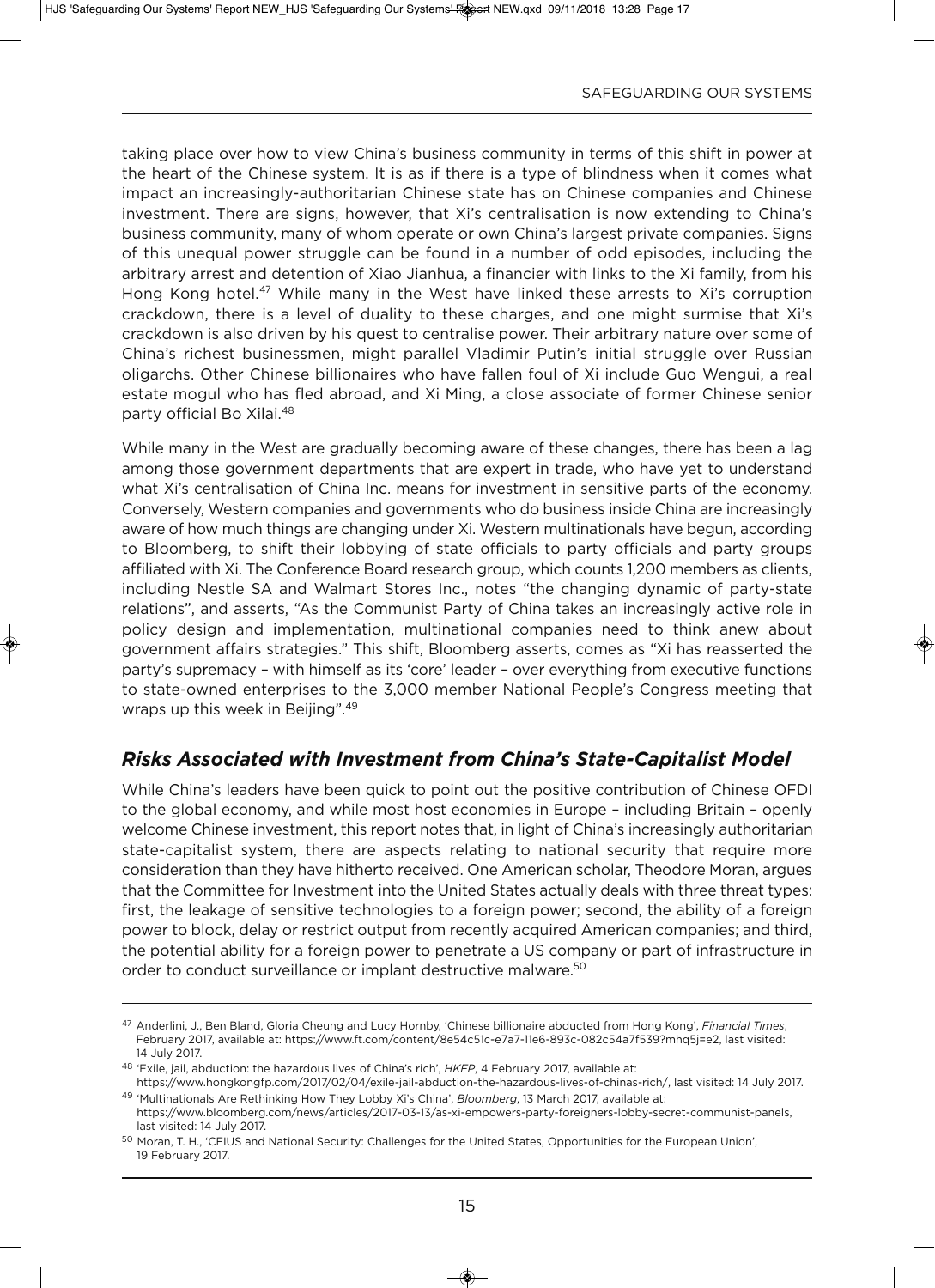This report, in attempting to build on the threats identified by Moran, puts forward the following: (i) **the lack of investment reciprocity**; (ii) **imbalances caused by China's massive state-owned enterprises**; (iii) **the monopolistic control of strategic industries**; (iv) **the geopolitical nature of China's investment portfolio**, and underlying exchange of investment for influence within a given state; and (v) **the security and public safety issues** raised by Chinese ownership.

**i. The lack of investment reciprocity.** Many of the strategic markets in which China is investing in the UK and Europe - such as energy and infrastructure - remain closed in China to EU or UK investors. The OECD FDI Index still regularly ranks China as one of the most restricted environments for FDI, with high entry barriers, and while there are signs that an Eu–China Bilateral Investment Agreement might address such imbalances, current trends are not hopeful.<sup>51</sup> In 2014, A US-China Business Council survey found that competition from domestic competitors was the primary restraint on increased profitability among US firms in China at 31 per cent, rising costs ranked 26 per cent, while government regulation ranked at 21 per cent<sup>52</sup>.

**ii. imbalances or distortions caused by investments or acquisitions by Chinese state-owned enterprises**, who accounted for 62% of China's European-bound investment in 2014 and 70% in 2015.<sup>53</sup> Some have argued that access to low-interest state loans and subsidies mean that there is effectively little difference between a Chinese "private company" and a Chinese "state-owned enterprise".<sup>54</sup> According to the Grant Thornton Tou Ying Tracker 2016, the Bank of China facilitated acquisitions in 188 global deals by extending \$56.3 billion worth of loans to Chinese companies between 2010 and 2016.

**iii. monopolistic control of strategic industries** by purchasing European high-tech firms with key intellectual property and then out-competing non-Chinese competitors, again with either state subsidies or low-interest loans. The development of China's monopoly in solar and Pv installation came after Beijing supplied more than \$47 billion in subsidies, effectively destroying many European and American competitors by undercutting them in pricing. Ken Zweibel, an expert in the US solar industry said, "If there was ever a situation where the Chinese have put their whole government system behind manufacturing, it's got to be solar modules … they think they can wipe out all the competition in the world."55 While the quote is a strong one, the fact that Zweibel is a sector expert indicates the depth of feeling within the solar panel industry.

**iv. the geopolitical nature of China's investment portfolio, and underlying exchange of investment for influence within a given state.** With its command economy, Beijing is able to direct the investment flows of its SOEs – and increasingly its private corporations – for geopolitical or strategic leverage. As Greece's recent veto of an EU statement on China's human rights record shows, Chinese investment can be used by Beijing to weaken common negotiating positions within the EU-28 on diplomatic and human rights issues.<sup>56</sup> From a Chinese perspective, the UK is an attractive target since it is a close defence and intelligence ally of the United States, its main peer competitor in the Asia-Pacific region. As with its use of investment in Laos, Cambodia and Greece, Beijing will want to stay the uK's hand in any future contingencies involving the United States, such as a Taiwan or South China Sea incident.<sup>57</sup> It has demonstrated

<sup>51</sup> uS Chamber urges China to Avoid Protectionism, *US Chamber of Commerce* (24 March 2017).

<sup>52</sup> Slide, p.33, available at: https://www.slideshare.net/uSChinaBusiness/chinas-business-environment-mncs-in-china

<sup>53</sup> Ibid., p.5.

<sup>54</sup> Interview with German BDI official, Friedolin Strack, 13 June 2017.

<sup>55</sup> Fialka, J., 'Why China Is Dominating the Solar Industry', *Scientific American*, 19 December 2016, available at: https://www.scientificamerican.com/article/why-china-is-dominating-the-solar-industry/, last visited: 14 July 2017.

<sup>56</sup> Stamouli, N., 'Greece vetoes Eu Condemnation of China's Human-Rights Record', *The Wall Street Journal*, 19 June 2017, available at: https://www.wsj.com/articles/greece-vetoes-eu-condemnation-of-china-human-rights-record-1497858040, last visited: 14 July 2017.

<sup>57</sup> While it is recognised that the UK is unlikely to become involved in contingencies involving the US and China over Taiwan and the South China Sea, Washington would pressure the UK government and its other allies for some economic sanction response, something Chinese investment may counter.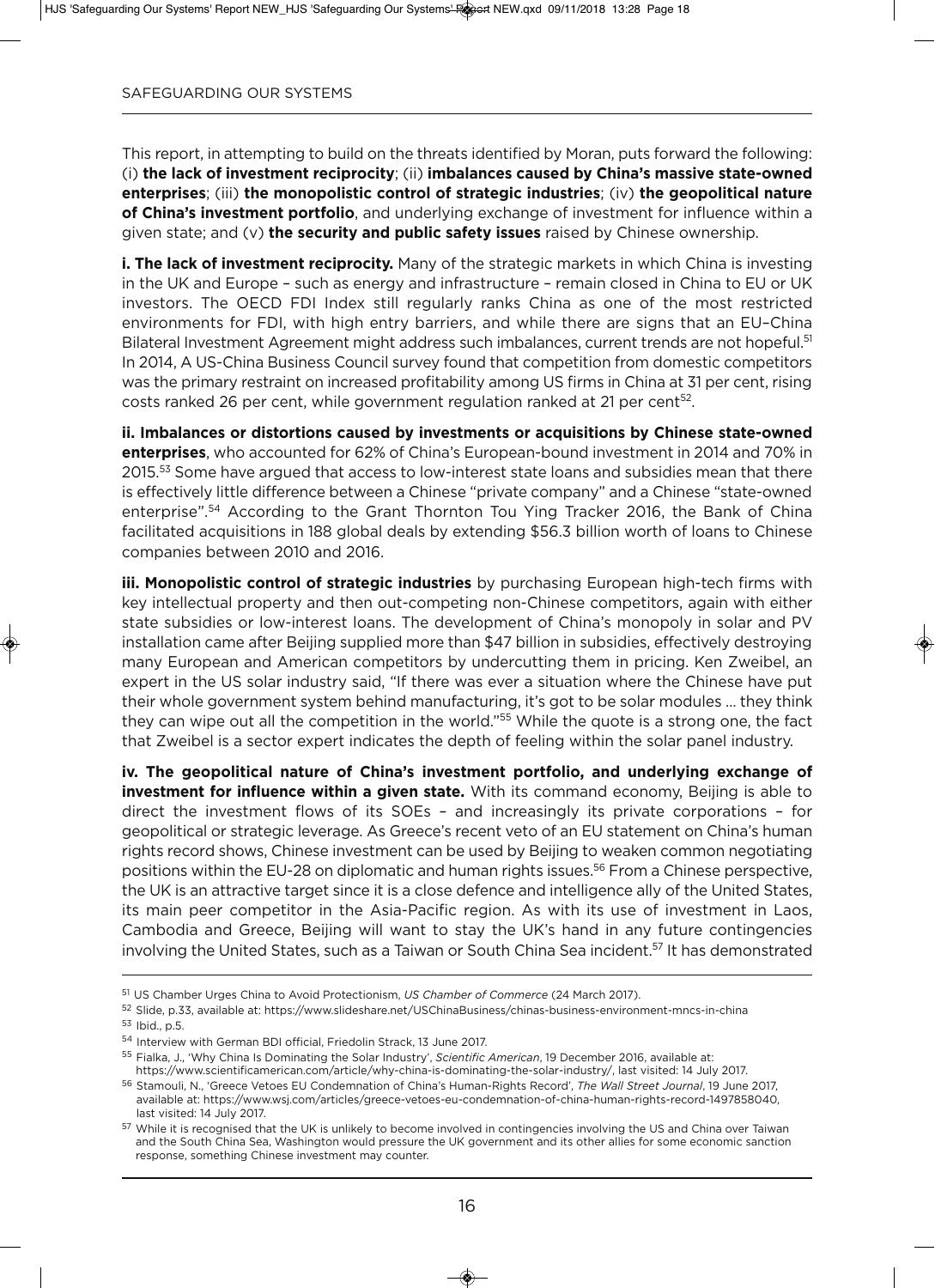an easy willingness to use non-WTO means to push other states over geopolitical issues: this ranges from the blocking of rare earth metals to Japan in 2010<sup>58</sup> and banning Philippines bananas in 2012<sup>59</sup> to stopping tourism to South Korea in 2017.<sup>60</sup>

### *"Foreign direct investment is fine, no doubt, as long as it's not being used as a Trojan horse to try and influence our foreign policy." Sir Gerald Howarth*

**v. Security and public safety issues raised by Chinese ownership.** China's investment surge into parts of the UK and European national and digital infrastructure has wider implications for security and public safely. This is partly because Chinese firms are gaining physical access to key parts of the communications system used by the state, and key technologies upon which British and European security agencies and militaries depend.<sup>61</sup> The potential purchase this year of Arqiva, the uK's main mobile phone and television mast company, by a Chinese consortium led by Li Ka Shing of CKI, are but one example<sup>62</sup>. Gaining access to the UK's high-tech industry may open access to key future technologies, while accessing important components of the digital infrastructure may open access to the intelligence of the UK or its allies. Furthermore, the fact that Chinese state-owned companies might through investment gain access to large amounts of personal data of UK citizens presents risks. Such data could be mined by Chinese intelligence services in a bid to seek to influence key policymakers or public figures, threatening exposure or blackmail. The June 2017 cyberattack on Parliament<sup>63</sup> and the June 2015 attack on the uS Office of Personnel Management may have been carried out for such long-term influencing campaigns. While attacks seem to be difficult to stop, they are at least irregular, detectable and, at times, preventable. Chinese ownership of, control of or access to a part of the UK's digital infrastructure would make access regular, undetectable and unpreventable.

*"In today's technology-driven world, the intelligence requirements of a number of countries are wider than before. They now include communications technologies, IT, energy, scientific research, defence, aviation, electronics and many other fields. Intelligence services, therefore, are targeting commercial as well as government-related organizations. They sometimes do this on behalf of state-owned or sponsored companies in their own countries."*

*"Targets of Espionage", MI5 website*

<sup>58</sup> Bradsher, K., 'Amid Tension, China Blocks vital Exports to Japan', *The New York Times*, 22 September 2010, available at: http://www.nytimes.com/2010/09/23/business/global/23rare.html, last visited: 14 July 2017.

<sup>59</sup> 'The China-Philippine Banana War', *The Asia Sentinel*, 6 June 2012, available at: http://www.asiasentinel.com/society/ the-chinaphilippine-banana-war/, last visited: 14 July 2017.

<sup>60</sup> 'S Korea complains to WTO about China over THAAD', *BBC News*, 20 March 2017, available at: http://www.bbc.co.uk/news/business-39324536, last visited: 14 July 2017.

<sup>61</sup> Mozur, P. and Jane Perlez, 'China Tech Investment Flying under the Radar, Pentagon Warns', *The New York Times*, 7 April 2017, available at: https://www.nytimes.com/2017/04/07/business/china-defense-start-ups-pentagon-technology.html, last visited: 14 July 2017.

<sup>62</sup> Christopher Williams, "Foreign investors circle British mast owner Arqiva", *The Telegraph*, 1 April 2017, available at: http://www.telegraph.co.uk/business/2017/04/01/foreign-investors-circle-british-mast-owner-arqiva/

<sup>63</sup> Riley-Smith, B. and Robert Mendick, 'Blackmail fears after Parliament hit by "sustained and determined" cyber attack on MPs' email network', *The Telegraph*, 24 June 2017, available at: http://www.telegraph.co.uk/news/2017/06/24/ parliament-hit-sustaineddetermined-cyber-attack/, last visited: 14 July 2017.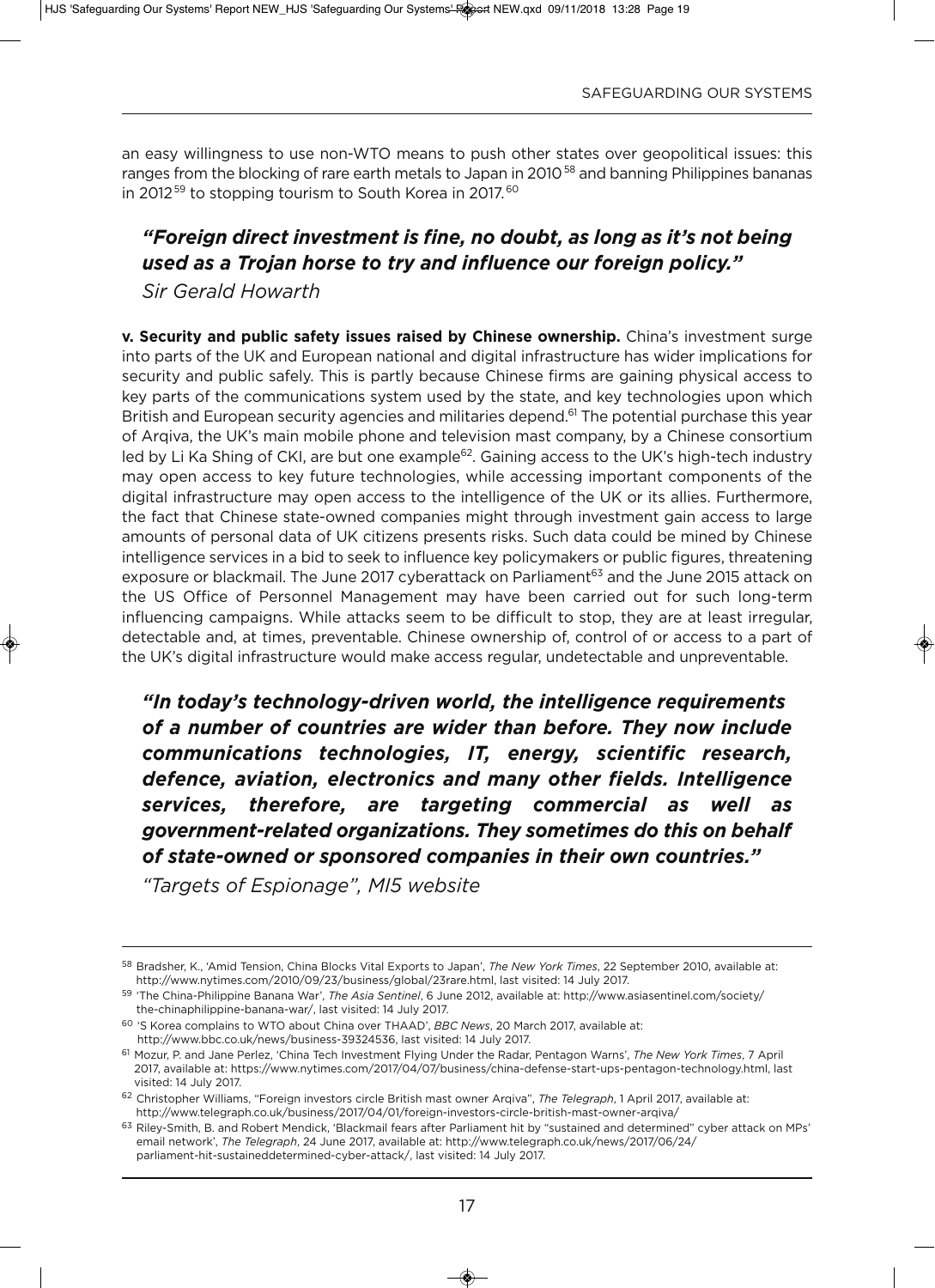#### **3. Risks in Investment**

While the robustness of the United Kingdom and its high-technology products are the most likely drivers for Chinese investment, there are risks that should be taken into consideration. After all, the united Kingdom has an advanced defence industrial base, which would be an attractive target for states intent on leapfrogging up the defence technology ladder. Geopolitically, it is one of the closest treaty allies of the united States, China's main peer competitor in the Asia-Pacific region. Owing to this and other factors, the UK by extension becomes an attractive target for Chinese espionage. The United Kingdom's place as a Five Eyes member, and its consequential sharing of intelligence and sensitive military technology with the United States, cannot be discounted as a possible draw for Chinese 'malicious investment'. The 2016 Annual Report to Congress of the uS–China Economic and Security Review Commission asserts, "To the extent that the united States has shared military technology, weapons, and weapons systems, and operational plans with these countries, China's infiltrations of their defense establishments could compromise US national security."<sup>64</sup> The United Kingdom's record of supporting the United States in military conflicts, the closeness of their intelligence and security communities, also mean that Chinese strategy may wish to nullify the United Kingdom as an active and supportive partner to Washington.

The risks involved in these three areas – manufacturing; technology, media and telecoms (TMT), and energy and utilities – are varied and should be examined closely with regard to their relevance to state security.

#### *Manufacturing*

While manufacturing would appear to be the most innocuous of these three areas, it should be noted that both Precision Components and Holroyd Precision<sup>65</sup> - two companies sold by Precision Technologies Group to a Chinese SOE, Chongqing Machinery and Electric Company  $(CMEC)^{66}$  – manufacture machine tools. Machine tools are the foundation of an industrialised economy, and are necessary in the manufacture of a range of sectors, including white goods, automotive, medical and electrical. They are also necessary in the manufacture of aerospace and defence platforms and armoured systems, such as fighter aircraft and tanks. Thus, many machine tools are considered dual-use technologies, and are restricted or embargoed by various export control regimes, under the UK's commitments and obligations to observe UN, EU or OSCE arms embargoes.<sup>67</sup> These tend to be for those that have extreme accuracy in milling, measuring or finishing of hardened materials, those that deal with composites and those that have "contouring control" in two or more axes.<sup>68</sup> While there has long been trade with China in the machine tools industry, the fact is that without them, advanced fighting platforms – such as fifth-generation aircraft with their composite surfaces – would be impossible to build. Thus they play an important role in allowing Chinese intelligence efforts to attempt to create those system designs that they manage to steal through cyber-espionage.<sup>69</sup>

<sup>64</sup> '2016 Annual Report to Congress', uS–China Economic and Security Review Commission, 16 November 2016, p.299.

<sup>65</sup> Holroyd Precision, available at: http://www.holroyd.com/holroyd-precision/about-holroyd-precision.php, last visited: 14 July 2017. <sup>66</sup> 'Precision Group sells Rochdale engineering businesses', *Manchester Evening News*, 16 March 2010, available at: http://www.manchestereveningnews.co.uk/business/business-news/precision-group-sells-rochdale-engineering-885411,

last visited: 14 July 2017. <sup>67</sup> 'uK Strategic Export Control Lists: The consolidated list of strategic military and dual-use items that require export

authorisation', Department for International Trade, February 2017, available at: https://www.gov.uk/government/ uploads/system/uploads/attachment\_data/file/593228/controllist20170222.pdf, last visited: 14 July 2017.

<sup>68</sup> 'OGEL and Goods Checker Tools', Department for International Trade, available at: https://www.ecochecker.trade.gov.uk/spirefox5live/fox/spire/, last visited: 14 July 2017.

<sup>69</sup> China's Cyber-Theft Jet Fighter", *Wall Street Journal*, November 2014, available at: https://www.wsj.com/articles/ chinas-cybertheft-jet-fighter-1415838777 Last visited May 12, 2017.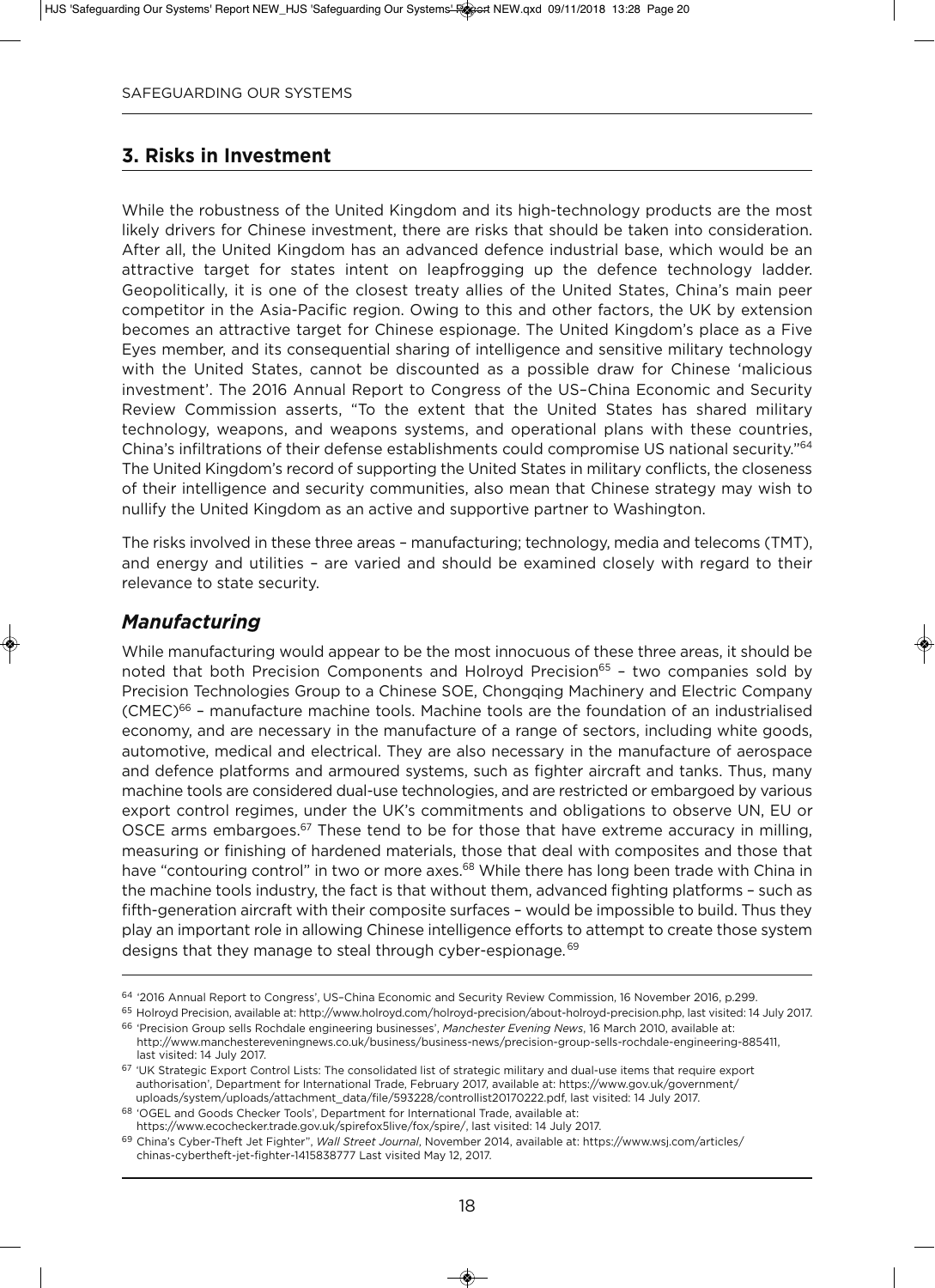*"You can't really separate cyber from anything ... everything is connected … whether your enemy bombs your servers, puts a digger through your cables, or attacks your networks. And it's virtually impossible to separate cyber from anything, particularly from critical infrastructure, which is why everyone is worried about it."*

*Jennifer Cole – Senior Research Fellow, RUSI*

## *Technology, Media and Telecoms*

This is perhaps the most dynamic and challenging area for locating and managing elements of risk brought on by Chinese investment. MI5's website notes that foreign intelligence services are particularly "interested in communications technologies, computers, genetics, aviation, lasers, optics, and electronics. Such secrets may also help give some countries an economic or military advantage."70 The issue was first brought to national prominence in 2007, after Jonathan Evans, the head of MI5, wrote a letter to 300 chief executives warning them about Chinese cyberhacking.<sup>71</sup> One example of the seriousness of Chinese cyber-espionage has been the so-called Byzantine Hades hacks, the code name given by uS investigators to a series of attacks by the Chinese People's Liberal Army, which stole more 50 terabytes of information (said to equal five Libraries of Congress) on the subjects of the B-2 stealth bomber, the F-22 jet, space-based lasers, missile navigation and tracking systems, as well as nuclear submarine and missile designs. China's newest stealth fighter,the J-31, is said to have incorporated much of the technical data from the F-35, including radar design and engine schematics, among other things. Lin Zuomin, the Chairman of the Chinese defence firm AvIC, boasted, "the J-31 will finish it [the F-35] off in the sky."72

BT agreed that Huawei – a Chinese telecommunications firm with origins within the PLA – would supply components for BTs upgrade of its infrastructure. Despite a warning by MI5 that malicious coding would be "very difficult to detect or prevent",<sup>73</sup> giving Chinese backdoor control in the Huawei components to intercept or disrupt BT traffic, the deal passed, largely over financial considerations. The centre charged with checking components in Banbury, Oxfordshire, though overseen by British citizens, is technically run and paid for by Huawei, showing the balance between commercial interest and national security.<sup>74</sup> Since then, British communications and high-tech firms have continued to be snapped up by Chinese investors or consortiums. The risks vary, as befits such a complex and constantly growing sector. They include ownership of or access to sensitive intellectual property that is pertinent to UK security. They also include ownership of the actual data centres that house information.

The recent purchase of Global Switch, one of the UK's largest companies, provoked Lord West, a Labour Peer, to say, "I have a nervousness about the Chinese getting more and more involved in large chunks of our digital infrastructure."75

<sup>70</sup> 'Targets of Espionage', MI5 Security Service, available at: https://www.mi5.gov.uk/targets-of-espionage, last visited: 14 July 2017.

<sup>71</sup> 'MI5 warns over China Spy Threat', *BBC News*, 2 December 2007, available at: http://news.bbc.co.uk/1/hi/business/ 7123970.stm, last visited: 14 July 2017.

<sup>72</sup> Franz-Stefan Gady, "New Snowden Documents Reveal Chinese Behind F-35 Hack", *The Diplomat*, January 27, 2015, available at: http://thediplomat.com/2015/01/new-snowden-documents-reveal-chinese-behind-f-35-hack/

<sup>73</sup> Corera, G., 'Should the uK be Worried about Huawei?', *BBC News*, 6 June 2013, available at: http://www.bbc.co.uk/news/ uk-22803510, last visited: 14 July 2017.

 $74$  Milmo, C., 'Are Huawei the enemy within? GCHQ is tightening its supervision of the giant Chinese technology company's UK testing centre', *Independent*, 18 December 2016, available at: http://www.independent.co.uk/news/uk/home-news/are-huaweitheenemy-within-gchq-is-tightening-its-supervision-of-the-giant-chinese-technology-9013869.html, last visited: 14 July 2017.

<sup>75</sup> Meddings, S., 'Now Chinese swoop for vital tech centres owned by Britain's richest family in £2.2bn deal', *This is Money*, 21 December 2016, available at: http://www.thisismoney.co.uk/money/news/article-4056152/Now-Chinese-swoop-vital-techcentresowned-Britain-s-richest-family-2-2bn-deal.html, last visited: 14 July 2017.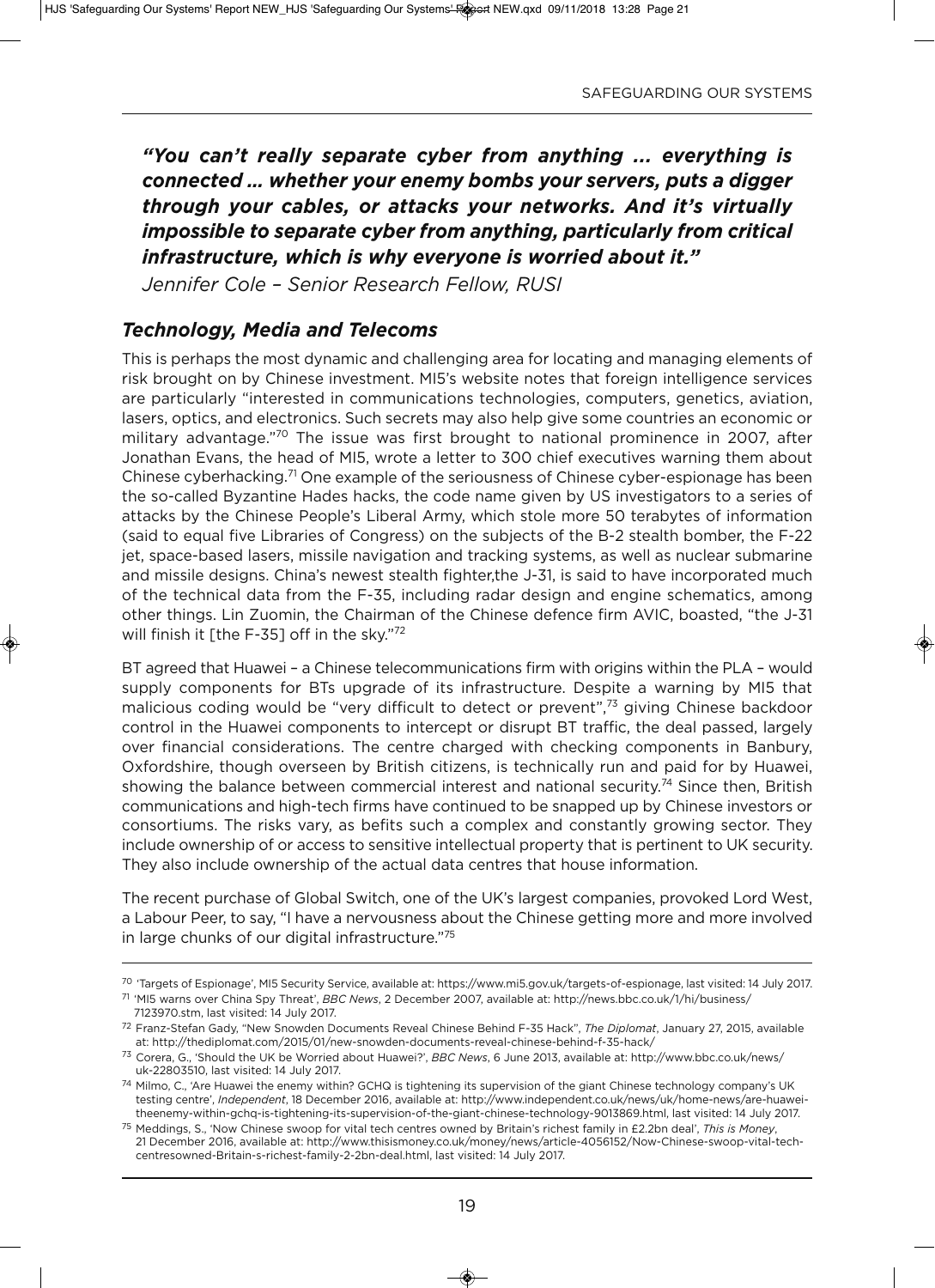In response, a spokesperson from Global Switch's parent company, Aldersgate Investments Limited, insisted, "Global Switch will continue to provide highly resilient and secure data centre space which complies with the guidance issued by the UK Government Centre for the Protection of National Infrastructure as part of the UK Government's national security strategy."76

## *Energy and Utilities (Infrastructure)*

The primary risks of foreign state-owned enterprises accessing the UK's critical national infrastructure are twofold.

First, those states may be able to control or deny service to those infrastructures, either through backdoor systems or through semi-legal means. The fact that China might be able to hack a nuclear power station does not mean that there are no risks in putting China in charge of one. A sophisticated intelligence agency would be able to invent or create cover stories about technical difficulties in ways that might be difficult to argue. Certainly, if such episodes were to take place with massive media messaging inside the uK's national media, the government might find itself on the defensive and unable to reassert control over a critical component of the uK's grid. Still worse, a foreign power might be tempted to interfere with energy prices during the winter to weaken one political party over another.<sup>77</sup> A winter of discontent – with high energy prices – might help a friendlier political party move from opposition to power.

Second, there is the very real problem of political influence inside the UK's government, particularly with regard to Chinese SOE investment. With its unparalleled ability to leverage future promises of investment and even scale down those in existence, Beijing increasingly develops the foreign policy choices of the United Kingdom. As has been raised already, China's recent massive investment into Greek ports, followed by Athens' veto over a European Union report on human rights inside China,<sup>78</sup> reveals that China is not shy about using this influence when it wishes.

<sup>76</sup> 'Global Switch welcomes new strategic investor to support further growth', *Global Switch Press Release*, 21 December 2016, available at: http://www.globalswitch.com/growth/press-release/, last visited: 14 July 2017.

<sup>77</sup> Qiang, H., 'Interview: uK opposition leader promises to seek strong ties with China if elected', *Xinhua*, 22 May 2017, available at: http://news.xinhuanet.com/english/2017-05/22/c\_136304229.htm, last visited: 14 July 2017.

<sup>78</sup> Smith, H., 'Greece blocks Eu's criticism at uN of China's human rights record', *The Guardian*, 18 June 2017, available at: https://www.theguardian.com/world/2017/jun/18/greece-eu-criticism-un-china-human-rights-record, last visited: 14 July 2017.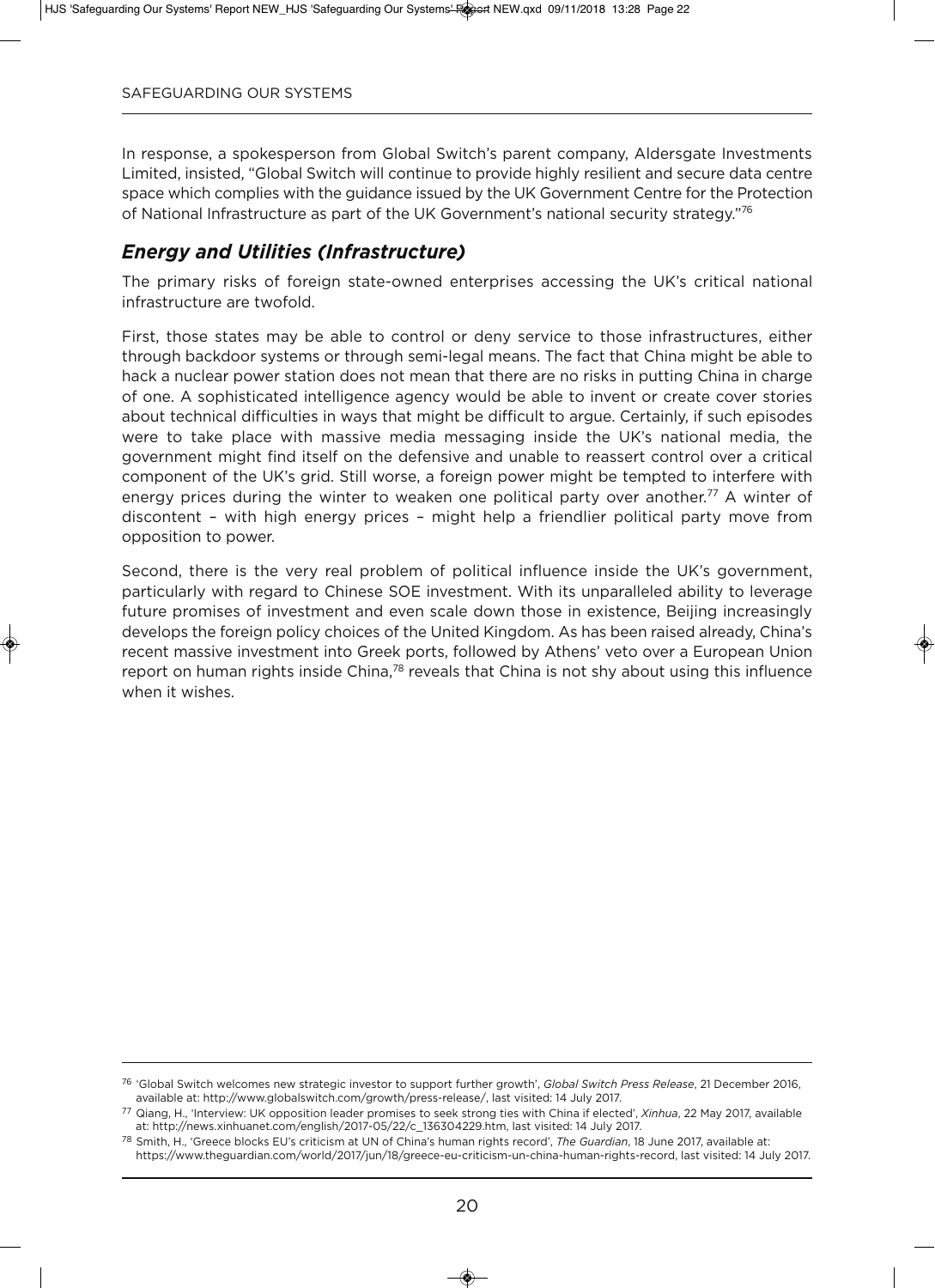## **4. Case Studies**

## *i. Case Study: Hinkley Point C (Energy and Utilities)*

In the wake of the French–British summit of February 2012, David Cameron and Nicolas Sarkozy announced the Hinkley Point C expansion project. Hinkley Point is a nuclear power plant located in Somerset, South West England, and consists of two units: Hinkley Point A, which was permanently shut down, and Hinkley Point B. The Hinkley Point C project consists of the building of two additional European Pressurised Reactor (EPR) power plants by the French state-owned company Electricité de France (EDF). The twin reactors planned for the Somerset site would be the first new nuclear plant to be built in Britain for more than 20 years. In the wake of significant difficulties in the financing of this project, Jean-Bernard Levy, CEO of EDF, signed a deal in October 2015 to bring in China General Nuclear (CGN) and China National Nuclear Corporation (CNNC), who committed to fund 33.5% of the project. As part of this deal, Beijing obtained the right to build later two more power plants in Sizewell and, most importantly, the right to build its very own, 100% Chinese, third-generation reactor in Bradwell, called "Hualong", which means "dragon".

In many ways, Hinkley Point C was a key part of the Osborne doctrine: the former Chancellor of the Exchequer was the architect of the "golden era" of Sino-British relations and drove a policy of openness towards Chinese investments. Liberal Democrat former energy secretary Sir Ed Daney later claimed in the national media that Osborne had overruled extra safeguards in the project.<sup>79</sup> Following the Brexit vote and Theresa May's subsequent rise to power, Hinkley Point was subject to fresh scrutiny from the new Prime Minister, who is arguably more cautious than her predecessors when it comes to Chinese investments in sensible infrastructures. Ms May announced in August 2016 that British government approval of the project would be delayed owing to the need of additional review. This decision sparked fierce reaction from China, with Liu Xiaoming, the Chinese Ambassador in London, publishing an article in the Financial Times stating that the China-UK relationship was at a crucial historical juncture and that the deferral imperilled the relationship. He urged London to approve Hinkley as soon as possible and expressed a hope that "the UK will keep its door open to China"<sup>80</sup>. Nonetheless, the project was finally green-lighted two months later, but under revised conditions on the investment scheme: EDF has now been barred from selling its stake in the plant during construction and will maintain industrial control over the project; meanwhile the uK government would take a "golden share" in future nuclear schemes.

Since the very start, this  $E18$  billion project has sparked controversy.<sup>81</sup> While many heavily criticised the uK government's decision to choose nuclear energy to cut their carbon emissions instead of safer and greener renewable energies, others were more concerned about the financial aspects of the deal. Mr Thomas Piquemal, former Finance director of EDF, quit his position and spoke in front of the French National Assembly to denounce the financial risks linked to Hinkley Point, arguing that EDF does not have the ability to fund the project over the short term. Moreover, the British government is to pay £92.5 per megawatt-hour of electricity produced from Hinkley Point for the next 35 years. This is almost twice as much as the current market rate,

<sup>79</sup> 'Osborne rejected safeguards over Chinese role in Hinkley Point, says ex-minister', *The Guardian*, 1 August 2017, available at: https://www.theguardian.com/uk-news/2016/aug/01/osborne-rejected-safeguards-over-chinese-role-in-hinkley-pointsays-exenergy-minister, last visited: 14 July 2017.

<sup>80</sup> Xiaoming, L., 'Hinkley Point is a test of mutual trust between UK and China', *Financial Times*, 8 August 2016, available at: https://www.ft.com/content/b8bc62dc-5d74-11e6-bb77-a121aa8abd95?mhq5j=e2, last visited: 14 July 2017.

<sup>81</sup> Chu, B., 'Why is the Hinkley Point nuclear plant so controversial?', *Independent*, 28 July 2017, available at: http://www.independent.co.uk/news/business/analysis-and-features/why-is-the-hinkley-point-nuclear-plant-socontroversial-a7160781.html, last visited: 14 July 2017.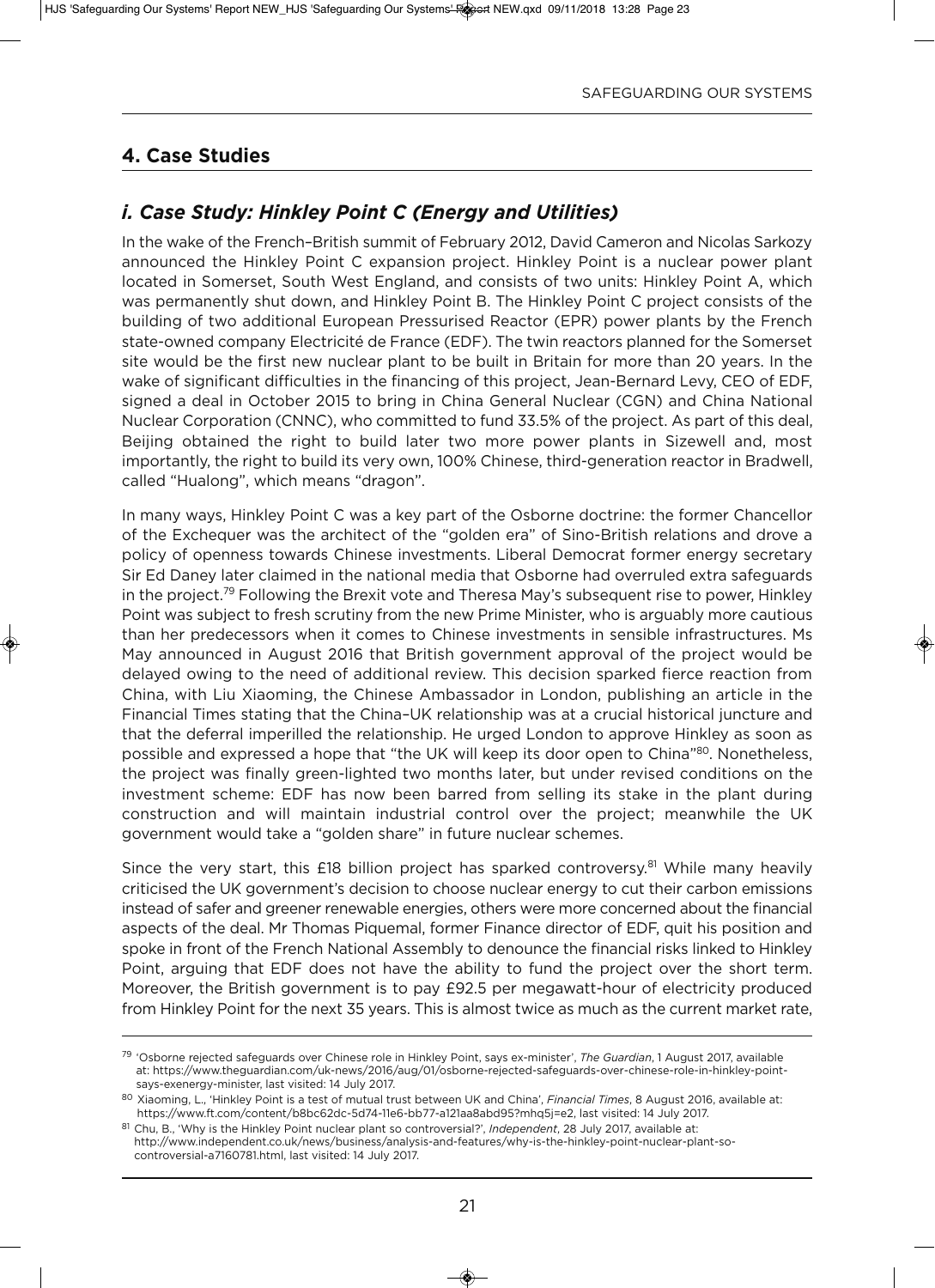and leaked government data exposed that this deal could cost Britain's taxpayers up to £30 billion. In addition to these worries, many were concerned with security risks<sup>82</sup> raised by the heavy profile of a Chinese stateowned enterprise investing in UK critical national infrastructure.

## *Security risks of the Hinkley Point C project*

While security experts and politicians have raised concerns over the national security threats regarding CNNC and CGN involvement in Britain's nuclear infrastructure, it is difficult to accurately assess the risks. This is partly because of the technical aspects behind the deal, and partly because it is not clear whether Chinese involvement in the construction of Hinkley Point will be any more dangerous than the vulnerability of the site to Chinese hacking. Agatha Kratz at ECFR stated, 'shutting down Hinckley point would surely disrupt, at least temporarily, electricity supply in the country – and could cause electricity prices to go up. But unless china and the UK are in an open conflict situation, that would be extremely costly for Beijing and CGN both financially and in terms reputation.'83 Furthermore, the additional conditions imposed on the deal itself – barring EDF from selling the majority stake to the Chinese – indicate that it would be difficult for China to exert control over the plant itself in any legal way. Nick Timothy's assertion that the involvement of China's largest nuclear powers CGN and CNNC might allow them to "shut down Britain's energy at will"84 remains difficult to prove. Regarding these counter-arguments, China's SOEs are unlikely to weigh reputational costs more highly than national interests, and under pressure from Beijing, would swiftly carry out whatever tasks were set for them. If the UK and China were to come into diplomatic conflict over Chinese repression in Hong Kong or a contingency relating to Taiwan, London might find Hinkley Point a critical vulnerability, since Beijing would weigh its own sovereignty-related interests more highly than reputational concerns.

On the other hand, there is another risk – quite apart from backdoor vulnerabilities – which might be considered, involving political influence of a foreign power over certain business sectors that help the UK to protect and manage its citizens. The acceptance of Chinese capital by a grateful Treasury seemed to give China access to senior officials inside Whitehall, quite apart from those investments in less-important sectors. One of the most distressing points about the Hinkley Point debate in the summer of 2016 was the ability and willingness of the Chinese state to exert political pressure on a debate internal to the uK. The Chinese Ambassador wrote a leader in the *Financial Times* in which he implied that unless the deal went through, other investments and business deals could be affected,<sup>85</sup> demonstrating Beijing's willingness to exert strong pressure on a domestic issue in a way that few liberal democracies are able to do.<sup>86</sup> Neither the government nor those in the security services were able to respond in quite the same way, nor were the Ambassador's articles challenged in any meaningful way by the newspapers themselves.<sup>87</sup> The state media, *Xinhua*, stated, "After divorcing the EU, Britain would be foolish to decline stronger trade ties with China … While contemplating whether to give the program a go-ahead or not, London needs to fully appreciate the gravity of what's at stake."88

<sup>82</sup> Timothy, N., 'The Government is selling our national security to China', *Conservative Home*, 20 October 2015, available at: http://www.conservativehome.com/thecolumnists/2015/10/nick-timothy-the-government-is-selling-our-national-securityto-china.html, last visited: 14 July 2017.

<sup>83</sup> Interview with author(s), 1 June, 2017.

<sup>84</sup> Nick Timothy, 'The Government is selling our national security to China', *Conservative Home*, 20 October 2015, available at: http://www.conservativehome.com/thecolumnists/2015/10/nick-timothy-the-government-is-selling-our-national-securityto-china.html. Last visited 17 July, 2017.

<sup>85</sup> Xiaoming, L., 'Hinkley Point is a test of mutual trust between UK and China', *Financial Times*, 8 August 2016.

<sup>86</sup> With the exception of sanction threats, which are fairly rare between states with heavy trade ties.

<sup>87</sup> Though it should be noted that the *Financial Times* published a letter eight days later by David Lowry, a senior research fellow at the Institute for Resource and Security Studies in Cambridge, Massachusetts.

<sup>88</sup> Junqing, Z., 'Britain needs to join China to keep "golden" bilateral ties on track', *Xinhua*, 18 August 2016, available at: http:// news.xinhuanet.com/english/2016-08/18/c\_135611847.htm, last visited: 14 July 2017.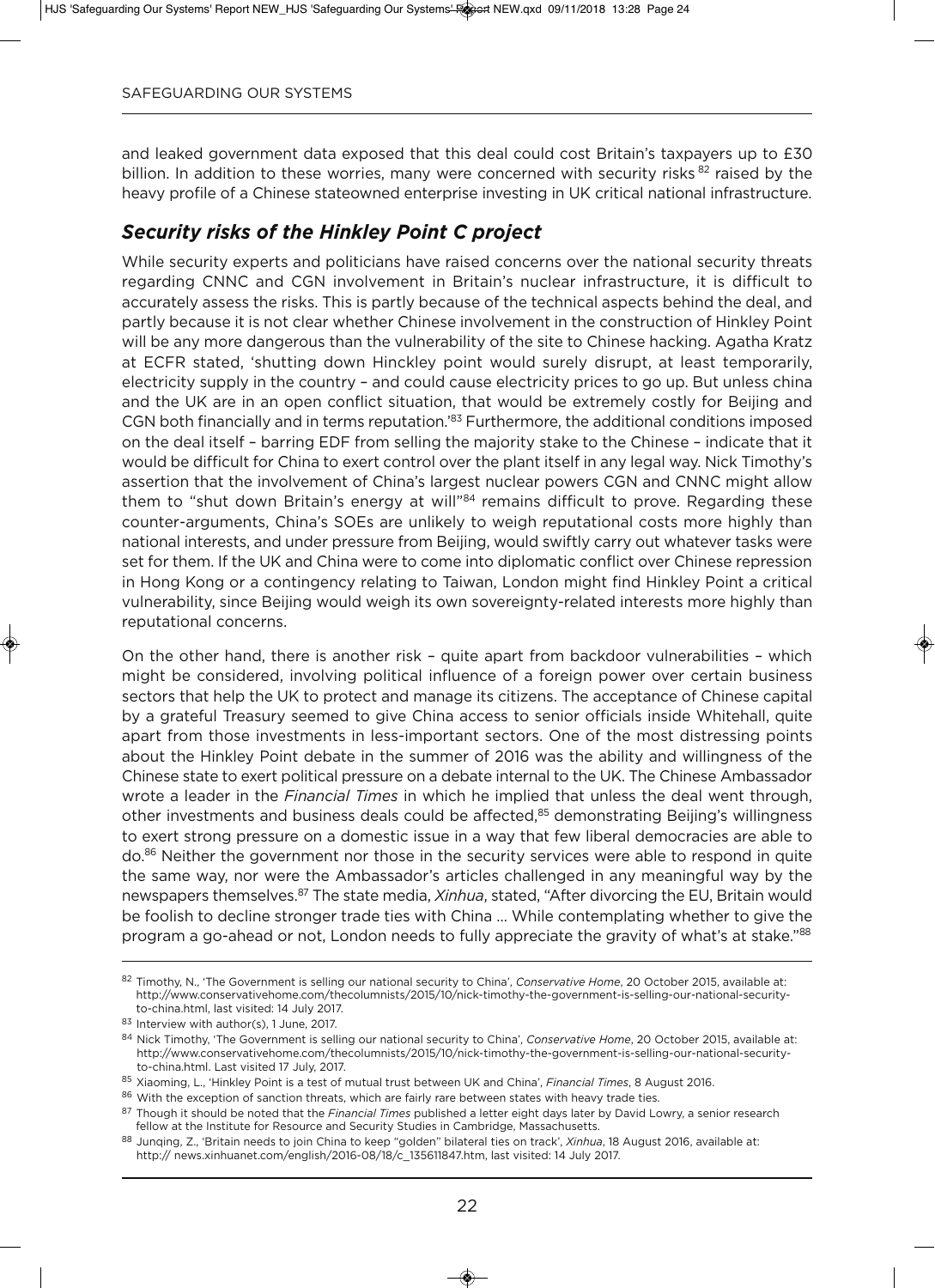The fact that both CGN and CNNC are state-owned enterprises should itself be of concern since they are subsidised parts of the Chinese state, immune from market pressures. A CGN senior engineer, Allen Ho, a China-born uS citizen, was charged of nuclear espionage in August 2016, indicating that the company had worked closely with Chinese intelligence agencies in pursuit of China's national security objectives.<sup>89</sup> Ho and Energy Technology International allegedly conspired between 1997 and April 2016 to engage in the development and production of special nuclear material in China. The fact that this incident came to light at the very same time the UK government was reviewing Hinkley Point, but somehow failed to make a dent on the momentum for the project, reveals the danger of having a review process that is overly political. Lacking an institutionalised procedure to act as a firewall to protect the government from undue pressure, May's Cabinet was swiftly isolated over the incident from inside her party, from business interests, and from a foreign state threatening to cut off future investment. While it is possible to argue that China's campaign over Hinkley Point was the exception rather than the rule, it stands as evidence that despite China's long-held principle of noninterference in the domestic affairs of other countries,<sup>90</sup> China is quite willing to pressure states into accepting Chinese investment when it wishes to do so.

## *Findings*

- The need for a fully politically independent committee reviewing foreign investments in the UK is essential to avoid foreign pressure and/or lobbying.
- When it wishes to, China is willing to tie future "investment packages" to objectives it feels strongly about, leveraging its FDI in ways that few liberal democracies can resist in today's economic climate.

## *ii. Case Study: Global Switch (Technology, Media, and Telecoms)*

Global Switch is the London-based parent company of Aldersgate Investments, which provides cloud neutral data centres in Europe and in the Asia-Pacific region. The firm operates in Amsterdam, London, Paris, Madrid, Frankfurt, Hong Kong, Singapore and Sydney, with a combined space of 3.2 million square feet. It is Britain's largest data centre and the world's second-largest wholesale data centre provider.

In September 2016, reports emerged concerning the potential sale of a 49% stake of Global Switch to a Chinese consortium. As data centres often hold sensitive information for financial institutions, governments and telecoms groups, politicians and security experts immediately raised concerns over the potential selling of a UK data centre to Chinese state-owned companies. Global Switch was quick to quash these national security concerns by arguing that the company had no access to its customers' data and did not provide IT services.

In December 2016, the Elegant Jubilee Chinese consortium agreed to pay £2.4 billion for the 49% stake in Global Switch.<sup>91</sup> The Chinese consortium of 12 was assembled by Li Qiang, President of Daily Tech, and includes Jiangsu Sha Steel Group, AvIC Trust, Essence Financial, Ping An Group and Daily Tech. Indeed, Mr Li and Geoffrey Xu (Managing Director, Head of China Investment Banking, Daiwa Capital Markets Hong Kong Limited) are now representing

<sup>89</sup> La Ganga, M., 'Nuclear espionage charge for China firm with one-third stake in uK's Hinkley Point', *The Guardian*, 11 August 2016, available at: https://www.theguardian.com/uk-news/2016/aug/11/nuclear-espionage-charge-for-china-firm-with-onethirdstake-in-hinkley-point, last visited: 14 July 2017.

<sup>90</sup> Elgebeily, S. A., 'How's China's foreign policy of non-intervention is all about selective action', South China Morning Post, 30 April 2017, available at: http://www.scmp.com/comment/insight-opinion/article/2091502/how-chinas-foreign-policynon-interventionall-about, last visited: 14 July 2017.

<sup>91</sup> Fildes, N. and Don Weinland, 'Global Switch in £2.4bn stake sale to Chinese group', *Financial Times*, 21 December 2016, available at: https://www.ft.com/content/81edf8b4-c78d-11e6-9043-7e34c07b46ef ?mhq5j=e2, last visited: 15 July 2017.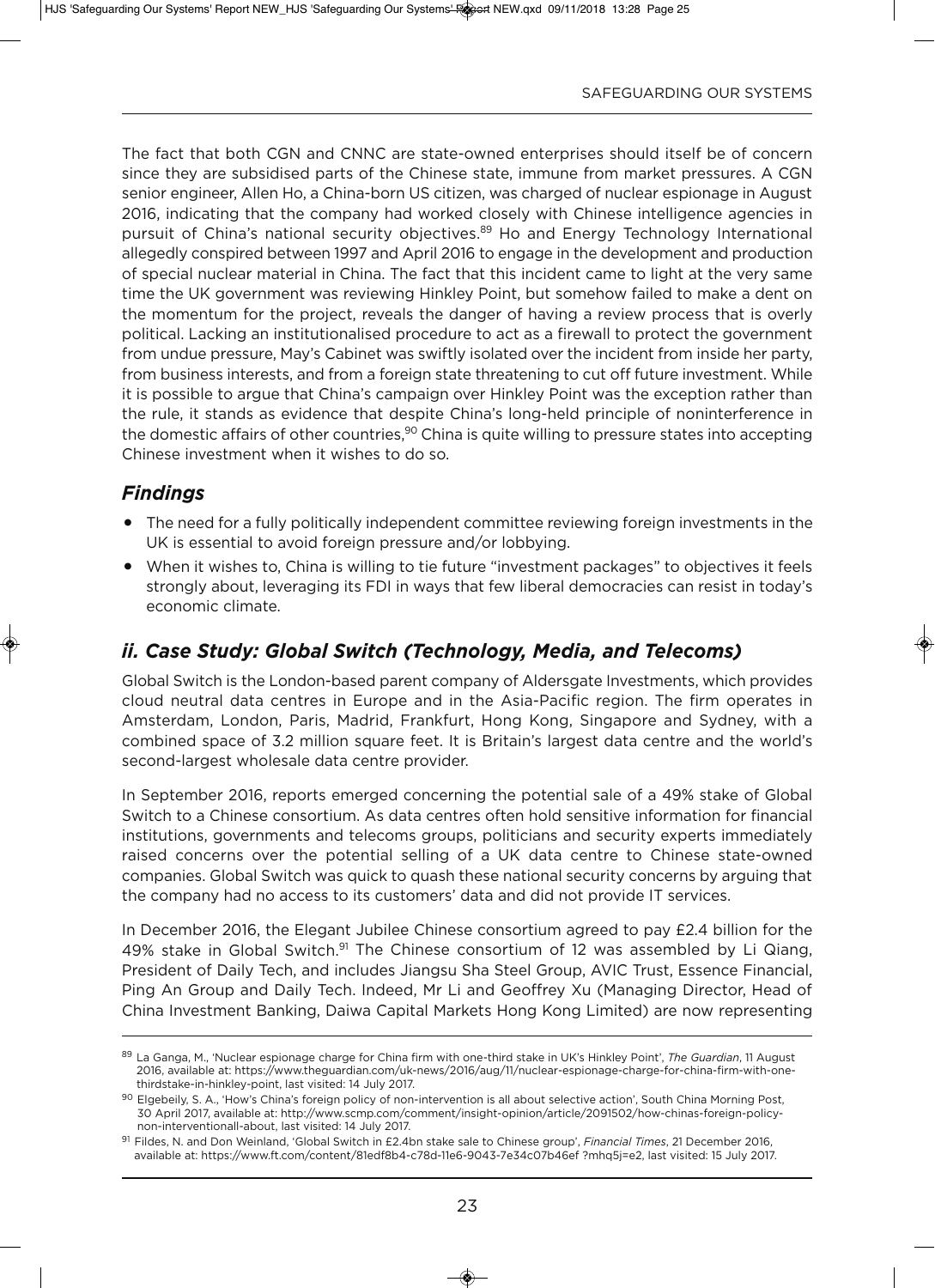Elegant Jubilee Limited on the board of the Company. According to a Global Switch press release<sup>92</sup>, John Corcoran, the company's Chief Operating Officer, and the existing management team will continue to manage the day-to-day running of the company. The new investment is expected to finance the strategic infrastructure expansion of Global Switch, as the company plans to intensify its support for Chinese telecommunications and internet services companies. Simultaneously, Global Switch announced major pre-commitments from China Telecom Global "though service agreements with Daily-Tech" for capacity at their new data centres in Hong Kong and Singapore.

In the wake of this transaction, and in accordance with the aforementioned precommitment, China Telecom Global (CTG), Daily Tech and Global Switch signed a "game-changing" deal on 25 April 2017 to cooperate on expanding into new markets and jointly provide a data centre, network and systems integrations services. According to David Reuben, "On a global scale, [this partnership] will enable the expansion of Chinese companies overseas in close step with China's ambitious belt and road initiative."93

## *Security risks of the Global Switch purchase*

As soon as the reports speculating on the sale of Global Switch's stakes to a Chinese consortium emerged in September 2016, security experts and government officials raised national security concerns over the potential deal. Sir Malcolm Rifkind, former foreign secretary and chairman of the UK Parliament Intelligence and Security Committee, was among them, and urged Theresa May to impose a strict scrutiny on the deal, saying, "The government needs to be satisfied there are no risks involved."94

While Global Switch downplayed the matter in a press release in the wake of these statements, saying it does not provide any IT and cloud services and therefore has no access to customer data, there are a few major issues worthy of examination. The consortium that carried out the deal does have strong links to China's defence industry. While the primary driver was Jiangsu Sha Steel Group, China's largest steel company, a secondary member of the consortium was the asset management company AvIC Trust. Partowned by AvIC Capital, both are in fact subsidiaries<sup>95</sup> of one of China's largest defence aerospace SOEs, the Aviation Industry Corporation of China (AvIC), headquartered in Beijing. Similar to Boeing, the firm makes both airliners and jet fighter aircraft. unlike Boeing, it owns a large number of other aerospace national giants, including Harbin Aircraft Industry Group, Chengdu Aircraft Industry Group, and Xi'an Aircraft Industrial Corporation. It also owns a number of non-defence companies, some of which carry out financing of China's aerospace sector. Lin Zuomin, Chairman of AvIC, is a member of the eighteenth Session of the CPC Central Committee.<sup>96</sup> In other words, the heart of China's defence industry just bought a major data centre in the UK and no one seems to have noticed. It is odd that this has not been raised in any British media reports or in government discussions about the purchase.

This may be because few civilians are aware of AvIC and would not know its connection to China's defence industry. Given the impenetrability of China's huge companies, it is unsurprising

<sup>92</sup> *Global Switch Press Release*: http://www.globalswitch.fr/growth/press-release/, last visited 10 July, 2017.

<sup>93</sup> Soo, Z., 'China Telecom Global sets sights on data centres for belt and road region', *South China Morning Post*, 25 April, 2017, available at: http://www.scmp.com/tech/enterprises/article/2090533/china-telecom-global-sets-sights-data-centresbelt-and-roadregion, last visited 13 July, 2017.

<sup>94</sup> Strydom, M., 'Data talks with Chinese still on despite security concerns', *The Times*, 5 September 2016, available at: https://www.thetimes.co.uk/article/data-talks-with-chinese-still-on-despite-security-concerns-dzq3900n5, last visited: 14 July 2017.

<sup>95</sup> Listed Subsidiaries, AVIC website, available at: http://www.avic.com/en/aboutus/listedsubsidiaries/index.shtml, last visited: 14 July 2017.

<sup>96</sup> About us, AvIC website, available at: http://www.avic.com/en/aboutus/Leadership/index.shtml, last visited: 14 July 2017.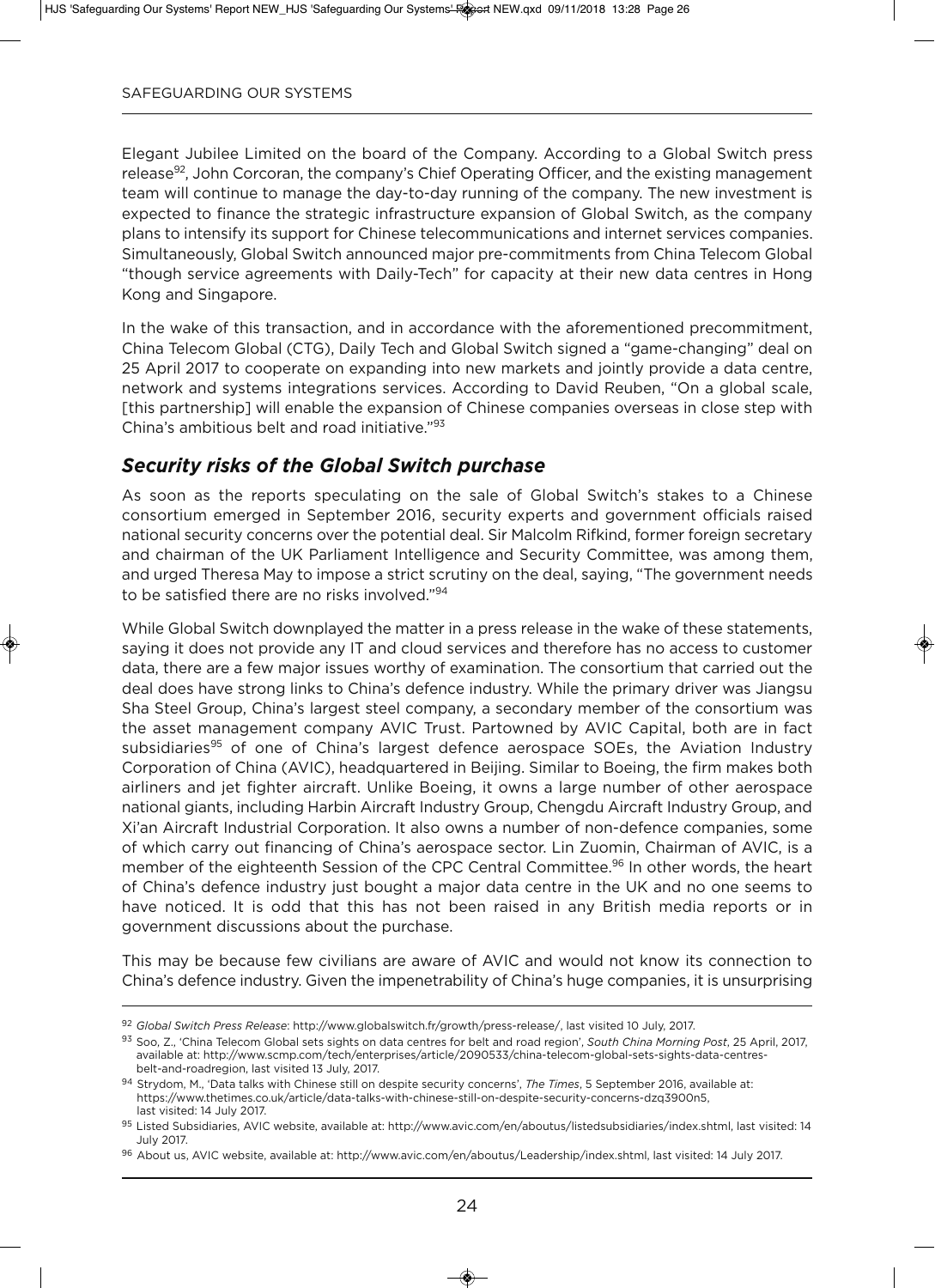that this was not noticed by many in the high-tech industry. Regardless of the reasons for this omission, it is clear that one Five Eyes member, Australia, did not view the transaction favourably. In June 2017, the Australian government filed to move out of the Global Switch data centre and to terminate its contract with Global Switch by 2020, citing the change in ownership.<sup>97</sup> The shift will cost \$151 million to move its secret files back to the government once the contract expires.<sup>98</sup> Reports indicate that the change of ownership following the cash transaction in December triggered a Foreign Investment Review Board (FIRB) investigation, which led the government to impose strict fresh conditions, one of them being that the Australian branch would have to be 100% owned and operated by Aldersgate Investments. This move clearly underpins the existing security issues linked to the Global Switch sale, as well as what appears to be a blatant lack of oversight by the British government for the interests of a close ally and fellow Five Eyes member. The question that should be uppermost in the minds of the Home Office is whether Global Switch services any branches of the UK Armed Forces or security services, and to what extent a buy-in by a major Chinese defence industry subsidiary is a more systemic risk.

## *Findings*

- While the Global Switch press release notes the presence of AvIC Trust in the Chinese consortium, it does not explicitly note that this company is jointly owned by AvIC Capital, a financing firm for one of the largest Chinese defence industrial state-owned enterprises.
- It is not clear that the uK review process included the interests of Australia, a close Five Eyes ally, and given the institutional coordination and intelligence-sharing between the uK and Australia, this also risks UK intelligence and interests.

## *iii. Case Study: CK Hutchison Holdings (Critical National Infrastructure)*

Our third case study for a Chinese investor in the united Kingdom is CK Hutchison Holdings Limited. In 2015, Hong Kong businessman Li Ka Shing, the former chairman of both Cheung Kong (Holdings) and Hutchison Whampoa, managed to restructure his business empire by merging Cheung Kong (Holdings) with its main associate company Hutchison Whampoa to create CK Hutchison Holdings.<sup>99</sup> It is headquartered in Hong Kong but incorporated in the Cayman Islands with limited liability.<sup>100</sup> CK Hutchison Holdings currently employs more than a quarter of a million employees in more than 50 countries.<sup>101</sup> In 2016, CK Hutchison Holdings Limited reported a turnover of about \$48 billion for that year.<sup>102</sup> It invests mainly in ports, retail, infrastructure, energy, telecommunications and finance.<sup>103</sup> CK Hutchison's Infrastructure Division invests in energy, transportation and waste management.<sup>104</sup> It has a 75.67% interest in CK Infrastructure Holdings Limited which is present mainly in the United Kingdom, Australia,

<sup>97</sup> uhlmann, C., 'Australian Defence files to be moved out of privately owned data hub after Chinese buy-in', *ABC News*, 20 June 2017, available at: http://www.abc.net.au/news/2017-06-20/security-concerns-over-defence-files-in-data-centres/ 8632360, last visited: 14 July 2017.

<sup>98</sup> Dawn-Hiscox, T., 'Australian DoD will leave Global Switch due to fears of Chinese interference", *Datacenter Dynamics*, 21 June 2017, available at: http://www.datacenterdynamics.com/content-tracks/security-risk/australian-dod-will-leaveglobal-switch-dueto-fears-of-chinese-interference/98517.fullarticle, last visited: 14 July 2017.

<sup>99</sup> Li Ka-shing's two firms set for merger as Cheung Kong shareholders approve revamp', *South China Morning Post*, 26 February 2015, available at: http://www.scmp.com/business/companies/article/1722910/cheung-kong-shares-suspendedshareholders-meet-talkrevamp, last visited: 14 July 2017.

<sup>100</sup> 'About us', CK Hutchison Holdings Limited, available at: http://www.ckh.com.hk/en/about/overview.php, last visited: 14 July 2017.

<sup>101</sup> Ibid.

<sup>102</sup> Ibid.

<sup>103</sup> 'Our Businesses', CK Hutchison Holdings Limited, available at: http://www.ckh.com.hk/en/businesses/global.php, last visited: 14 July 2017.

<sup>104</sup> 'Infrastructure', CK Hutchison Holdings Limited, available at: http://www.ckh.com.hk/en/businesses/infrastructure.php, last visited: 14 July 2017.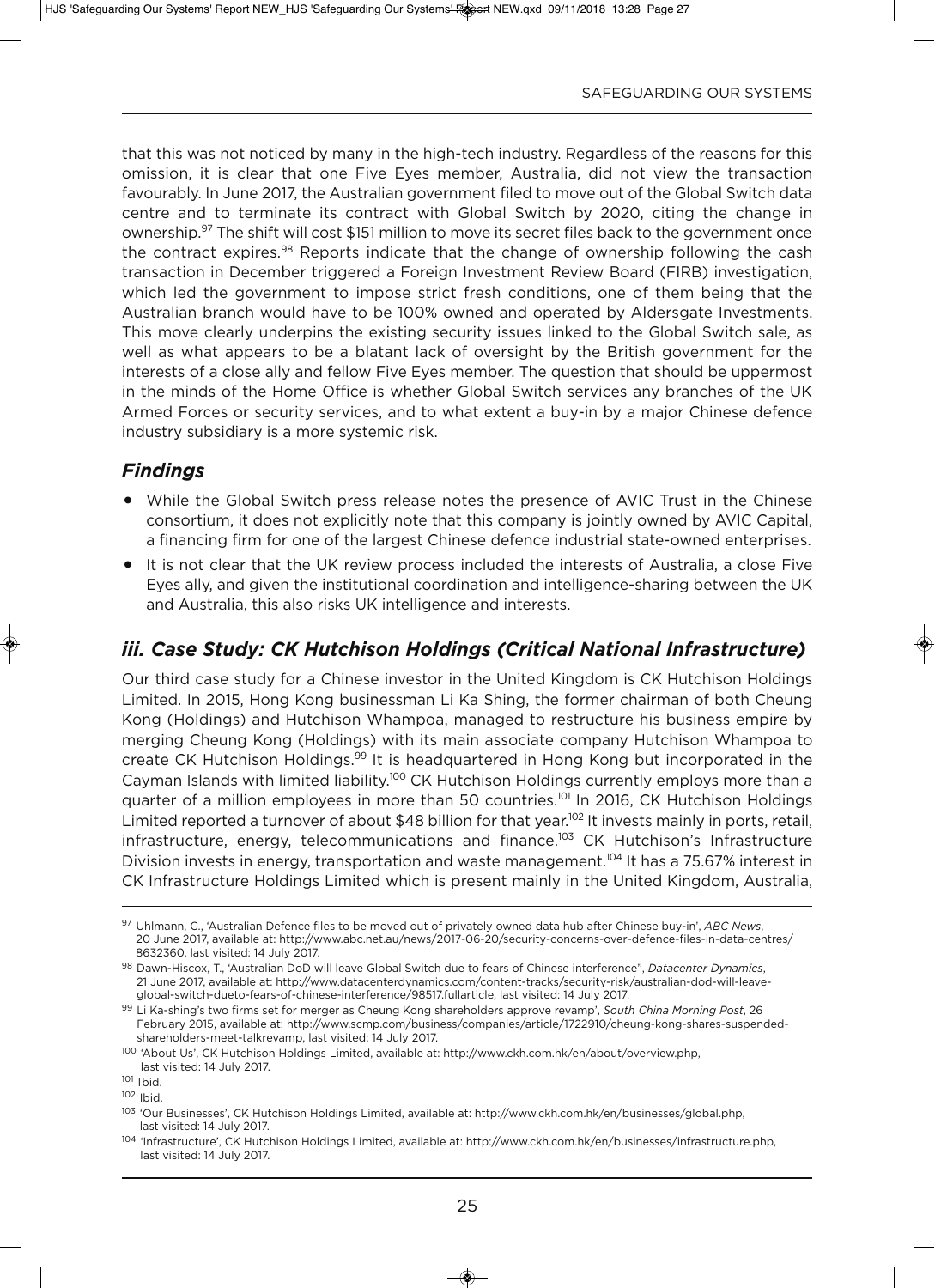New Zealand, Canada, the Netherlands, Portugal, Hong Kong and Mainland China.<sup>105</sup> CK Hutchison also has a 40.18% interest in Husky Energy, a Canadian company that is present in Western and Atlantic Canada, the United States and the Asia-Pacific Region.<sup>106</sup> CK Hutchison has been in the telecommunications market for over four decades and operates in Hong Kong and Macau under Three and the Hutchison Global Communications (HGC) brand. Hutchison Asia Telecommunications (HAT) operates in Indonesia, vietnam, and Sri Lanka and Three Group Europe is in Italy, the UK, Sweden, Denmark, Austria, and Ireland.<sup>107</sup> Hutchison Port Holdings Limited (Hutchison Ports) is the subsidiary of CK Hutchison that deals with its ports around the world. It operates 48 ports in 25 countries.<sup>108</sup>

CK Hutchison Holdings has invested heavily in the United Kingdom and is spread across a range of sectors. Around 36% of CK Hutchison's revenue before earnings and taxes in 2016 were from Britain.<sup>109</sup> In the UK, CK Hutchison Holdings owns the telecommunications company Three which provides 3G and 4G services. Hutchison Port Holdings Limited (Hutchison Ports) owns four ports in the United Kingdom: Harwich International in Essex, Harwich International (Cruise Terminal) in Essex, London Thamesport in Kent, and Port of Felixstowe in Suffolk.<sup>110</sup> Felixstowe is a huge asset since it is the biggest and busiest container port in the United Kingdom and is strategically important because it "provides some of the deepest water close to the open sea of any European port".<sup>111</sup> CK Hutchison also holds a 75.67% interest in CK Infrastructure Holdings Limited, which has invested in extensive infrastructure in the UK,<sup>112</sup> including Northern Gas Networks Limited, uK Power Networks Holdings Limited, Northumbrian Water Group Limited, Wales & West Gas Networks (Holdings) Limited, and Seabank Power Limited.

## *Security risks of CK Hutchison Holdings*

In 2014, the Chairman of CK Hutchison, Li Ka Shing, became the second largest shareholder by buying 450 million shares of AvIC International Holdings. This commercial airline producer is another subsidiary of the Aviation Industry Corporation of China (AvIC), the defence aerospace giant that straddles China's defence industry. The relationship between Li Ka Shing and the Chinese state illustrates the murky connections between private companies and the Chinese state. It is at times difficult to tell who is working for whom. However, a brief survey of Li Ka Shing will certainly prove his very close political connections to the highest ranks of the Chinese state, although, as this assessment will make clear, this has waned under President Xi Jinping.

Li Ka Shing has enjoyed close relationships with leaders of the CPC in the past, and his connections with Beijing are well known to the public.113 He was an advisor to and a close friend of Deng Xiaoping and a confidant of Jiang Zemin.<sup>114</sup> Li Ka Shing was an important advisor during the talks between the British and Chinese that led to the Sino-British Joint Declaration

<sup>105</sup> Ibid.

<sup>106</sup> 'Energy', CK Hutchison Holdings Limited, available at: http://www.ckh.com.hk/en/businesses/energy.php.

<sup>107</sup> "Telecommunications," CK Hutchison Holdings Limited, available at: http://www.ckh.com.hk/en/businesses/ telecommunications.php.

<sup>108</sup> "Ports and Related Services," CK Hutchison Holdings Limited, available at: http://www.ckh.com.hk/en/businesses/port.php.

<sup>109</sup> Kana Nishizawa, 'u.K. Election Comes at a Cost to One of Asia's Richest Men', *Bloomberg*, 2017, available at: https://www.bloomberg.com/news/articles/2017-06-09/li-ka-shing-s-firms-slump-as-falling-pound-hurts-profit-outlook, last visited: 14 July 2017.

<sup>110</sup> Europe', Hutchison Ports, available at: https://hutchisonports.com/en/ports/europe/, last visited: 14 July 2017.

<sup>111</sup> About', Hutchison Ports: Port of Felixstowe, available at: https://www.portoffelixstowe.co.uk/, last visited: 14 July 2017. <sup>112</sup> 'Infrastructure', CK Hutchison Holdings Limited, available at: http://www.ckh.com.hk/en/businesses/infrastructure.php,

last visited: 14 July 2017.

<sup>113</sup> Ma, W., 'Superman Hong Kong tycoon Li Ka-Shing poised to retire,' *The Australian*, 20 June, 2017, available at: http://www.theaustralian.com.au/business/superman-hong-kong-tycoon-li-kashing-poised-to-retire/news-story/ 5d9dcf56ac52a56fddd1577dd0194911. Last visited 10 July, 2017.

<sup>114</sup> Shaw, S., 'Beijing versus billionaire Li Ka Shing', *Straits Times*, 12 October 2015, available at: http://www.straitstimes.com/opinion/beijing-versus-billionaire-li-ka-shing, last visited: 14 July 2017.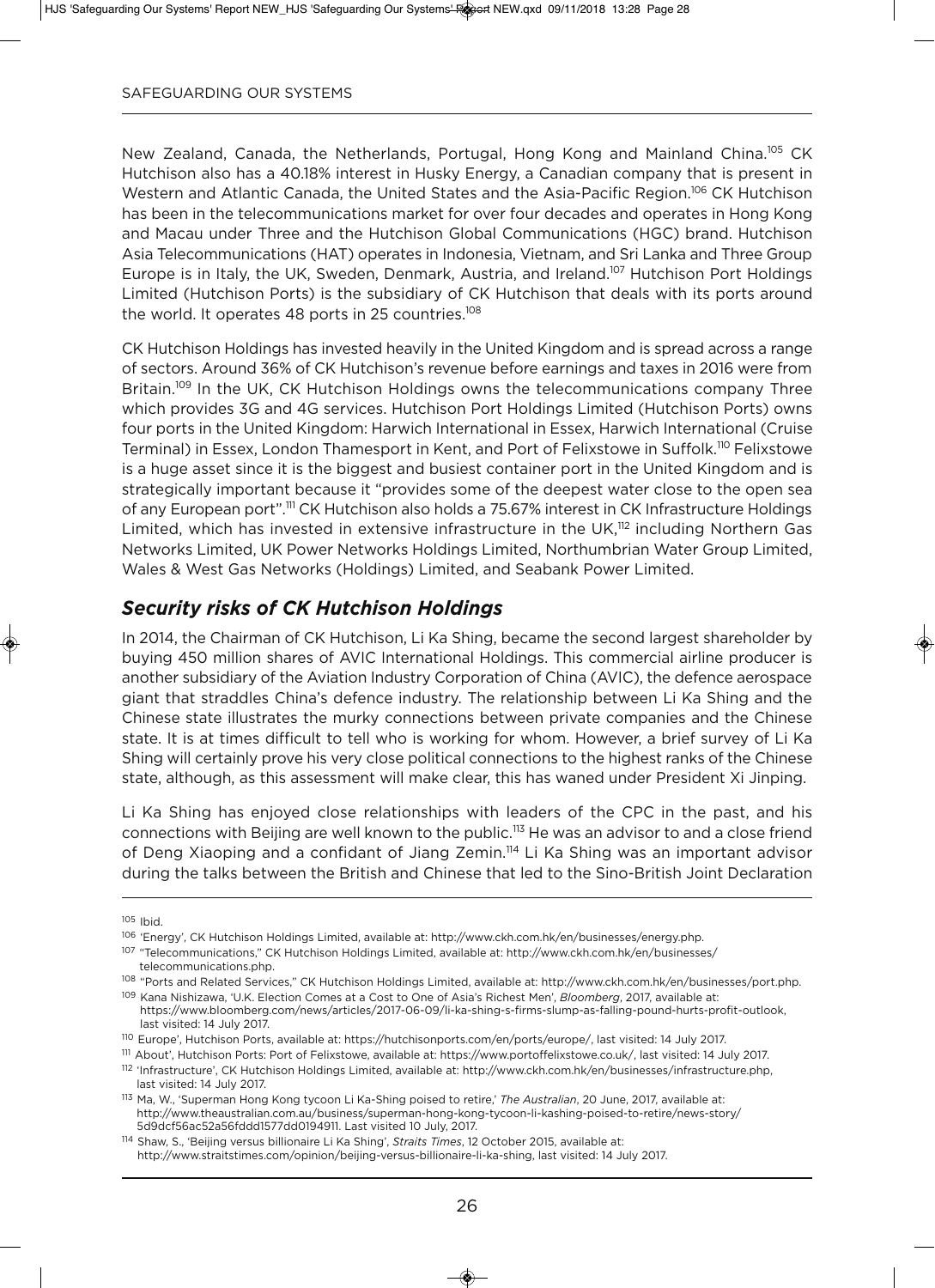on Hong Kong's future, which was signed into place by Zhao Ziyang and Margaret Thatcher in 1984.115 During the years between 1985 and 1990, Li Ka Shing served as a member of the Drafting Committee for the Basic Law of the Hong Kong Special Administrative Region. Additionally, he served on the board of directors of CITIC, the PRC's investment arm. Li Ka Shing is also known to have relationships with President Jiang Zemin, Premier Zhu Rongji, President Hu Jintao and Prime Minister Wen Jiabao.116 In 1997, Li Ka Shing's Hutchison Whampoa signed 25-year leases on ports at both ends of the Panama Canal through its subsidiary Panama Ports Co. A Defense Intelligence Agency (DIA) report from 22 April 1998 viewed Hutchison Whampoa as a proxy for the Chinese state,<sup>117</sup> noting that Li received heavy Chinese funding for his bid. While these allegations are old, the history of Li Ka Shing's dealings since are illuminating.

Although in the past Li Ka Shing's companies have served Chinese strategic interests, the current relationship between Beijing and Li Ka Shing has recently become more tumultuous. Difficulties began in 2012 when Li acted against Leung Chun-ying, Beijing's replacement of the chief executive of the local HK government.118 Although Li Ka Shing was close to former Presidents Jiang Zemin and Hu Jintao, his relationship with Xi Jinping has not been as stable.<sup>119</sup> In 2015, Chinese state-controlled media, such as the People's Daily, criticised Li Ka Shing harshly.<sup>120</sup> These outlets questioned Li's loyalty and accused him of being ungrateful, since the CPC's policies and "opening up" were a huge key to Li's success. Eventually Li responded with a statement reviewing his extensive investments in China and expressing his respect for Xi Jinping.<sup>121</sup> One way of understanding this apparent battle is to suppose that Xi's attempts at centralising party and state control over China's economic and corporate interests have been far more considerable than those of his predecessors.<sup>122</sup>

Perhaps Li Ka Shing's initial reaction was to attempt to maintain some measure of control over his vast business empire, before realising the costs. He is due to step down within the year, and the business tycoon's son, Victor Li, has been named as his successor.<sup>123</sup> Victor Li's political involvement and affiliations are difficult to measure, but he has long been an active member of the National People's Congress.<sup>124</sup> While such affiliations might well be for lobbying purposes, it is unclear how these bodies will move in Xi's increasingly centralised economy.<sup>125</sup> Thus, Xi Jinping may well be on his way to informal but direct control over three of the uK's largest ports and a large segment of its gas and water critical infrastructure. Given the fact that these changes might make CK Hutchison Holdings an informal but direct agent of the Chinese state, the Home Office and security services should review those contracts in order to maintain the security and resilience of the UK's national security.

<sup>119</sup> Ibid.

<sup>115</sup> Sison, A. J. G., *Corporate Governance and Ethics: An Aristotelian Perspective*, p.133.

 $116$  Ibid.

<sup>117</sup> 'Chinese businessman eyed canal control, Pentagon says', *The Washington Times*, 5 April 2000, available at: http://www.washingtontimes.com/news/2000/apr/5/20000405-011050-5808r/, last visited: 14 July 2017.

<sup>118</sup> Einhorn, B., 'The Tycoon Left Out in the Cold', *Bloomberg Businessweek*, 8 October 2015, available at: https://www.bloomberg.com/ news/articles/2015-10-08/china-s-attack-on-li-ka-shing-spooks-hong-kong-s-elite, last visited: 14 July 2017.

<sup>120</sup> China party mouthpiece blasts Asia's richest man Li Ka-shing for being "ungrateful"', *Straits Times*, 2015, available at: http://www.straitstimes.com/business/economy/china-party-mouthpiece-blasts-asias-richest-man-li-ka-shing-for-beingungrateful, last visited: 14 July 2017.

<sup>121</sup> Ibid.

<sup>122</sup> Einhorn, B., 'The Tycoon Left Out in the Cold', *Bloomberg Businessweek*, 8 October 2015.

<sup>123</sup> Wu, v., 'Hong Kong's Li Ka-shing says retirement won't stop him working', *Reuters*, 21 June 2017, available at: https://www.reuters.com/article/us-hongkong-likashing-iduSKBN19C0Iv, last visited: 14 July 2017.

<sup>124</sup> Forsythe, M., 'Billionaire Lawmakers Ensure the Rich Are Represented in China's Legislature', *The New York Times*, 2 March 2015, available at: https://www.nytimes.com/2015/03/03/world/asia/in-chinas-legislature-the-rich-are-more-thanrepresented.html, last visited: 14 July 2017.

 $125$  Ibid.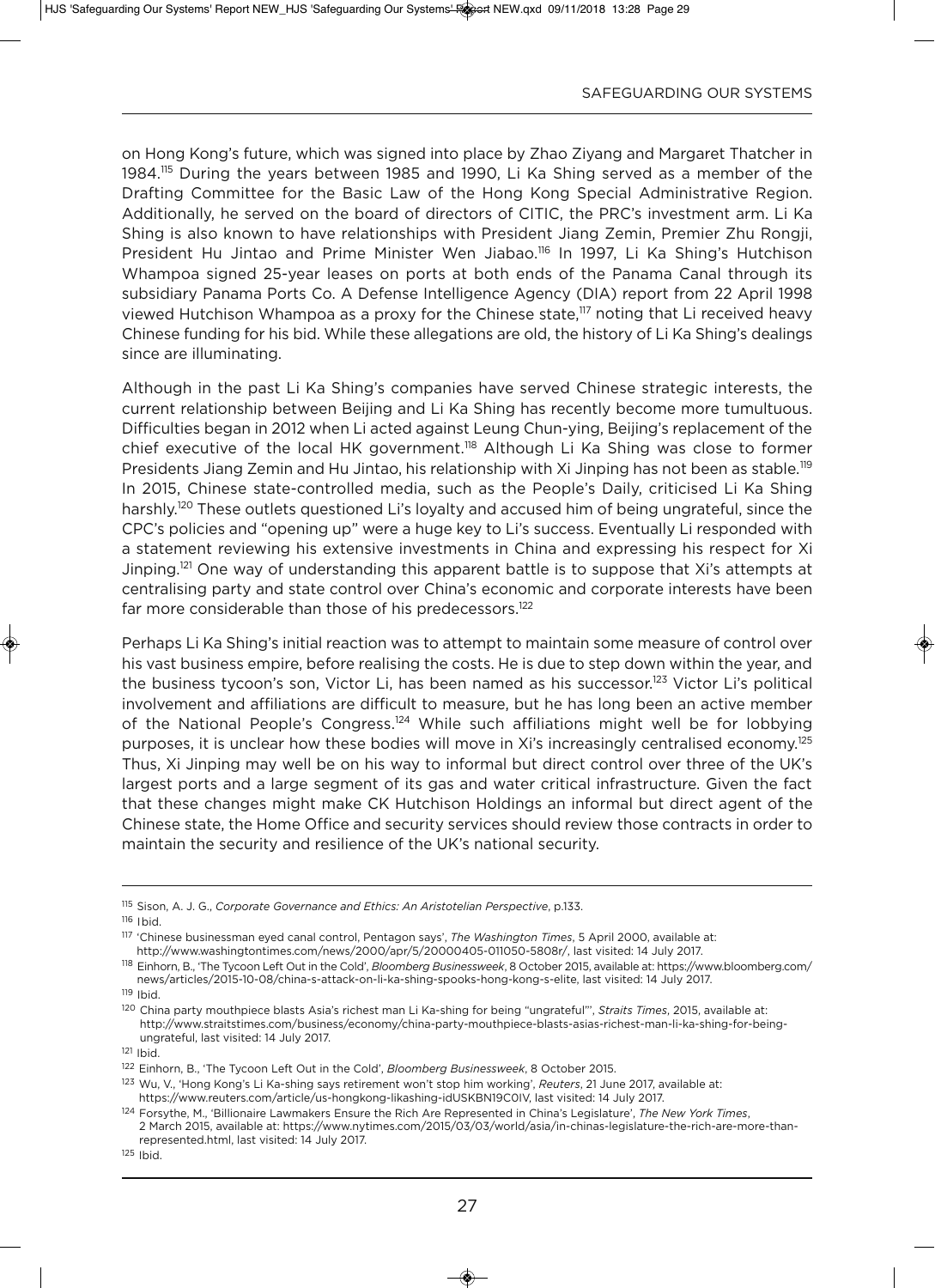## *Findings*

- The Communist Party uses Hong Kong companies like Hutchison to mask its involvement and interest in deals that have great strategic and infrastructural import.
- A Hong Kong company with strong ties to the Chinese defence sector AvIC and the CPC have control of three of the uK's largest ports and some of its gas and water infrastructure.
- The recent falling out of Li Ka Shing and President Xi Jinping may point to a power struggle between the CPC and private Chinese and Hong Kong–Chinese companies.
- If this is true, there is a high chance that companies like CK Hutchison will begin to behave more like formal SOEs in the future and closely pursue state policy objectives.

The UK's official definition of CNI is:

*"Those critical elements of national infrastructure (facilities, systems, sites, property, information, people networks, and processes) the loss or compromise of which would result in major detrimental impact on the availability, delivery, or integrity of essential services, leading to severe economic or social consequences or to loss of life."*

*The Centre for the Protection of National Infrastructure*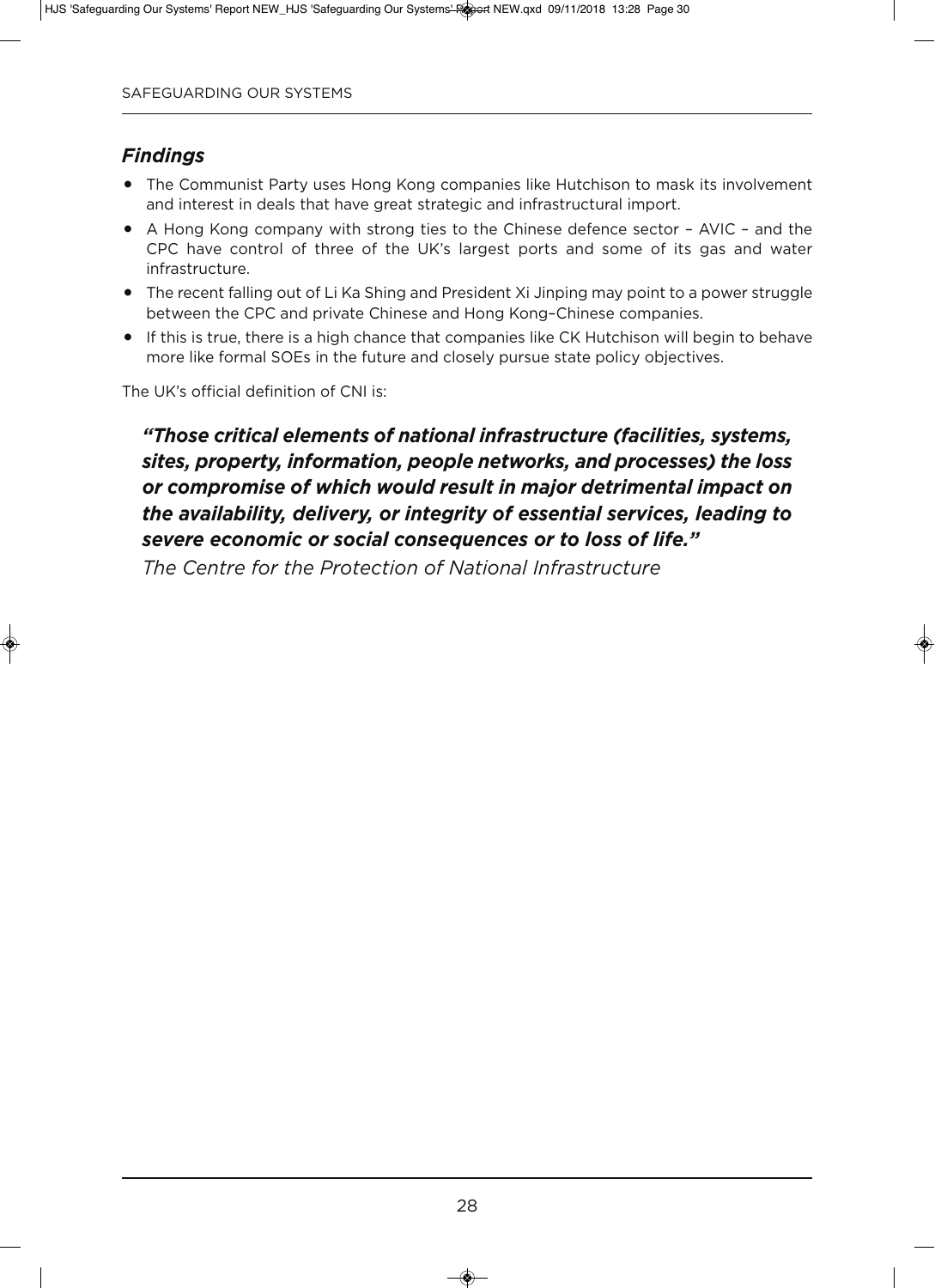## **5. Current legal framework for Screening investment in the uK**

In the wake of Hinkley Point C nuclear project's approval in September 2016, Theresa May announced a government consultation in 2017 to review and reform the existing policy on foreign investments in the UK. The British government is set to adopt a regime allowing greater political intervention in the foreign investment environment. As of now, and unlike the US, Canada or Australia, the uK lacks a single dedicated body to scrutinise foreign investments, but instead relies on a number of rather different legislative mechanisms which authorise the government to intervene in specific situations. Two pieces of legislations regulate foreign investments in the UK.

## *The Enterprise Act 2002*

This Act grants a specific power of intervention to the government in industries deemed to be of special importance to the government. The government can issue a prohibition order if it considers that changes of control within such companies are likely be contrary to national interests, plurality of the media, commercial competition, or contrary to the stability of the UK's financial system. The government can consequently block a potential transaction or impose conditions on the progress of the deal through the Secretary of State, who issues a public interest intervention notice. The Competition and Markets Authority (CMA) then conducts a review in a Phase 1 process, usually in fewer than 40 working days. If the commercial entities wish to proceed without making undertakings, the CMA takes a further look at the deal, taking 24 weeks, with a possible extension of 8 weeks.<sup>126</sup> While The Enterprise Act 2002 passes authority over the control of mergers and takeovers to the CMA and to the European Commission for large scale Eu dimensional operations, the government can still intervene in any merger investigation, provided it can raise public interest grounds, by issuing an intervention notice. The Secretary of State can also overrule the CMA if it believes that national interests are more significant than concerns about monopolies. This was the case of mergers between defence industries and financial services after the Financial Crisis in 2007-8.

### *Golden shares*

Golden shares are nominal shares that give the holder veto power over changes to the company's charter, as well as the ability to block a takeover or acquisition by another company. Therefore, golden shares allow the government to control changes in ownership of a small number of companies operating in the defence and infrastructure sectors.

However, their use is only permitted on a small number of companies and on narrowly defined grounds such as public security, national security and defence. Furthermore, golden shares are in prima facie contradiction with the European law of freedom of movement of capitals and freedom of establishment, and have been deemed illegal by the European Court of Justice in a large number of cases. Consequently, the use of the golden share to protect national interests in the UK is actually very limited.

<sup>126</sup> Interview with Patrick Mitchell, Tim Briggs, at Herbert Smith FreeHills, 7 June 2017.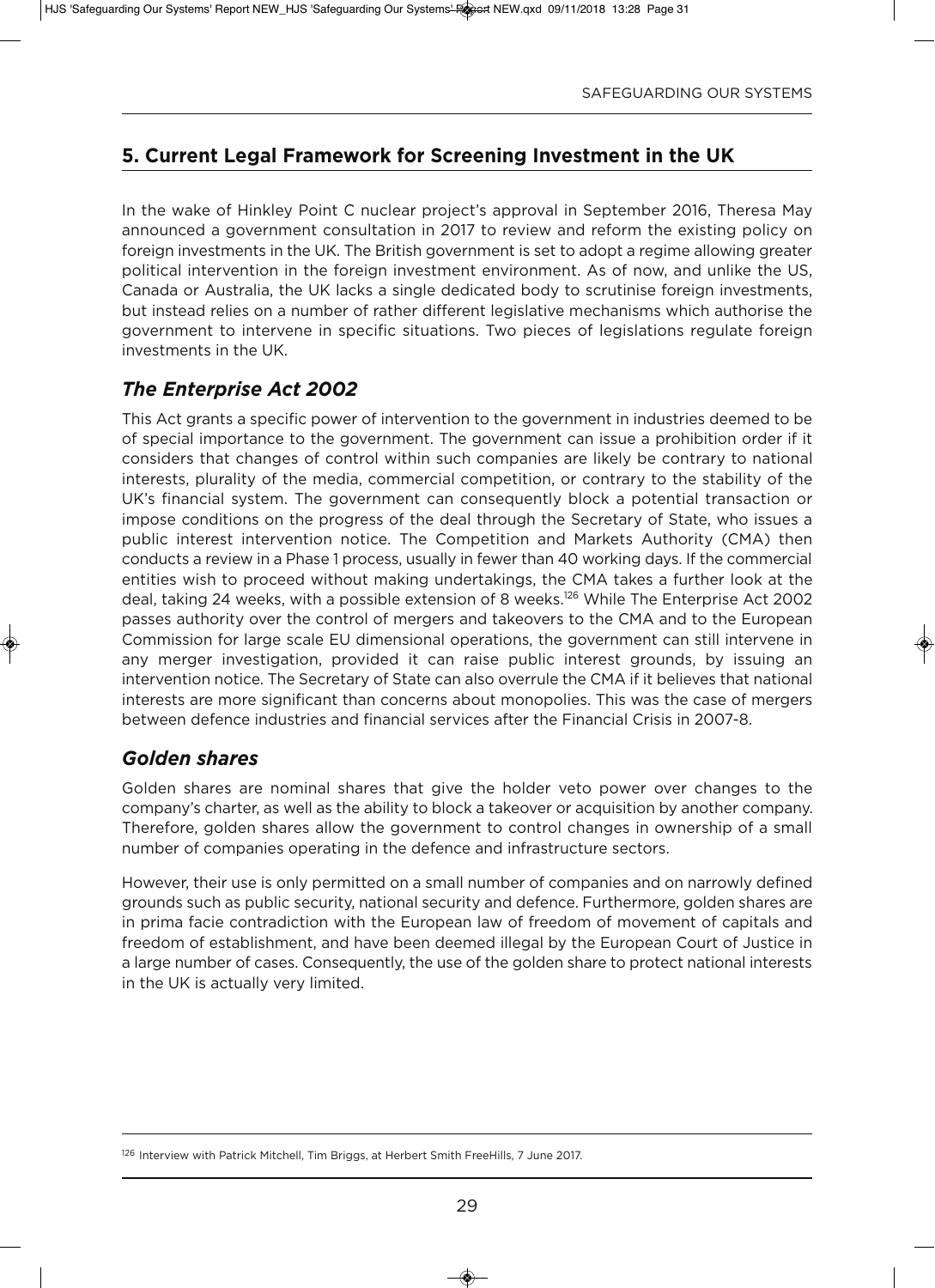## **6. Existing Foreign Direct Investment Review Systems**

### *US – Committee on Foreign Investment in the United States (CFIUS)*

The Committee for Foreign Investment in the United States (CFIUS) is the inter-agency and inter-departmental committee of the uS government responsible for reviewing the implications for national security of foreign investments in US companies or projects. The self-stated remit of CFIUS is "to review transactions that could result in control of a U.S. business by a foreign person … in order to determine the effect of such transactions on the national security of the United States".<sup>127</sup>

Established by the Ford Administration in 1975, CFIuS is comprised of representatives from 16 US government departments and agencies, including the Departments of Justice, Homeland Security, Commerce, Defense, State and Energy (among others), and agencies such as the National Security Council, the National Economic Council and the Council of Economic Advisors. CFIuS is chaired by the Secretary of the Treasury. At the time of its creation, CFIuS was primarily concerned simply with monitoring and compiling data regarding foreign investments in the US,<sup>128</sup> but since the 1980s, its powers and responsibilities have grown considerably, as the uS government has become increasingly aware of the potential national security risks posed by large-scale foreign investment in important US companies or activities.

The growing awareness of the national security risks posed by foreign investment resulted in the uS Congress enacting the Exon–Florio Amendment in 1988, which gave the President power to block an investment if he or she felt that it posed a credible risk to national security. President Reagan then delegated the process of review and blocking power to CFIuS, a delegation of power that continues to this day. In the mid-2000s, a number of controversial proposed foreign investments led for calls to further extend and bolster CFIuS' powers. One 2005 controversy saw DP World (a state-owned maritime conglomerate of the United Arab Emirates) attempt to acquire the port management rights of six major US ports, causing major concern among US politicians that such a move could seriously jeopardise national security. In the same year, the China National Offshore Oil Company came close to completing an \$18.5 billion takeover of the Union Oil Company of California (dba Unocal), but eventually dropped the deal in the face of fierce resistance from US politicians, who argued that such a move would put essential US energy assets in the hands of a company that for all intents and purposes acted as a proxy for the Chinese government.<sup>129</sup> These two incidents (among others) prompted the passing of the Foreign Investment and National Security Act of 2007 (FINSA), which makes CFIuS' rules for review and investigation of transactions much more stringent, especially if they involve foreign governments or critical infrastructure assets. The Act also states that the Director of National Intelligence is required to act as an "ex officio" member of CFIuS, and to offer his or her input on the potential national security risks posed by transactions being reviewed by CFIUS.<sup>130</sup>

### *Review process of CFIUS*

The CFIuS review process begins when parties to a proposed or pending transaction file a voluntary notice with CFIuS containing details of the proposed transaction. If the Staff

<sup>&</sup>lt;sup>127</sup> The Committee on Foreign Investment in the United States (CFIUS)', Resource Center, US Department of the Treasury, available at: https://www.treasury.gov/resource-center/international/Pages/Committee-on-Foreign-Investment-in-uS.aspx, last visited: 14 July 2017.

<sup>128</sup> Section 2, Executive Order 11859, 7 May 1975.

<sup>129</sup> 'China backs away from unocal bid', *New York Times*, 3 August, 2005, available at: http://www.nytimes.com/2005/08/03/ business/worldbusiness/china-backs-away-fromunocal-bid.html, last visited: 14 July 2017.

<sup>130 &#</sup>x27;Composition of CFIUS', Resource Center, US Department of the Treasury, available at: https://www.treasury.gov/ resourcecenter/international/foreign-investment/Pages/cfius-members.aspx, last visited: 14 July 2017.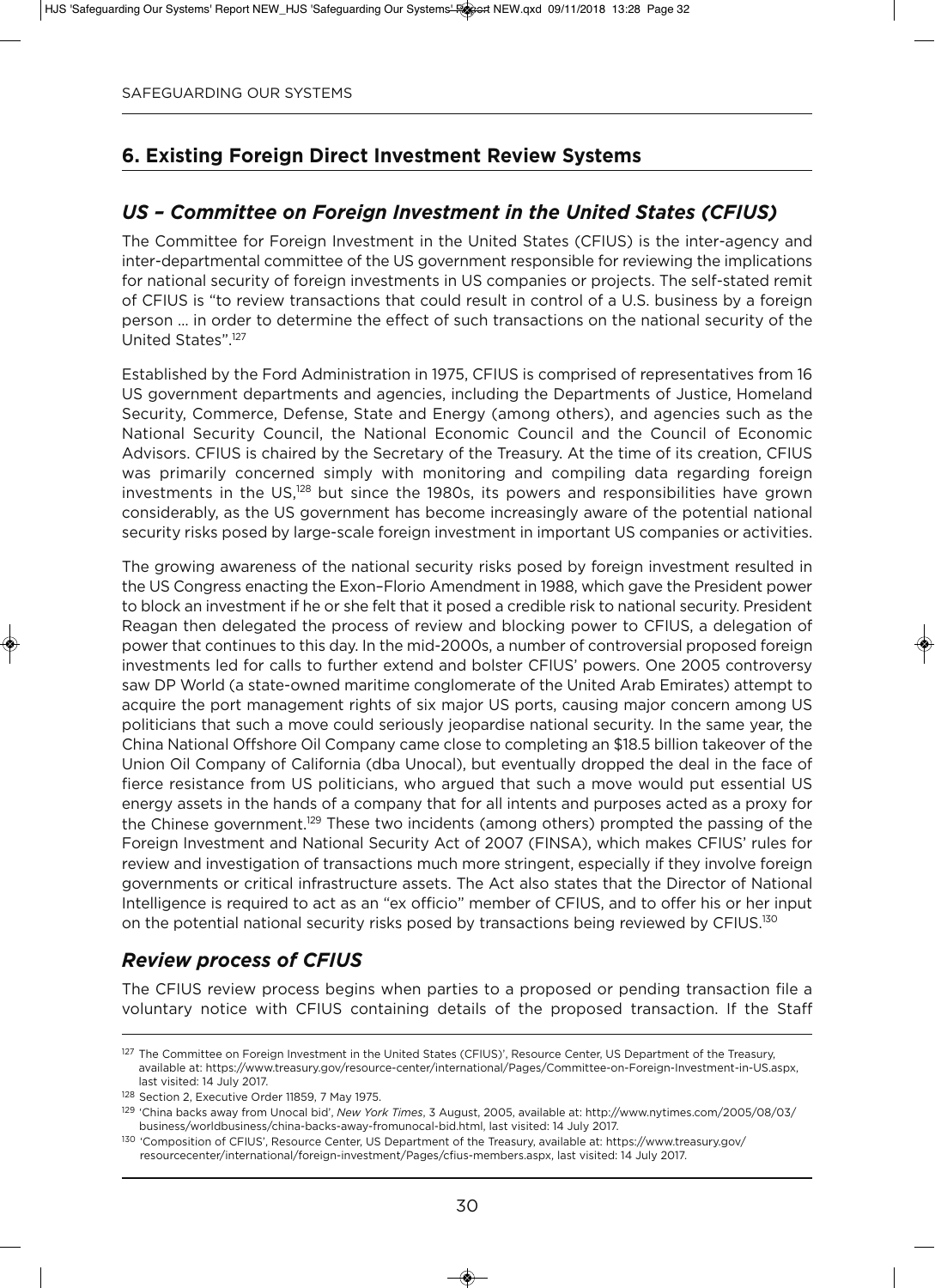Chairperson of CFIuS (a role occupied by the Director of the Office of Investment Security, Treasury Department) is satisfied that the required information has been submitted, they will then circulate the voluntary notice to all CFIuS members, and a review process of up to 30 days formally begins.

As the various CFIuS members review the information, they may raise national security concerns as appropriate, and may request supplementary information from the transaction parties on particular issues, which must be submitted within three days of the request being made (unless an extension is granted). The vast majority of proposed transactions reviewed by the CFIuS are concluded within the initial 30-day review period, but it is possible for reviews either to be extended to 45 days or to be referred directly to the President for an executive decision, under certain circumstances. Parties to a transaction under review by CFIuS may withdraw their voluntary notice at any time during the review or investigation periods, but are made aware that CFIUS continue to track and monitor such withdrawn transactions.

In the event that CFIuS reviews a transaction and find that it presents possible national security risks, it will enter into an agreement with the transaction parties, impose specific conditions on them, or refer the case to the President for executive action.

#### *Advantages*

The inter-departmental and inter-agency composition of CFIuS allows proposed transactions to be scrutinised from numerous different perspectives, ensuring that potential national security risks are much more likely to be identified as multiple different bodies examine a transaction from different angles. The relatively speedy process of the CFIuS review (usually taking between 15 and 30 days, compared to Australia's Foreign Investment Review Board time of 30–90 days) means that investors are less likely to become impatient, get "cold feet" or otherwise withdraw their applications.

#### *Disadvantages*

Others have argued that, perhaps unavoidably, the heightened scrutiny process – like the DP World/China National Offshore Oil Company controversy of 2005 – has discouraged potential foreign investors. Clyde v. Prestowitz Jnr., President of the Economic Strategy Institute, remarked in 2006, "We need a net inflow of capital of \$3 billion a day to keep the economy afloat, yet all of the body language here is 'go away'."<sup>131</sup> That said, there was wide consensus among economists that greater scrutiny from CFIUS would only affect a tiny minority of potential foreign investment deals, and so far this appraisal appears to be true (for example, the latest available report from CFIUS, from 2014, shows that only one out of 147 notices reviewed by CFIUS that year was actually rejected by the Committee).<sup>132</sup> There have also been complaints from companies of certain countries, such as China, that they are unfairly discriminated against by the CFIuS process, and that the process is arbitrary and politicised. However, this is perhaps unavoidable; obviously, the firms of countries that are major political rivals of the US will always be subjected to particularly intense scrutiny by CFIUS.

<sup>131 &#</sup>x27;Dubai Deal's Collapse Prompts Fears Abroad on Trade With U.S.', *New York Times*, 10 March 2006, available at: http://www.nytimes.com/2006/03/10/business/worldbusiness/dubai-deals-collapse-promptsfears-abroad-on-trade.html, last visited: 14 July 2017.

<sup>132 &#</sup>x27;Annual Report to Congress', Committee on Foreign Investment in the United States, US Treasury website, available at: https://www.treasury.gov/resource-center/international/foreign-investment/Documents/Annual%20Report%20to%20 Congress%20for%20CY2014.pdf, last visited: 14 July 2017, p.7.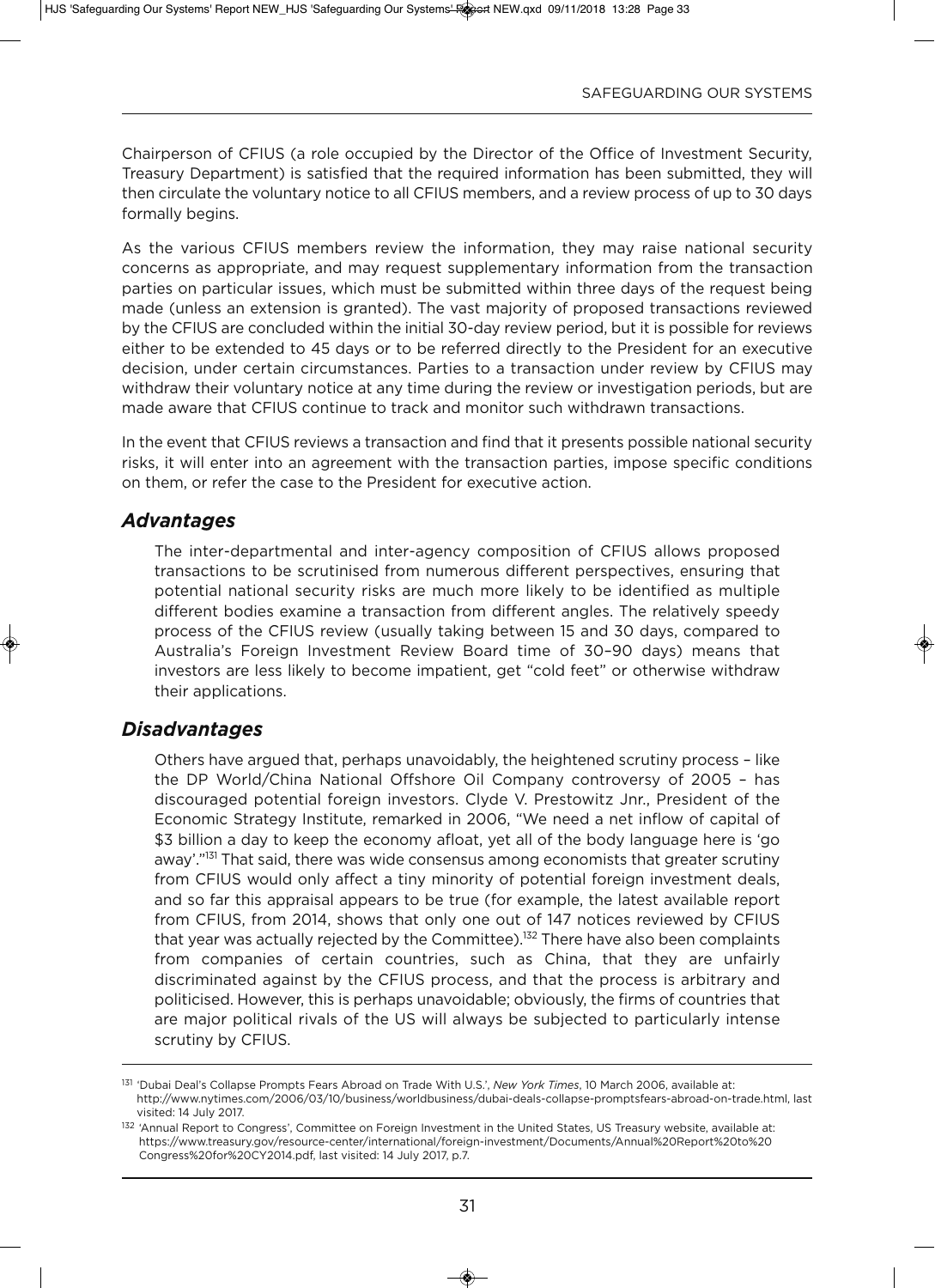Other critics have put forward the argument that constructing CFIuS from existing members of particular US government departments also has its downsides.<sup>133</sup> Thev note that CFIuS members from the Treasury often have entirely different agendas and perspectives from their CFIuS colleagues from the Departments of State or Defense: economists from the Treasury claim that the national security preoccupations of their State/Defense colleagues end up discouraging essential foreign investors, while those from State and Defense argue that their Treasury colleagues are driven in a somewhat blinkered fashion by economic concerns alone, and do not take the potentially aggressive geopolitical or strategic dimensions of FDI seriously enough. Perhaps, therefore, there is a case to be made for the decisionmaker at the top of any national FDI reviewing body to not belong to any particular department or ministry, but to exist in an independent capacity.

## *Australia – Foreign Investment Review Board (FIRB)*

Foreign investments made in Australia are regulated by the Foreign Acquisitions and Takeovers act (FATA) of 1975, as well as by additional legislation that has been added to FATA over the years (for example, The Foreign Acquisitions and Takeovers Regulation of 2015). One of the main purposes of FATA is to identify specific types of investment requirement that must be brought to the attention of, and to seek the approval, the Australian government. According to FATA, private foreign investors are required to seek prior government approval before acquiring a substantial interest (originally defined as 15%, but now 20% under the 2015 regulations) in an Australian corporation or entity valued at \$252 million or more<sup>134</sup> (there are certain exceptions to this - for example, for private investors from the US or New Zealand, the \$252 million threshold only applies to investments in certain sensitive sectors). However, all foreign government investments in Australian corporations or entities are automatically referred to the Australian government for approval.<sup>135</sup>

According to the Australian Parliamentary research group, separate legislation imposes other requirements and/or limits on foreign investment in the following areas:

**the banking sector** – foreign ownership in the banking sector must be consistent with The Banking Act 1959, the Financial Sector (Shareholdings) Act 1998 and national banking policy.

**airports** – the Airports Act 1996 limits foreign ownership of some airports to 49%.

**The shipping industry** - The Shipping Registration Act 1981 requires that a ship must be majority Australian-owned if it is to be registered in Australia, unless it is designated as chartered by an Australian operator.

**The telecommunications sector** - aggregate foreign ownership of Telstra is limited to 35%, and individual foreign investors are only allowed a maximum of 5%.136

The Treasurer of Australia is ultimately responsible for all decisions relating to foreign investments, and has the authority to either apply implementation conditions to ensure that

<sup>133</sup> Schlager, I. A. et al, 'CFIuS and Foreign Investment Reviews in 2017 and Beyond', *Skadden*, 30 January 2017, available at: https://www.skadden.com/insights/publications/2017/01/cfius-and-foreign-investment-reviews-in-2017-and-b, last visited: 14 July 2017.

<sup>134</sup> Australia's "new" foreign investment regime – Same product different packaging', *Allen & Overy*, 2 December 2015, available at: http://www.allenovery.com/publications/en-gb/Pages/Australia%E2%80%99s-%E2%80%98new%E2%80%99 foreigninvestment-regime.aspx, last visited: 14 July 2017.

<sup>135</sup> Sanyal, K., 'Australia's foreign investment policy', *Parliament of Australia*, available at: http://www.aph.gov.au/ About\_Parliament/Parliamentary\_Departments/Parliamentary\_Library/pubs/BriefingBook44p/AustForeignInvest or https://dfat.gov.au/trade/investment/Pages/australias-foreign-investment-policy.aspx, last visited: last visited: 14 July 2017.

<sup>136</sup> Ibid.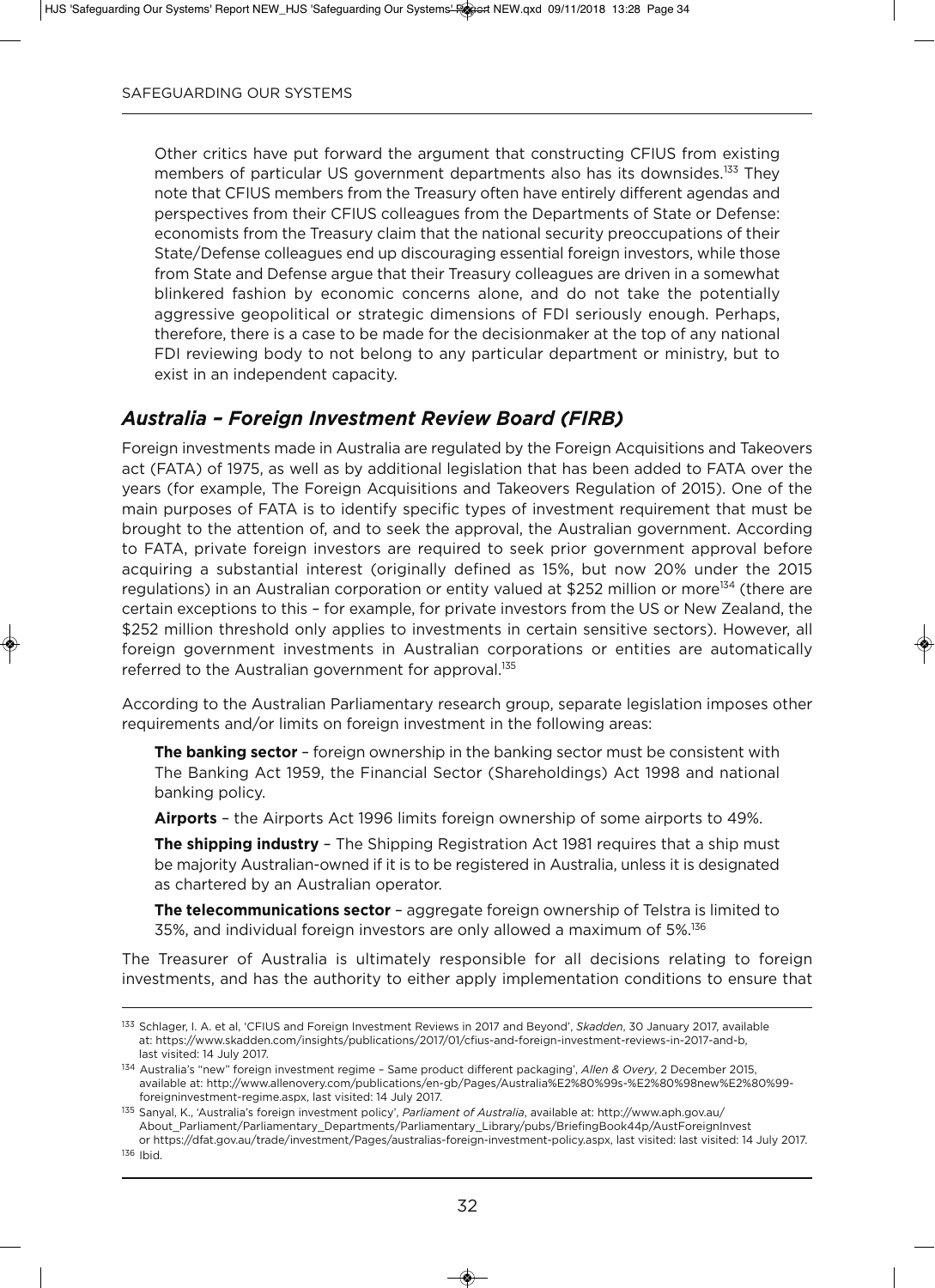Australian national interests are protected, or indeed to block an investment. Foreign investing parties have no right of administrative or judicial appeal. The Treasurer is advised on issues pertaining to foreign investment by a non-statutory, advisory body called the Foreign Investment Review Board (FIRB).

FIRB's primary role is to monitor existing foreign-controlled businesses within Australia, and to advise the Treasurer regarding incoming foreign investment. FIRB also serves an inverse function, advising the Treasurer on Australian organisations' own investments in foreign countries.

The FIRB Board comprises five part-time members and a single full-time executive member; its functions are advisory only, and responsibility for actual decision-making rests with the Treasurer.

#### *Advantages*

The Head of FIRB is not a member of any given government department, and thus is less likely to act in a partisan way. As noted with CFIUS in the United States, it can prove problematic if the board members reviewing foreign investments have too much of a departmental bias one way or the other – for example, reviewers from the Treasury tend to prioritise economic benefits of FDI first and foremost, while reviewers from the Department of Defense are much more cautious, predominantly concerned with national security. These biases can affect the impartiality of the review process. Because FIRB is only advisory and non-statutory, it does not have to answer to anyone in government, which again allows for greater frankness of opinion and advice.

The blanket, automatic referral of *all* proposed foreign government investments to the Australian government seems sensible; such a rule means that i) there is a minimised risk of potentially dangerous investments slipping through the net, and ii) it allows the Australian government to avoid allegations of unfair or discriminatory targeting of investments from particular countries.

#### *Disadvantages*

FIRB is very small; it has only one full-time member and five part-time members. The smallness of the organisation is disproportionate to the scale of the potential risks to national interests posed by FDI. A leaf could be taken out of CFIuS' book in this regard – at CFIuS, representatives from 16 different uS government departments and agencies have an input on the FDI reviewing process, maximising the chances that the potential risks in a given proposed FDI will be identified.

### *Canada – Investment Review Division*

The principle statute governing foreign investments in Canada is the Investment Canada Act (ICA), passed in 1985, the purpose of which is both to "provide for the review of significant investments in Canada by non-Canadians in a manner that encourages investment, economic growth and employment opportunities",<sup>137</sup> and also to provide for the review of investments that might pose risks to Canadian economic interests and national security. The Act permits the government to forbid foreign investments if they are not deemed to present a "net benefit to Canada". The Minister in charge of overseeing the reviewing of the investments process is the Minister of Industry, who appoints a Director of Investments to assist in enacting the rules set out in the ICA. The Ministry of Industry will partner with the other relevant ministries on an ad hoc basis, depending on the field in which a potential investor wishes to invest.

<sup>137</sup> An Overview of the Investment Canada Act (FAQs)', Investment Canada Act, available at: https://www.ic.gc.ca/eic/site/ica-lic.nsf/eng/h\_lk00007.html, last visited: 14 July 2017.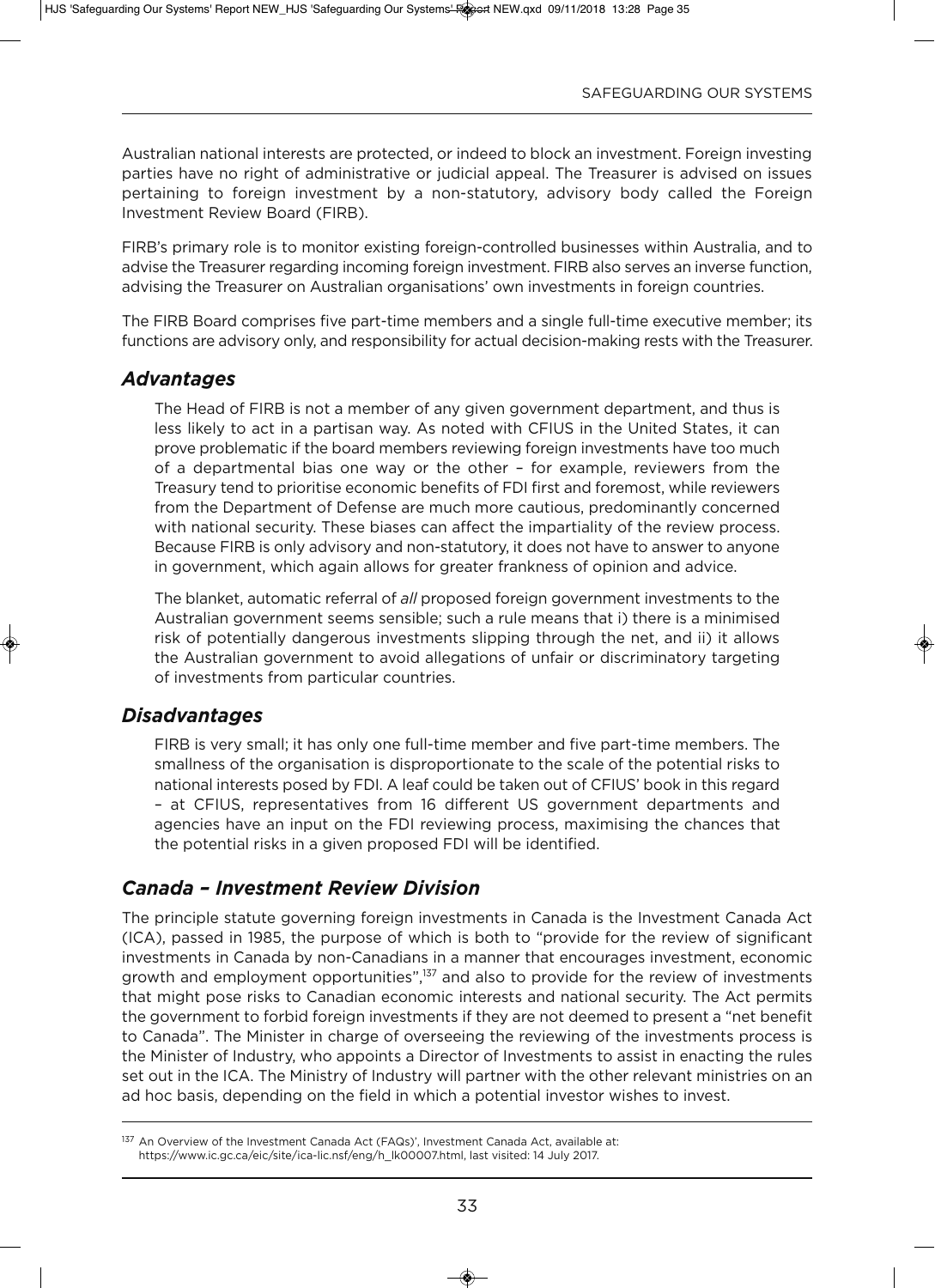The Act and a review process is automatically triggered based on the size of the investment, a size which differs depending on whether or not the investing party is part of the World Trade Organization. For private investors from WTO countries, the investment threshold is \$1 billion; for state-owned investors from WTO countries, the threshold for investigation is \$379 million. For any non-WTO investor, the threshold is \$5 million.<sup>138</sup> Furthermore, investments in particular sections (such as uranium production, financial services, transportation services and cultural businesses) automatically require government review and approval. While the ICA theoretically grants the power to restrict investments from abroad, its mandate is only to "review … significant investments ... in a manner that encourages investment"<sup>139</sup> (unless there is a risk to national security), and so, accordingly, successive Canadian governments avoided using the Act to hinder foreign investment whatsoever. However, the ICA was invoked in 2008 under the leadership of Prime Minister Stephen Harper to prevent the sale of the space division of vancouver-based technology company MacDonald, Dettwiler & Associates to a US company, Alliant Techsystems.<sup>140</sup>

Under the Act, the Minister can require the investing party to provide any information the Minister deems relevant if the Minister has reasonable grounds to believe the investment may be harmful to national security. The Minister has 45 days to determine whether or not to allow an investment, and also has the right to extend the review by a further 30 days if deemed necessary. If no approval or notice of extension is received within this time period, the investment is deemed to have been approved.

In 2005, the Canadian government introduced a bill amending the FDI review process, and included provisions allowing the government to review FDI proposals based solely on national security concerns. However, the government was dissolved at the end of 2005 prior to the 2006 elections, and the bill was never passed.

### *Advantages*

The Minister appoints a Director of Investment, which gives some political space. While the decision is under a time restraint of 45 days, but may be extended it if there are any discrepancies or issues. This gives the reviewers room to carry out further checks.

#### *Disadvantages*

A key distinction in the ICA is that between at WTO/non-WTO investor, and the financial thresholds triggering a review change significantly depending on whether one is or is not part of the WTO. This WTO/non-WTO seems of somewhat limited use, given the vast majority of the world's countries (including those countries that Western governments are most concerned with regarding the motivations underlying their foreign investments, such as China and Russia) are members of the WTO.

### *EU States: An Introduction*

With regard to FDI restrictions in the EU, the OECD has noted that (among its members) "the most open countries are in the European Union. Since 1992, intra-EU FDI flows are almost completely unrestricted. Furthermore, a number of Eu countries have minimal overt restrictions on inflows from non-EU countries."<sup>141</sup> There is no systematic centralised FDI screening on

<sup>139</sup> See https://en.wikipedia.org/wiki/Investment\_Canada\_Act and

<sup>138 &#</sup>x27;Thresholds for Review', Investment Canada Act, available at: https://www.ic.gc.ca/eic/site/ica-lic.nsf/eng/h\_lk00050.html, last visited: 14 July 2017.

https://web.archive.org/web/20111020060334/http://www.ic.gc.ca/eic/site/ica-lic.nsf/eng/lk51018.html.

<sup>140</sup> Federal government blocks sale of MDA space division', *CBC News*, 10 April 2008, available at: http://www.cbc.ca/news/ business/federal-government-blocks-sale-of-mda-space-division-1.703999, last visited: 14 July 2017.

<sup>141</sup> Foreign Direct Investment Restrictions in OECD Countries', *OECD*, available at: https://www.oecd.org/eco/reform/2956455.pdf, last visited: 14 July 2017.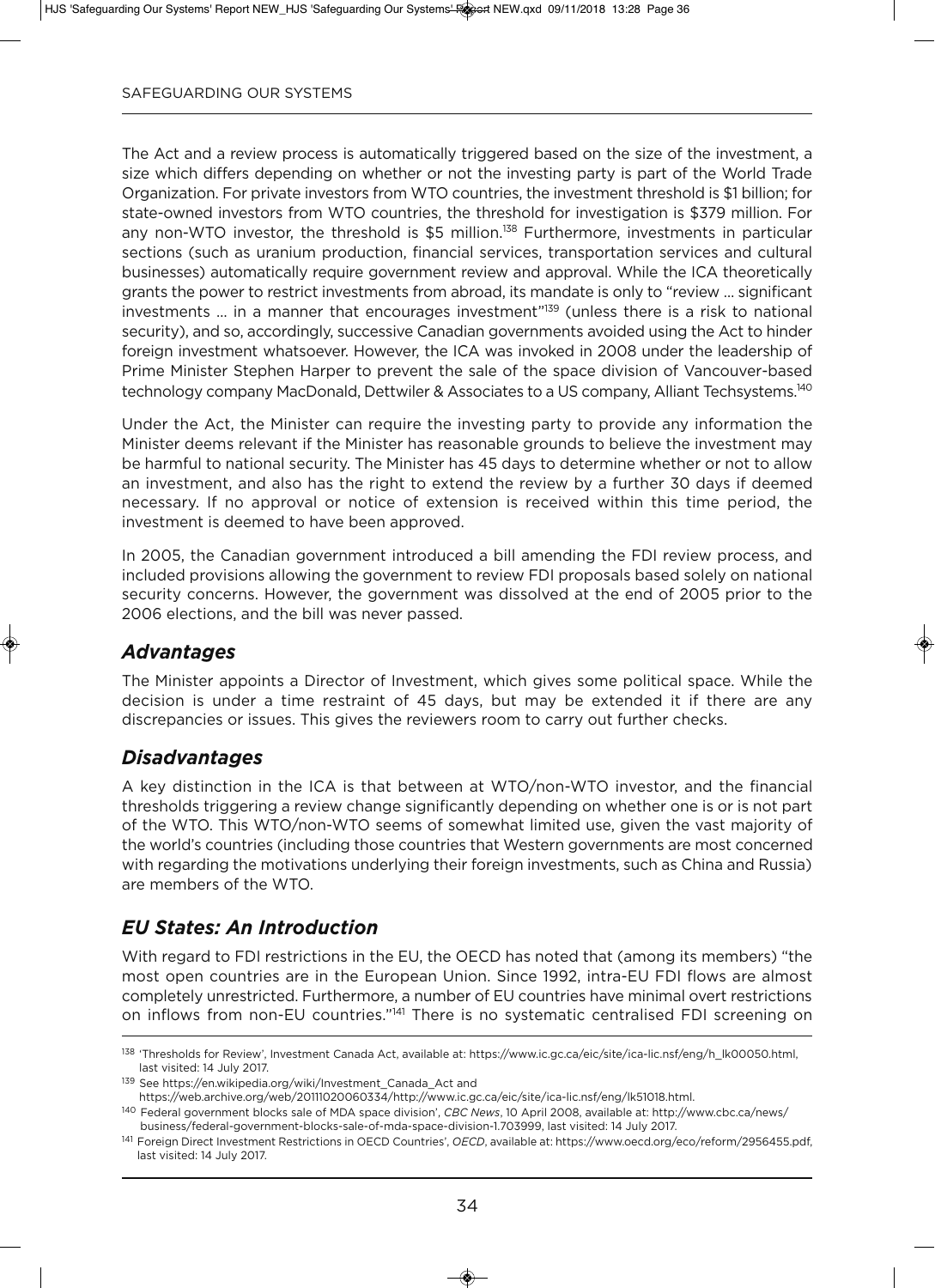security grounds at EU level (though EU level rules do exist on scrutinising FDI to ensure that fair competition rules are upheld), and only about half of EU member states operate national security reviews.

A briefing delivered to the European Parliament in May 2017<sup>142</sup> focussed on the issue of foreign direct investment screening in light of the unprecedented and concerning imbalance between Chinese FDI in the EU and EU FDI flowing to China that occurred in 2016 (Chinese FDI in the EU rose to a record high of \$35 billion). The briefing acknowledges that Chinese FDI is driven not only by market-seeking motives, but also by strategic asset-seeking motives. Currently, the Eu operates a patchwork of different mechanisms for FDI screening among its various member states, but there is ongoing debate as to whether or not these are adequate to combat the potential risks that FDI can present. Accordingly, the idea of an EU-wide, built-from-scratch FDI screening mechanism that would apply equally to all member states is being considered, based on a common legal framework. Advocates have stressed that such an Eu-wide system should be as transparent and consistent as possible in order to avoid the perception of unfair bias towards certain investing parties or nations. In February 2017, the French, German and Italian Ministers of the Economy wrote to the Eu Commissioner for Trade to highlight the pressing nature of the inadequacies in the current system.

## *France – The Economy Ministry*

Regarding French restrictions on FDI, "no laws or practices discriminate against foreign investors by prohibiting, limiting or conditioning foreign investment except in a few specified sectors". The formal French investment regime is said to be among the least restrictive in the world. <sup>143</sup> However, despite this, the criteria for triggering an investigation into a proposed FDI in France are generally somewhat "subjective".<sup>144</sup>

French law (decree 2005-1739) states that foreign acquisitions in certain sectors are subject to prior notification/screening/approval by the Economy Minister; the 11 specified sectors between 2005 and 2014 were:

gambling; private security services; research, development and production of certain pathogens or toxic substances; wiretapping and communications interception equipment; testing and certification of security for IT products and systems; goods and services related to the information security systems of companies managing critical infrastructure; dual-use (civil and military) items and technologies; encryption services; the activities of firms entrusted with national defense secrets; research, production or trade of weapons, ammunition, and explosive substances intended for military purposes; and any business supplying the Defense Ministry with any of the above goods or services. <sup>145</sup>

In 2014, six new areas were added to this list: energy infrastructure; transportation networks; public water supplies; electronic communication networks; public health protection; and installations/works vital to national security. Any investment in these sectors that surpasses a 33% ownership threshold, or involves any part of such a firm that has established headquarters

<sup>142 &#</sup>x27;Foreign direct investment screening: A debate in light of China-EU FDI Flows'. Mav 2017, European Parliamentary Research Service, available at: http://www.europarl.europa.eu/RegData/etudes/BRIE/2017/603941/EPRS\_BRI(2017)603941\_EN.pdf, last visited: 14 July 2017.

<sup>143 &#</sup>x27;France - Openness to and Restriction on Foreign Investment', France Country Commercial Guide, Privacy Shield, available at: https://www.privacyshield.gov/article?id=France-Openness-to-Foreign-Investment, last visited: 14 July 2017.

<sup>144</sup> Berg, O. et al, 'National Security Clampdown on Foreign Deals', White & Case, 11 November 2015, available at: https://www.whitecase.com/publications/insight/national-security-clampdown-foreign-deals, last visited: 14 July 2017.

<sup>145</sup> France - Openness to and Restriction on Foreign Investment', France Country Commercial Guide, Privacy Shield, available at: https://www.privacyshield.gov/article?id=France-Openness-to-Foreign-Investment, last visited: 14 July 2017.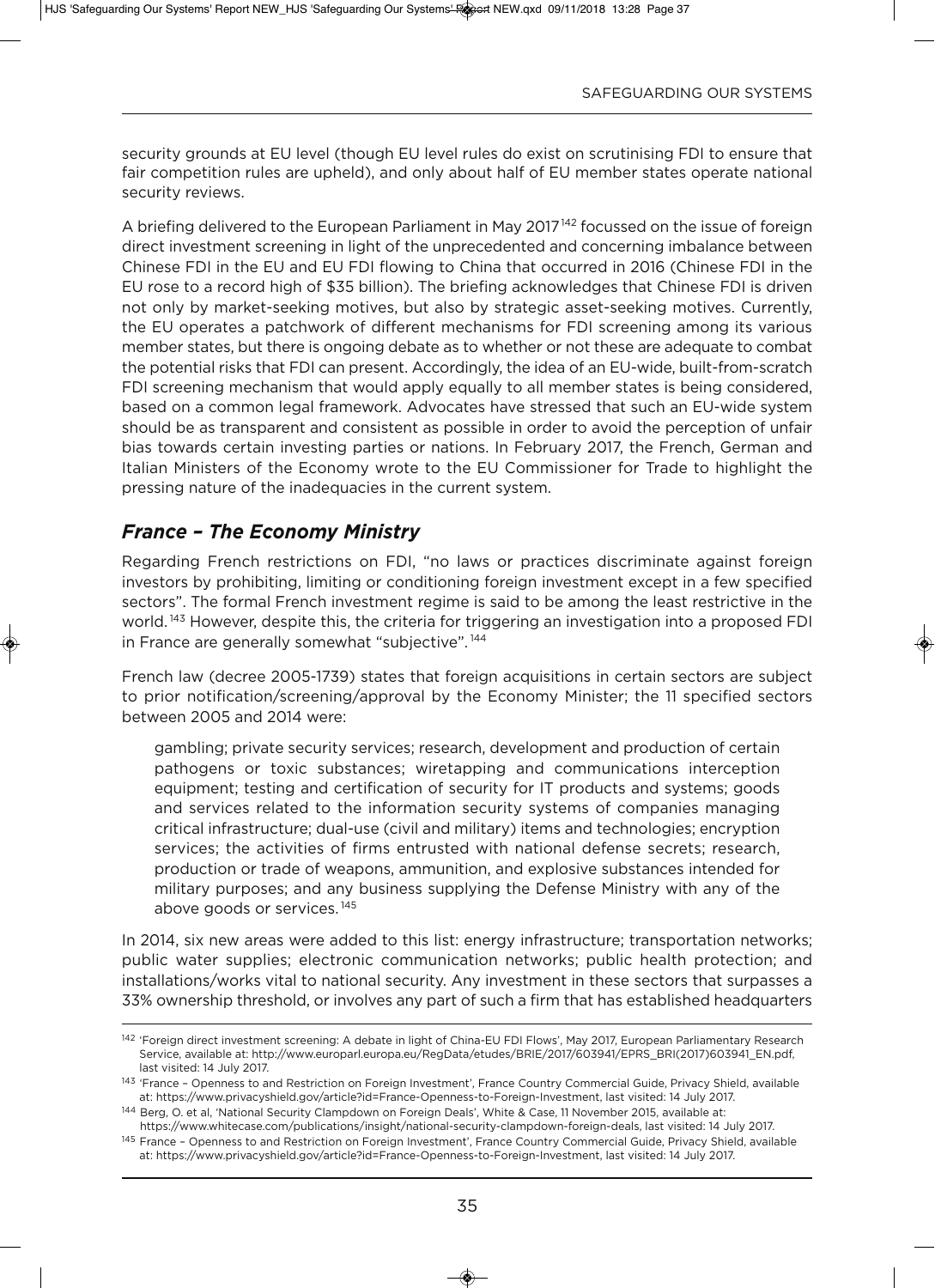in France, must be reviewed by the Economy Minister, who will make a decision based on a formal application within two months of receiving it.<sup>146</sup>

In the event that the Minister fails to respond to the prospective investor within the allotted review period, it is assumed (by law) that the investment proposal has been accepted. During the review process, representatives from other departments relating to the sector in which the investor is proposing to invest will aid the Economy Minister in his or her decision-making. The Economy Minister then has the power to impose changes or conditions on the proposed investment, or block it outright, though under French law the investing party has the right to appeal in court in both these situations.

Newly elected President Emmanuel Macron has indicated that he would like to see a tightening of rules and regulations regarding investments from foreign entities in "strategic sectors" across the EU, but has so far failed to make significant progress in this regard.<sup>147</sup>

#### *Disadvantages*

The assumption that an investment has been authorised if the Economy Minister fails to make a decision within the required time could prove problematic, for obvious reasons, especially in a country with a heavy culture of laden state bureaucracy (in which, ergo, the government tends to move relatively slowly).

The lack of clear established criteria for what sort of investment will trigger an investigation is presumably off-putting to potential foreign investors. The arbitrary nature seems overly political.

## *Germany – The Federal Ministry for Economic Affairs and Energy*

The German government and industry actively encourage foreign investment and as the OSCE Regulatory Index revealed, it has one of the least restrictive markets. In principle, Germany's Foreign Economic Law contains a provision permitting restrictions on private direct investment flows into or out of the country for reasons of foreign policy or national security, though in practice these restrictions have only been imposed in the sectors of air transport, maritime transport, inland waterways and rail transport.<sup>148</sup>

until 2004, Germany had no specific legislation that impacted FDI beyond general restrictions.

According to Friedoline Strack at BHI,

"until mid-2017 the German government had to decide within 30 days on a possible acquisition by a foreign investor. This period has been much too short for a proper analysis on possible negative effects on German national security and public order. he law has been amended on 12. July 2017 to extend the period of examination of a possible acquisition to 3 months. The network necessary for the screening process on foreign investment including the Ministry of Economic Affairs and Energy, the Defense Ministry, the Foreign Office with its Embassies abroad, other governmental bodies and experts from business definitely needs to be improved."<sup>149</sup>

<sup>146</sup> Berg, O. et al, "National Security Clampdown on Foreign Deals," White & Case, 11 November 2015.

<sup>147</sup> Von Der Burchard, H., 'Macron misses goal of screening foreign investment in the EU', Politico, 23 June 2017, available at: http://www.politico.eu/article/macron-misses-goal-of-screening-foreign-investment-in-the-eu/, last visited: 14 July 2017. 148 Germany - Openness to and Restrictions upon foreign investment', Export.gov, 13 January 2017, available at:

https://www.export.gov/apex/article2?id=Germany-Openness-to-and-Restrictions-upon-Foreign-Investment, last visited: 14 July 2017.

<sup>148</sup> Interview, 6 July 2017.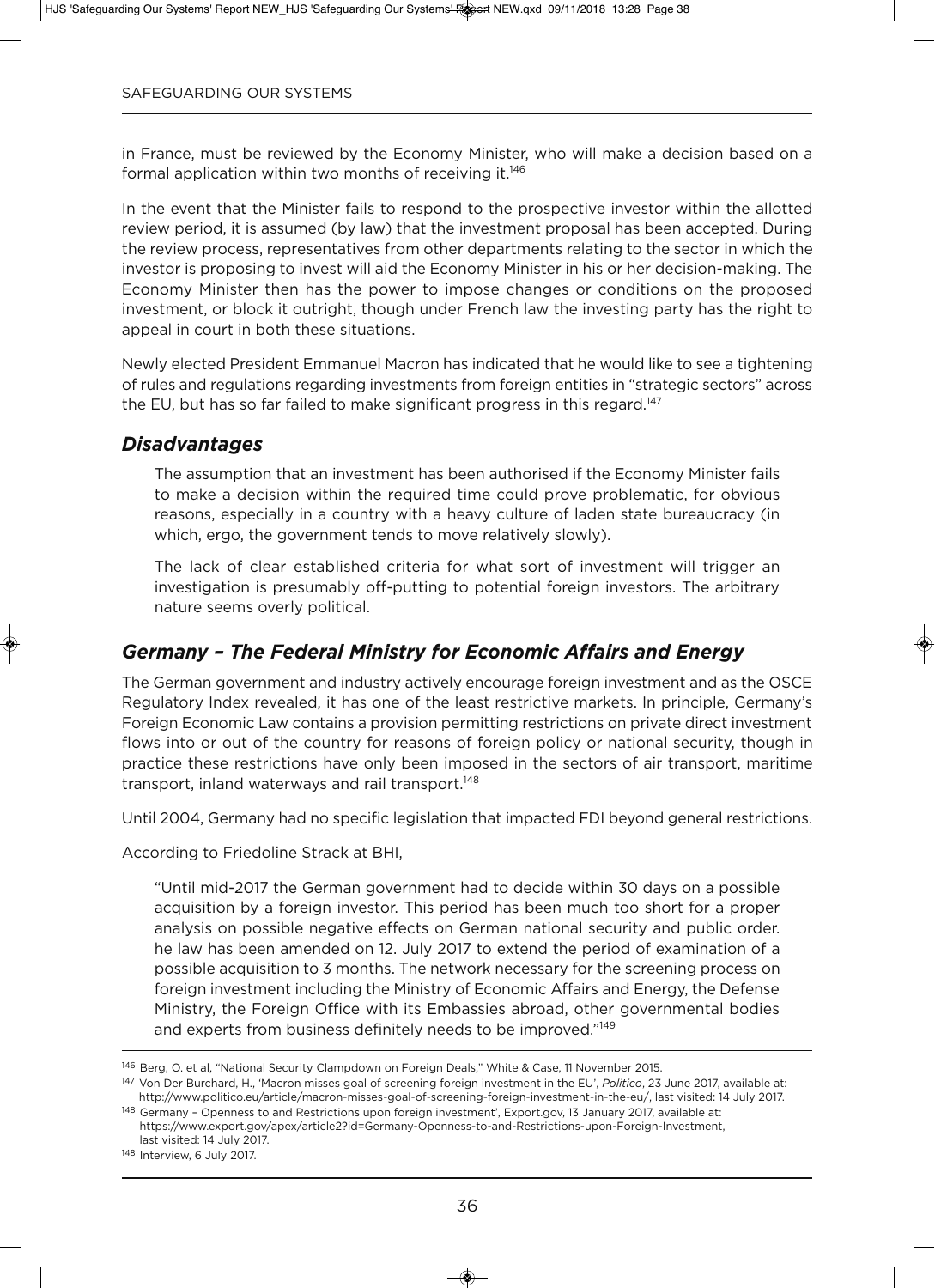Today, the German FDI screening mechanism has two pillars: sector-specific scrutiny applicable to all acquisitions of firms manufacturing or developing war weapons or armaments or producing cryptographic equipment, and cross-sector scrutiny that may be triggered by the acquisition of more than 25% of voting rights in the company to be acquired, although the latter is only applied to investments from non-Eu and non-European Free Trade Association (EFTA) countries.150 In the event that a review is triggered, The Federal Ministry for Economic Affairs and Energy (the relevant reviewing body) then has one month in which to raise potential objections, and if none are raised within that time (much as under the French system), the transaction is regarded as approved.

In Germany, there is no compulsory registration for non-EU takeovers or investment unless there is a direct military link, which then requires a sector-specific review. In other cases, Germany's Ministry of Economic Affairs can initiate a cross-sector review on an acquisition by a non-EU investor only if it considers it to be a potential threat to public security. The German ministry undertook 338 such reviews on foreign acquisitions of domestic companies between 2008 and November 2016; all except one of these reviews was requested by the investor in order to pre-empt potential concerns.<sup>151</sup>

#### *Review process*

Reviews of proposed FDI are conducted by the Federal Ministry of Economics and Technology, with inputs from the Ministry of Defense and the Ministry of Foreign Affairs (among others) where national security is deemed to be a factor at play. According to German officials, approval or refusal of an investment is generally a matter of consensus between the various ministries involved. The German government has one month to reach a conclusion on the review, after which time a proposed investment will be considered to be automatically valid. German law allows for the investing party to appeal the verdict of the German government regarding a review, but as there have been no denials, there have not been appeals.

### *Japan – The Ministry of Finance and other bodies*

The position of the Japanese government is explicitly to promote FDI, historically a relatively small part of Japan's GDP. Accordingly, it has noted that "generally speaking, foreigners can conduct business in Japan on an equal legal footing with Japanese citizens".152 Legislation dating back to 1949 (though it has been updated multiple times), called FEFTA (The Foreign Exchange and Trade Act), is the primary legal bill dealing with FDI in Japan. FEFTA gives the government the power to prohibit or place conditions on a proposed foreign investment if it determines that it may harm national security.<sup>153</sup>

Nevertheless, there are criteria under which a foreign investor is required to gain the prior approval of the Japanese authorities. Firstly, 30 specific countries are required to gain prior approval of the Japanese government before they are permitted to invest in Japan (including Iraq and North Korea). Secondly, foreign investors seeking to invest in any of the following industries are also required to seek prior approval: industries related to national security, public policy or public safety, such as weapons, aircraft, satellites, nuclear energy, electric power, gas,

<sup>150</sup> Foreign direct investment screening: A debate in light of China-EU FDI Flows', European Parliamentary Research Service, May 2017.

<sup>151</sup> Stanzel, A., 'Germany's turnabout on Chinese takeovers', European Council on Foreign Relations, 21 March 2017, available at: http://www.ecfr.eu/article/commentary\_germanys\_turnabout\_on\_chinese\_takeovers\_7251, last visited: 14 July 2017.

<sup>152</sup> Successful Strategies for Doing Business in Asia: Japan (Updated)', Meritas - Law Firms Worldwide, 19 August 2015, available at: http://www.jdsupra.com/legalnews/successful-strategies-for-doing-23468/, last visited: 14 July 2017.

<sup>153 &#</sup>x27;Report to the Honorable Richard Shelby, Ranking Member, Committee on Banking, Housing and Urban Affairs, U.S. Senate -Laws and Policies Regulating Foreign Investment in 10 Countries', United States Government Accountability Office, February 2008, p.75.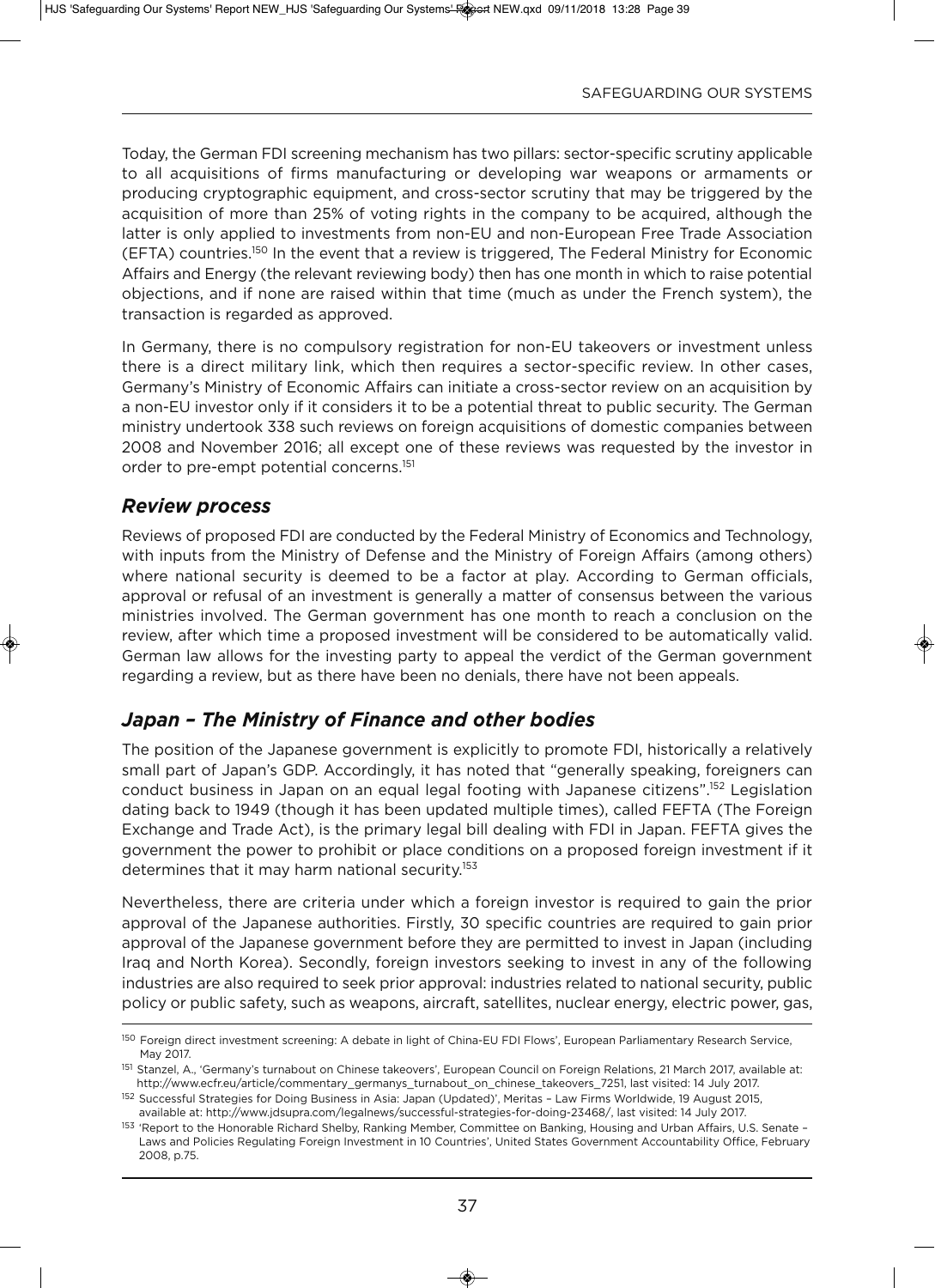the supply of heat, telecommunications, broadcasting, water supply, railway service, transportation, medical products and security services, plus certain other industries which the Japanese government reserves the authority to restrict (such as agriculture, forestry, fishery, oil, leatherwear, air transport and marine transport). In other instances, there are firm non-negotiable rules that place explicit restrictions on foreign ownership: Japanese airline companies and transportation companies are limited to one-third foreign ownership, broadcasting companies one-fifth, while mining businesses in Japan can only be owned by Japanese citizens and companies.

For foreign investments that are not in sectors requiring the prior approval of the Japanese government, there is nevertheless a requirement to register all foreign investments in Japan with the Ministry of Finance within a limited time period after the transaction has occurred. Failure to do so can result in significant financial penalties.

#### *Review process*

If a foreign investing party fulfils any of the criteria requiring it to gain prior approval from the Japanese government, it must submit information to both the Japanese Ministry of Finance and the appropriate ministry with industry area jurisdiction. This information must include the percentage of shares they plan to acquire, the business plan of the investing company and the reason for the transaction. While threats to national security, public safety or the economy are all factors considered in the reviewing process, precise details of the criteria for assessment are not published. Ministries then have 30 days to review the application. If the investor has not received a response by the end of this period, the investment is assumed to be permitted; however, the ministries can choose to prolong investigations by up to four months if they so wish. The Japanese judicial system does allow for a public hearing in the event that an investor wants to contend the verdict of the ministerial review.

### *Taiwan – The Investment Commission*

In order to encourage FDI during a time of slowing national exports and general economic underperformance,154 the Taiwanese government has adopted an open policy with respect to foreign investors, with few prohibitions based on considerations of national security.<sup>155</sup> Nevertheless, in some specific industries, foreign investments are prohibited (the postal system, broadcasting and television, to name three), while in others, foreign investments are restricted (meaning that prior permission is required from the relevant governmental authority), such as in the energy and insurance sectors. The regulatory body for foreign investment in Taiwan is the Investment Commission, part of the Ministry of Economic Affairs (MOEAIC). Once an investing party has applied to be reviewed by the Investment Commission, the length of time the review takes depends on the amount of capital involved. Investments of 500,000,000 TWD or less (approximately £12.7 million) are usually reviewed within two to four working days, between 500,000,000 and 1,000,000,000 TWD in three to five working days, while investments of more than 1,000,000,000 TWD can take between 14 and 30 days.<sup>156</sup>

http://www.bycpa.com/html/news/20132/1805.html, last visited: 14 July 2017.

156 '2015 Investment Climate Statement - Taiwan', US Department of State, May 2015, available at: https://www.state.gov/e/eb/rls/othr/ics/2015/241759.htm, last visited: 14 July 2017.

<sup>154</sup> Chiou, E., 'FDI and threats to national security', *Taipei Times*, 8 March 2017, available at:

http://www.taipeitimes.com/News/editorials/archives/2016/03/08/2003641059/2, last visited: 14 July 2017. 155 'Frequently Asked Questions, Taiwan Foreign Investment Regulations', BYCPA, available at: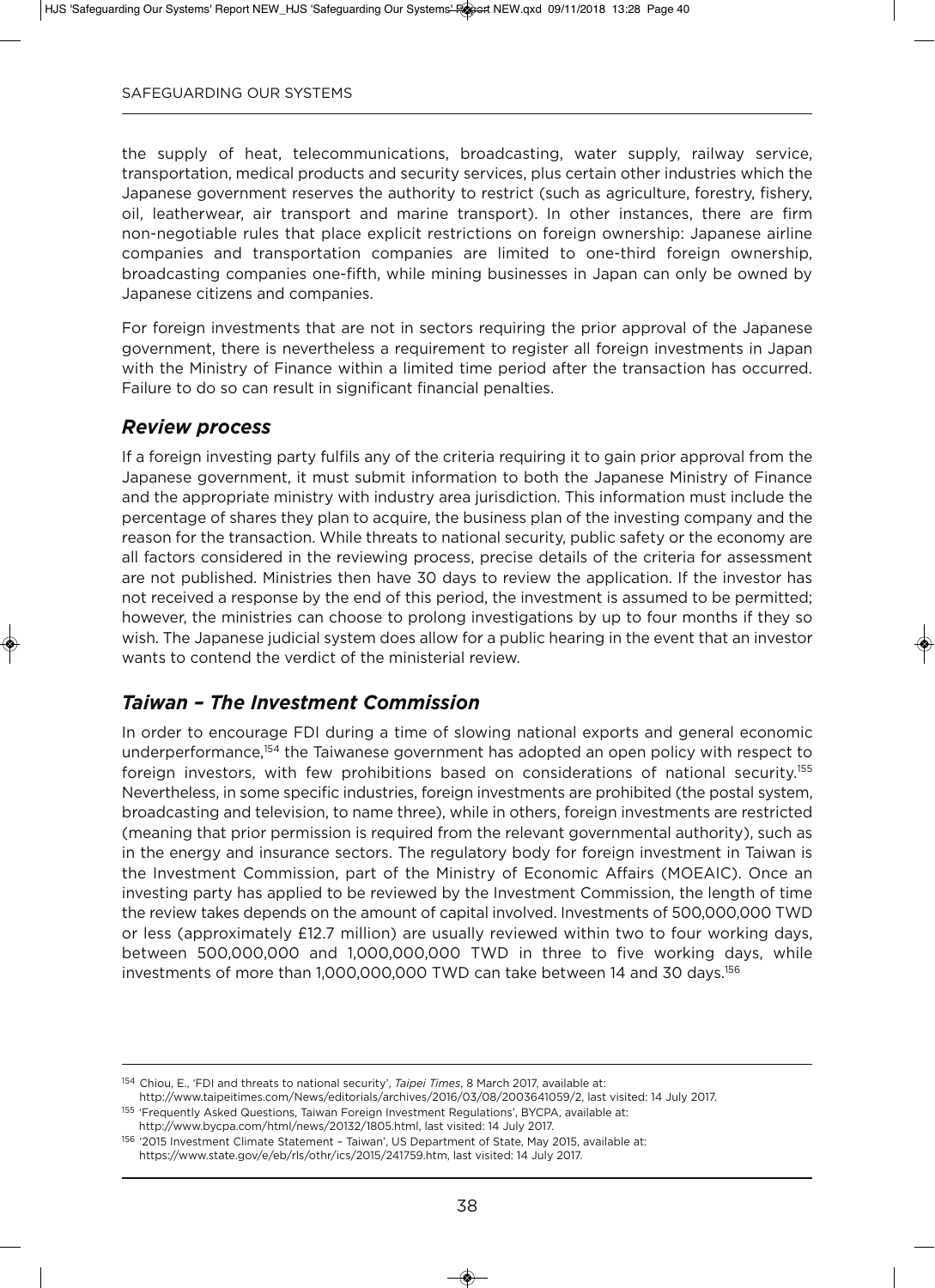## **7. Conclusion**

This report set out to answer the question of whether or not the current UK system for reviewing Chinese investment is working sufficiently, or whether it requires adjustment for the new investment surge of Chinese state-owned enterprises into the uK's high-tech, infrastructure and manufacturing sectors. While this report is only meant to serve as a preliminary finding into what will be a longer research track, it is clear from the three case studies that the current system is not sufficiently protecting the uK. It is clear that the investment environment is changing rapidly, both in volume and – some have alleged – in strategic scope. While Made in China: 2025 may provide short-term opportunities for uK business, there are elements to the strategy that threaten the long-term innovative lead of the uK's high-tech and communications sectors. Looking at the case study of solar panels, one can see that China's massive SOE eco-system, fuelled by strong state banking subsidies, means that China's companies are not competing on a level playing field. There is every possibility that they might snap up the best, cutting-edge British IT and telecoms companies in order to gain valuable intellectual property.

As the Hinkley Point C controversy revealed, there are also very serious concerns regarding investments by China and other foreign state-owned entities into the UK's critical national infrastructure. The dangers are twofold: there are in the first instance concerns about control over those elements of the infrastructure that might be utilised in the service of another state's foreign policy objectives. As hopefully has been demonstrated, there are scenarios – perhaps involving Taiwan or the South China Sea – in which China's commercial interests would be secondary to its national interests. The second danger is, of course, that its financial leverage would be used to gain political influence over a state's choices. The example of Greece is perhaps most relevant, and while different in scope from an economy like the UK, the danger of overt Chinese influence on the uK's foreign policy choices should not be simply discounted. It should be monitored and borne in mind when allowing in new investments.

UK politicians are now debating whether the scope of the government's ability to intervene should be extended or not, and if yes in what way. There are currently two possible options to reform UK foreign investment law:

- 1. Reform and strengthen the Enterprise Act by expanding and or clarifying the scope of the "national security" definition in relation to the defence sector, and expand the use of golden shares (for nuclear projects or infrastructure).
- 2. Introduce a new regime and create a dedicated body with responsibility for controlling foreign investments alongside the government scrutiny, inspired by the US Committee on Foreign Investment in the United States (CFIUS), or the Australian Canberra Foreign Investment Review Board (FIRB).

If the uK government is to create a new regime, what might that look like? There are a number of different ways that the uK might review foreign direct investment into its economy:

**Cabinet office:** A Cabinet Office could take the lead on reviewing sensitive investments.

**Strengths:** Its advisory role over the various departments of government might make it a natural lead in approaching the complex issue of investment and infrastructure security. **Weaknesses**: One weakness would be capacity, since the CO already has a range of issues to look at, and any regime must be sufficiently robust and resourced. Furthermore,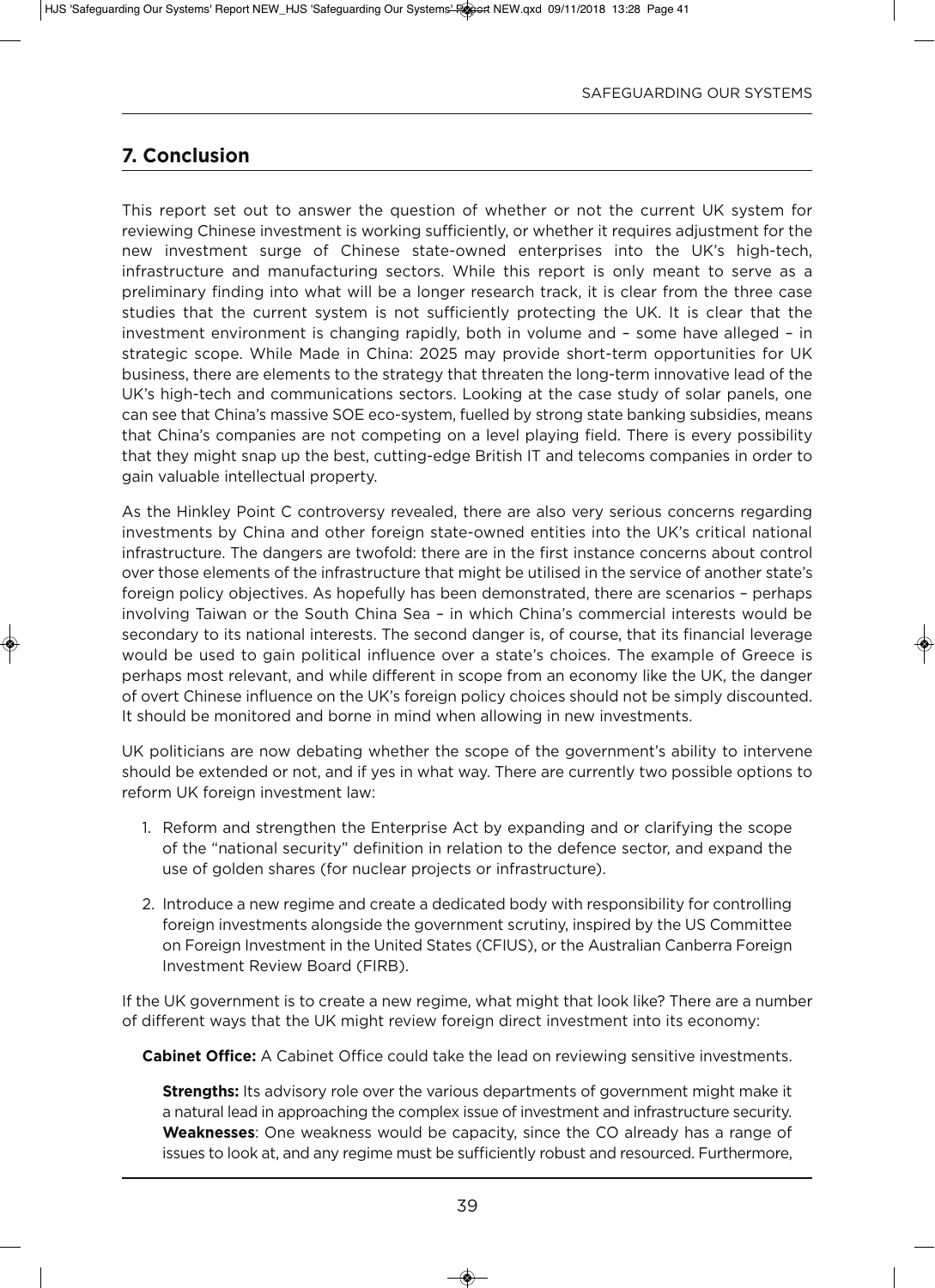since the Cabinet Office is advisory, the power of any rulings or decisions it makes over cases must be clarified.

**Departmental:** Another possibility is for one department to take ownership of the issue. Possibilities might include the Treasury, the Department of Trade, the Department of Business, Energy and Industry, or the Home Office.

**Strengths:** This would locate the body within one department, making it easy to locate, easy to support and easier to budget.

**Weaknesses**: If contained within one organisation, it may find that its purview is overly influenced by its departmental ethos. A trade-hosted review body may be overly eager for investment, while a security-hosted review body may be overly critical of investment.

**Cross-departmental:** A third possibility is for a cross-departmental "whole-ofgovernment" approach. In such an instance, one ministry would host the physical office, but its budget, personnel and policy direction would be divided up between two or three other departments.

**Strengths:** This would seek a balanced approach between pro-investment and prosecurity departments, using a common funding pool, shared personnel and civilian pool of experts.

**Weaknesses**: It might become a point of contention between the various departments, perhaps without any one strong defender at the Cabinet level.

The primary strength of any of these three choices would be to put the locus of UK investment screening with one institution. This would make it easier for the UK to coordinate more closely with NATO and Five-Eyes allies over trends in Chinese investment, sector targeting and other areas of concern.

While it seems unfair to focus so much attention on China, this report has done so because it is rapidly becoming the world's largest contributor of OFDI and because it is rapidly becoming the uK's largest source of FDI from Asia. Furthermore, the nature of its statecapitalist model and the increasingly party-led nature of its economy and political system are at odds with the UK's open values and pluralistic system. There are opportunities for it to take advantage of that by pressing the UK in a more a more coordinated way than most liberal democracies. Furthermore, Beijing's economic strategy Made in China: 2025 seems to aim for a large part of the supply chain of key future dual-use technologies could threaten the UK's own economy and IT sector. Now, more than ever, the UK must develop a robust and swift mechanism for screening investment into its digital and critical national infrastructure. We hope that the Government of the day will consider the positions laid out in this paper and take action before too much of the uK's digital and critical national infrastructure is in the hands of companies aligned with a foreign power. As we hope to have made clear, Chinese investment – and any nation's investment - is welcome in the UK, but in a reasoned, considered, and careful manner, in which the UK's security is balanced with its economic interests.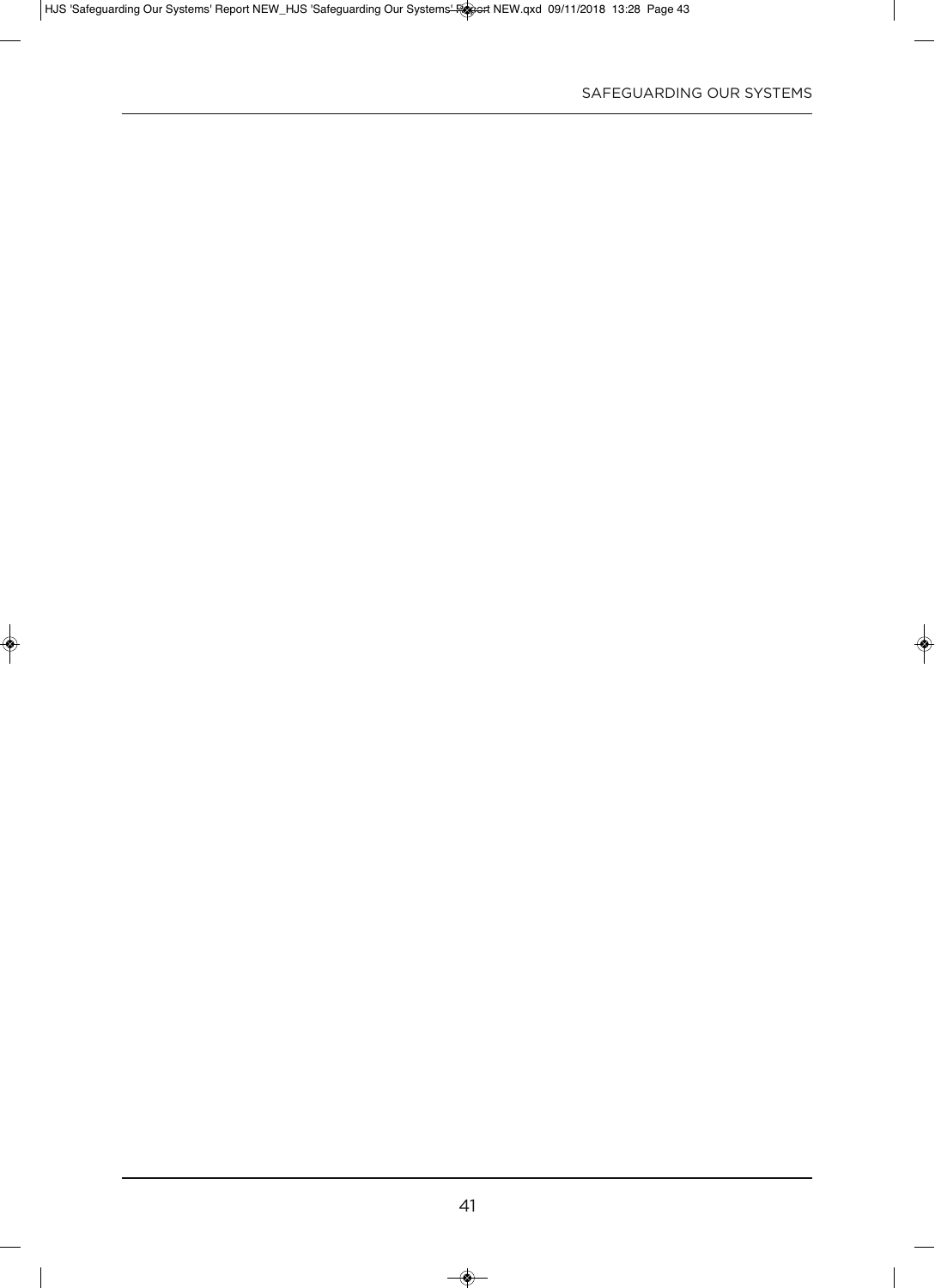

### **DEMOCRACY | FREEDOM | HUMAN RIGHTS**

### **about the henry Jackson Society**

**the henry Jackson Society** is a think-tank and policy-shaping force that fights for the principles and alliances which keep societies free, working across borders and party lines to combat extremism, advance democracy and real human rights, and make a stand in an increasingly uncertain world.



#### **about the asia Studies Centre**

**the asia Studies Centre** attempts to provide an in-depth understanding of the structural shifts, regional complexities and historic tensions that exist alongside the tremendous economic and social growth that traditionally characterise the "rise of Asia". With some predicting that the region will account for 40% of global GDP by 2050, a post-Brexit Britain must develop a foreign policy posture for the region that navigates British economic interests and cultural and political values on the one hand, while maintaining strong support for regional liberal democracies and international law on the other.